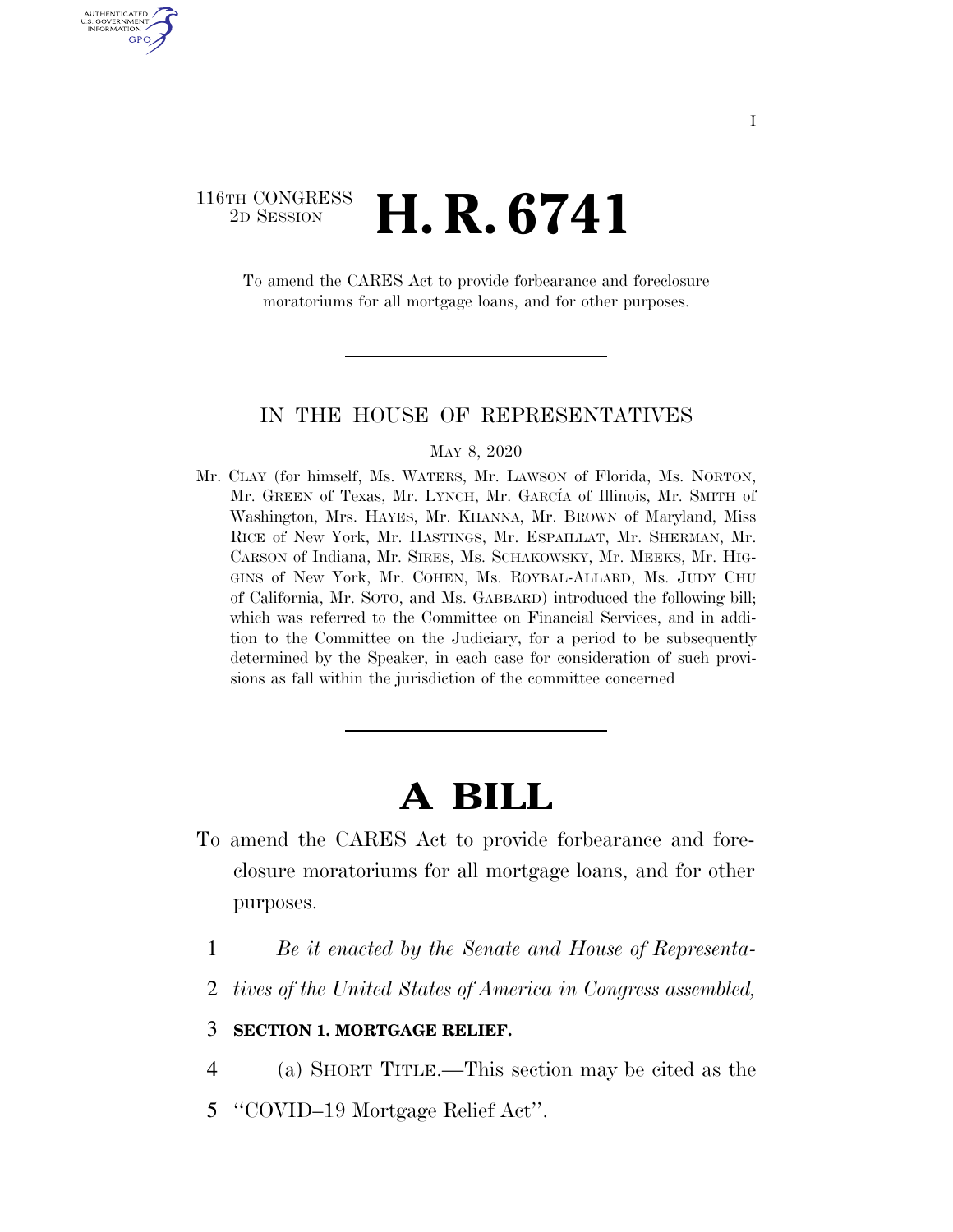| $\mathbf{1}$   | (b) MORTGAGE RELIEF.—                                 |
|----------------|-------------------------------------------------------|
| $\mathfrak{2}$ | (1) FORBEARANCE AND FORECLOSURE MORA-                 |
| 3              | TORIUM FOR COVERED MORTGAGE LOANS.—Section            |
| $\overline{4}$ | 4022 of the CARES Act (15 U.S.C. 9056) is             |
| 5              | amended—                                              |
| 6              | (A) by striking "Federally backed mort-               |
| 7              | gage loan" each place such term appears and           |
| 8              | inserting "covered mortgage loan"; and                |
| 9              | $(B)$ in subsection $(a)$ —                           |
| 10             | (i) by amending paragraph $(2)$ to read               |
| 11             | as follows:                                           |
| 12             | "(2) COVERED MORTGAGE LOAN.—The term                  |
| 13             | 'covered mortgage loan' means any credit trans-       |
| 14             | action that is secured by a mortgage, deed of trust,  |
| 15             | or other equivalent consensual security interest on a |
| 16             | 1- to 4-unit dwelling or on residential real property |
| 17             | that includes a 1- to 4-unit dwelling, except that it |
| 18             | shall not include a credit transaction under an open  |
| 19             | end credit plan other than a reverse mortgage."; and  |
| 20             | (ii) by adding at the end the fol-                    |
| 21             | lowing:                                               |
| 22             | "(3) COVERED PERIOD.—With respect to a                |
| 23             | loan, the term 'covered period' means the period be-  |
| 24             | ginning on the date of enactment of this Act and      |
| 25             | ending 12 months after such date of enactment.".      |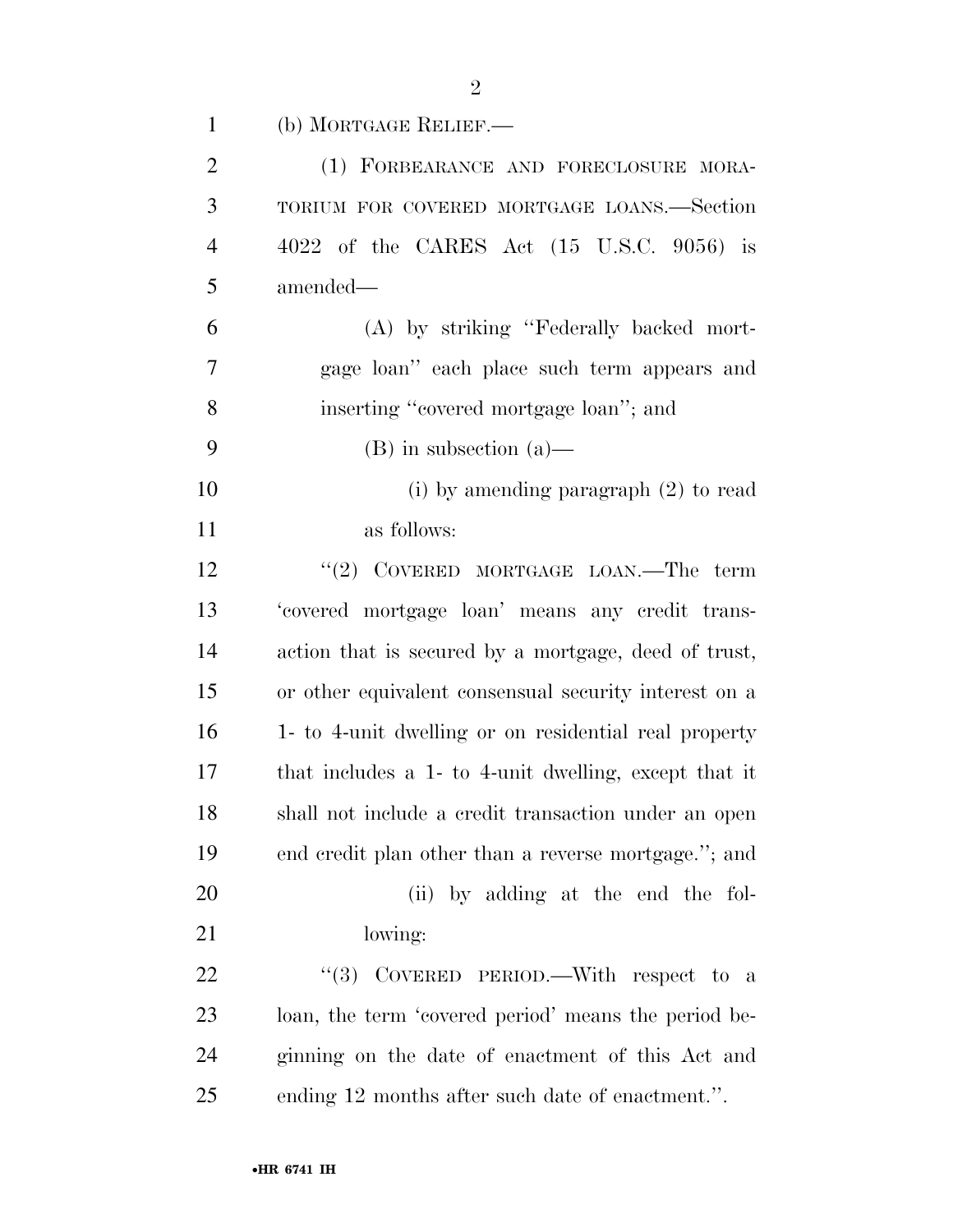| $\mathbf{1}$   | (2) AUTOMATIC FORBEARANCE FOR DELIN-                     |
|----------------|----------------------------------------------------------|
| $\overline{2}$ | QUENT BORROWERS.—Section $4022(e)$ of the                |
| 3              | CARES Act $(15 \text{ U.S.C. } 9056(c))$ , as amended by |
| $\overline{4}$ | paragraph $(5)$ of this subsection, is further amended   |
| 5              | by adding at the end the following:                      |
| 6              | "(9) AUTOMATIC FORBEARANCE FOR DELIN-                    |
| $\overline{7}$ | <b>QUENT BORROWERS.-</b>                                 |
| 8              | "(A) IN GENERAL.—Notwithstanding any                     |
| 9              | other law governing forbearance relief—                  |
| 10             | "(i) any borrower whose covered mort-                    |
| 11             | gage loan became 60 days delinquent be-                  |
| 12             | tween March 13, 2020, and the date of en-                |
| 13             | actment of this paragraph, and who has                   |
| 14             | not already received a forbearance under                 |
| 15             | subsection (b), shall automatically be                   |
| 16             | granted a 60-day forbearance that begins                 |
| 17             | on the date of enactment of this para-                   |
| 18             | graph, provided that a borrower shall not                |
| 19             | be considered delinquent for purposes of                 |
| 20             | this paragraph while making timely pay-                  |
| 21             | ments or otherwise performing under a                    |
| 22             | trial modification or other loss mitigation              |
| 23             | agreement; and                                           |
| 24             | "(ii) any borrower whose covered                         |
| 25             | mortgage loan becomes 60 days delinquent                 |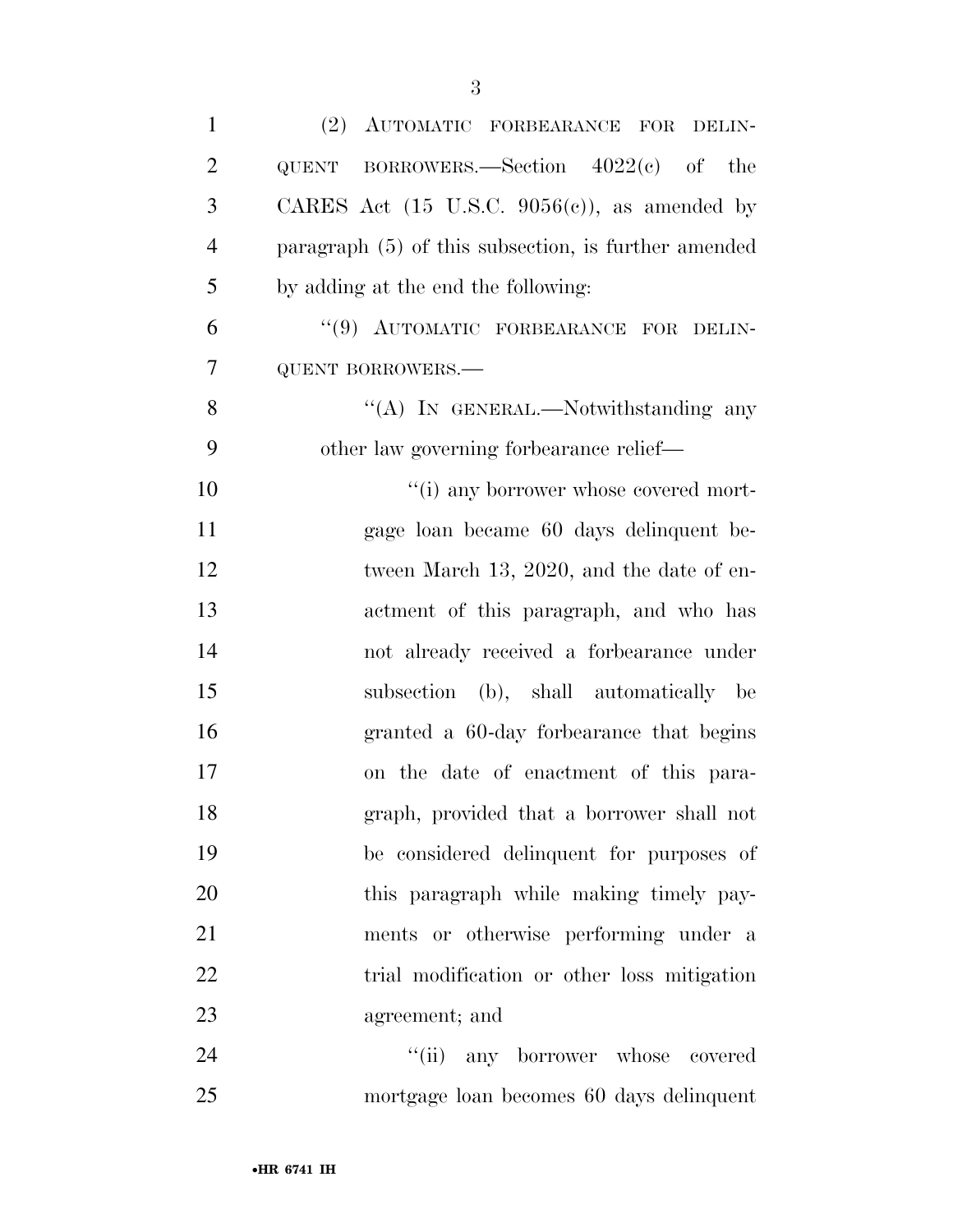between the date of enactment of this paragraph and the end of the covered pe- riod, and who has not already received a forbearance under subsection (b), shall automatically be granted a 60-day forbear- ance that begins on the 60th day of delin- quency, provided that a borrower shall not be considered delinquent for purposes of this paragraph while making timely pay- ments or otherwise performing under a 11 trial modification or other loss mitigation agreement.

 ''(B) INITIAL EXTENSION.—An automatic forbearance provided under subparagraph (A) shall be extended for up to an additional 120 days upon the borrower's request, oral or writ- ten, submitted to the borrower's servicer affirm- ing that the borrower is experiencing a financial hardship that prevents the borrower from mak- ing timely payments on the covered mortgage loan due, directly or indirectly, to the COVID– 22 19 emergency.

23 "'(C) SUBSEQUENT EXTENSION.—A for- bearance extended under subparagraph (B) shall be extended for up to an additional 180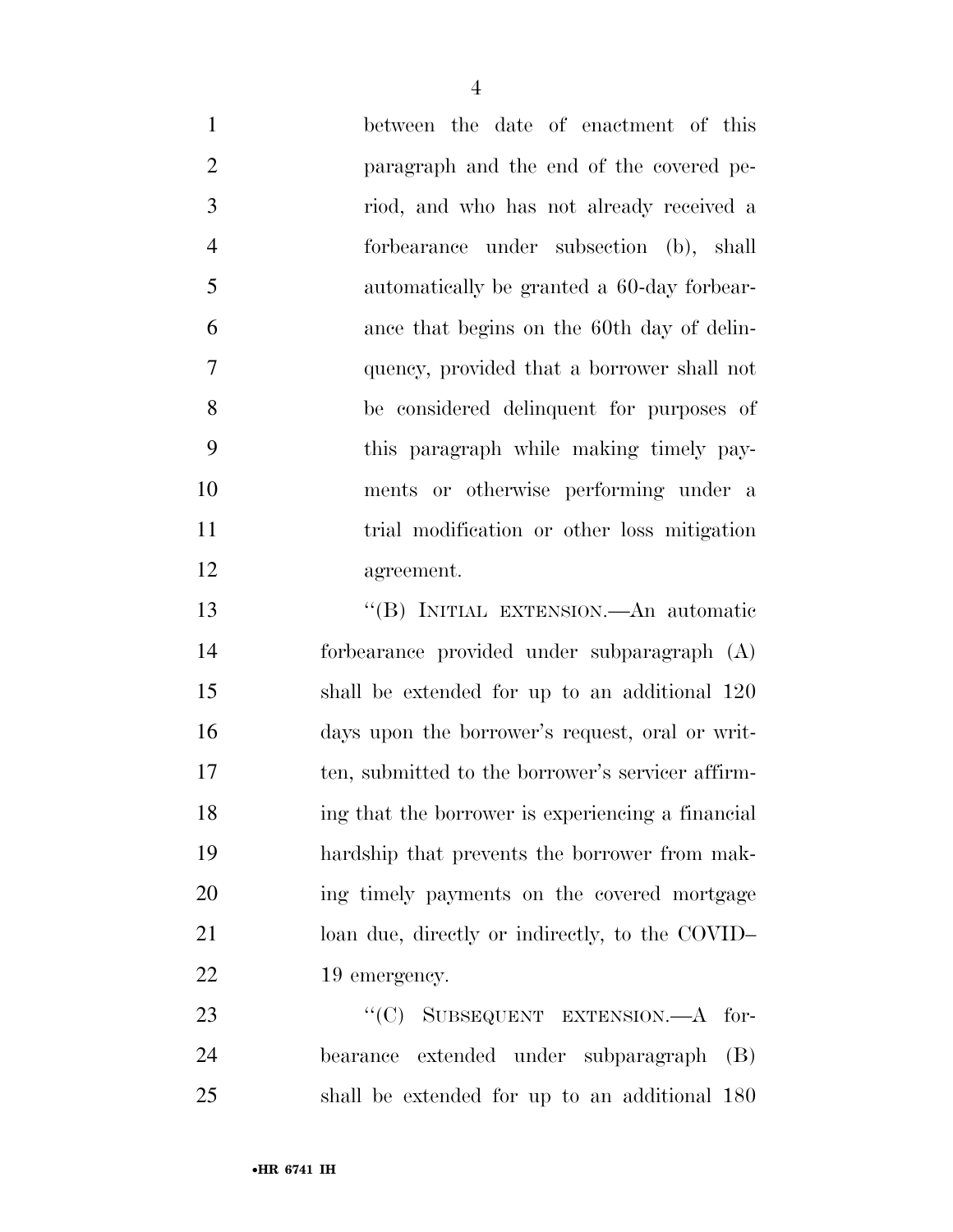days, up to a maximum of 360 days (including the period of automatic forbearance), upon the borrower's request, oral or written, submitted to the borrower's servicer affirming that the bor- rower is experiencing a financial hardship that prevents the borrower from making timely pay- ments on the covered mortgage loan due, di-8 rectly or indirectly, to the COVID–19 emer-gency.

10 "(D) RIGHT TO ELECT TO CONTINUE MAK- ING PAYMENTS.—With respect to a forbearance provided under this paragraph, the borrower of such loan may elect to continue making regular payments on the loan. A borrower who makes such election shall be offered a loss mitigation option pursuant to subsection (d) within 30 days of resuming regular payments to address any payment deficiency during the forbearance.

 ''(E) RIGHT TO SHORTEN FORBEAR- ANCE.—At a borrower's request, any period of forbearance provided under this paragraph may be shortened. A borrower who makes such a re- quest shall be offered a loss mitigation option pursuant to subsection (d) within 30 days of re-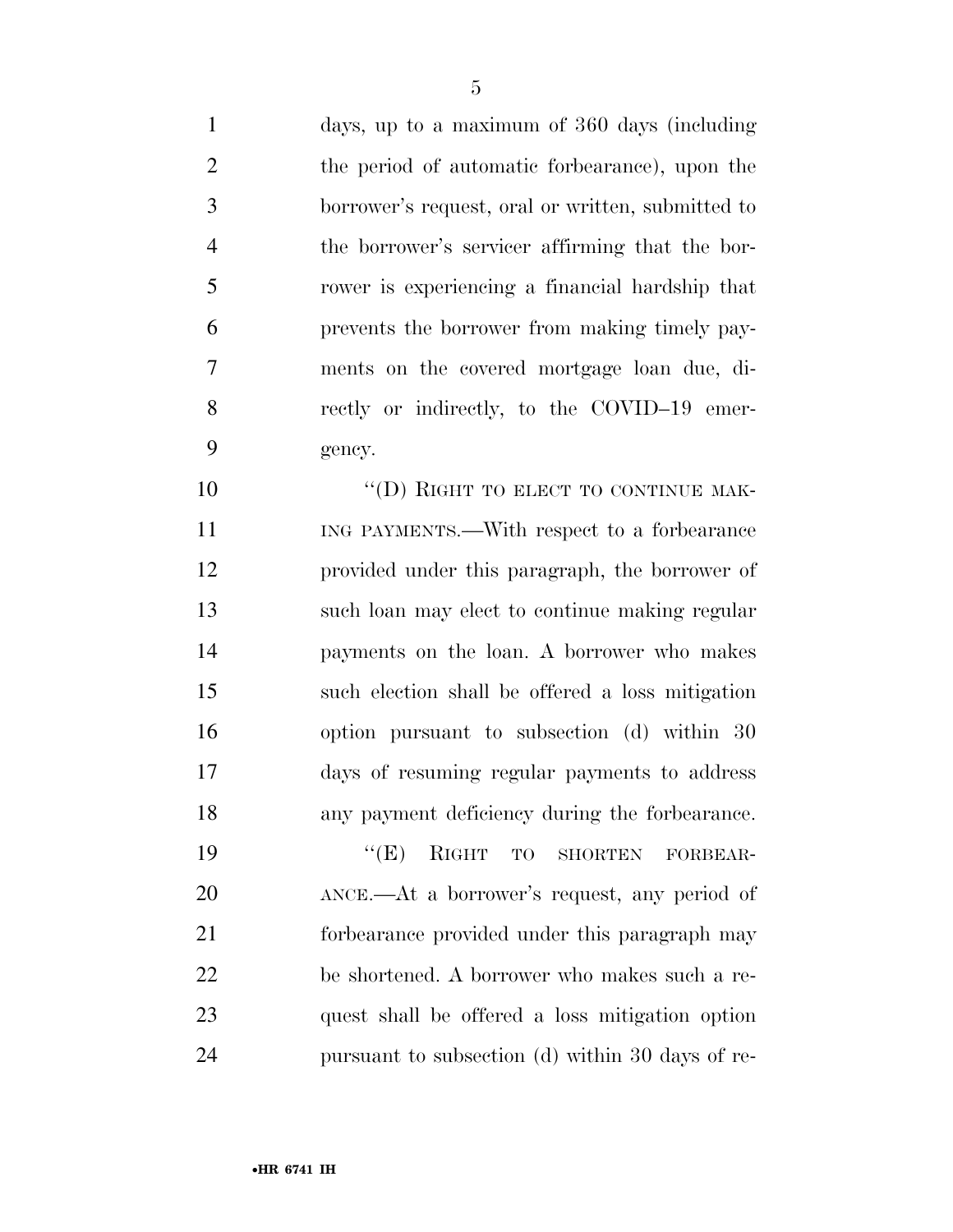| $\mathbf{1}$   | suming regular payments to address any pay-       |
|----------------|---------------------------------------------------|
| $\overline{2}$ | ment deficiency during the forbearance.           |
| 3              | "(10) AUTOMATIC FORBEARANCE FOR CERTAIN           |
| $\overline{4}$ | REVERSE MORTGAGE LOANS.                           |
| 5              | "(A) IN GENERAL.—When any covered                 |
| 6              | mortgage loan which is also a federally insured   |
| $\tau$         | reverse mortgage loan, during the covered pe-     |
| 8              | riod, is due and payable due to the death of the  |
| 9              | last borrower or end of a deferral period or eli- |
| 10             | gible to be called due and payable due to a       |
| 11             | property charge default, or if the borrower de-   |
| 12             | faults on a property charge repayment plan, or    |
| 13             | if the borrower defaults for failure to complete  |
| 14             | property repairs, or if an obligation of the bor- |
| 15             | rower under the Security Instrument is not per-   |
| 16             | formed, the mortgagee automatically shall be      |
| 17             | granted a six-month extension of-                 |
| 18             | "(i) the mortgagee's deadline to re-              |
| 19             | quest due and payable status from the De-         |
| 20             | partment of Housing and Urban Develop-            |
| 21             | ment;                                             |
| 22             | "(ii) the mortgage's deadline to send             |
| 23             | notification to the mortgagor or his or her       |
| 24             | heirs that the loan is due and payable;           |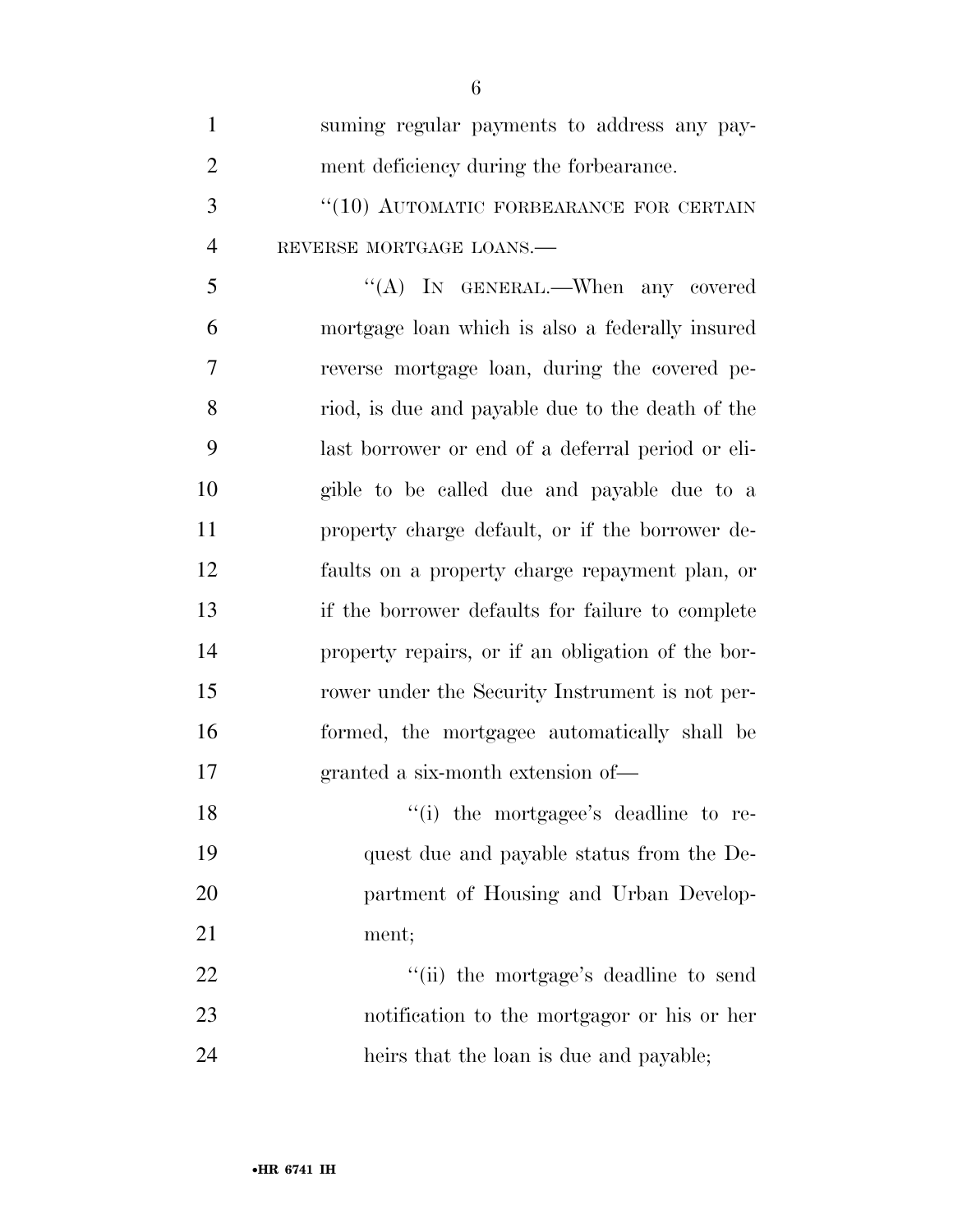| $\mathbf{1}$   | "(iii) the deadline to initiate fore-               |
|----------------|-----------------------------------------------------|
| $\overline{2}$ | closure;                                            |
| 3              | "(iv) any reasonable diligence period               |
| $\overline{4}$ | related to foreclosure or the Mortgagee Op-         |
| 5              | tional Election;                                    |
| 6              | $f'(v)$ if applicable, the deadline to ob-          |
| $\tau$         | tain the due and payable appraisal; and             |
| 8              | "(vi) any claim submission deadline,                |
| 9              | including the 6-month acquired property             |
| 10             | marketing period.                                   |
| 11             | "(B) FORBEARANCE PERIOD.—The mort-                  |
| 12             | gagee shall not request due and payable status      |
| 13             | from the Secretary of Housing and Urban De-         |
| 14             | velopment nor initiate foreclosure during this      |
| 15             | six-month period described under subparagraph       |
| 16             | $(A)$ , which shall be considered a forbearance pe- |
| 17             | riod.                                               |
| 18             | "(C) EXTENSION.—A forbearance provided              |
| 19             | under subparagraph (B) and related deadline         |
| 20             | extension authorized under subparagraph (A)         |
| 21             | shall be extended for an additional 180 days        |
| 22             | upon-                                               |
| 23             | "(i) the borrower's request, oral or                |
| 24             | written, submitted to the<br>borrower's             |
| 25             | servicer affirming that the borrower is ex-         |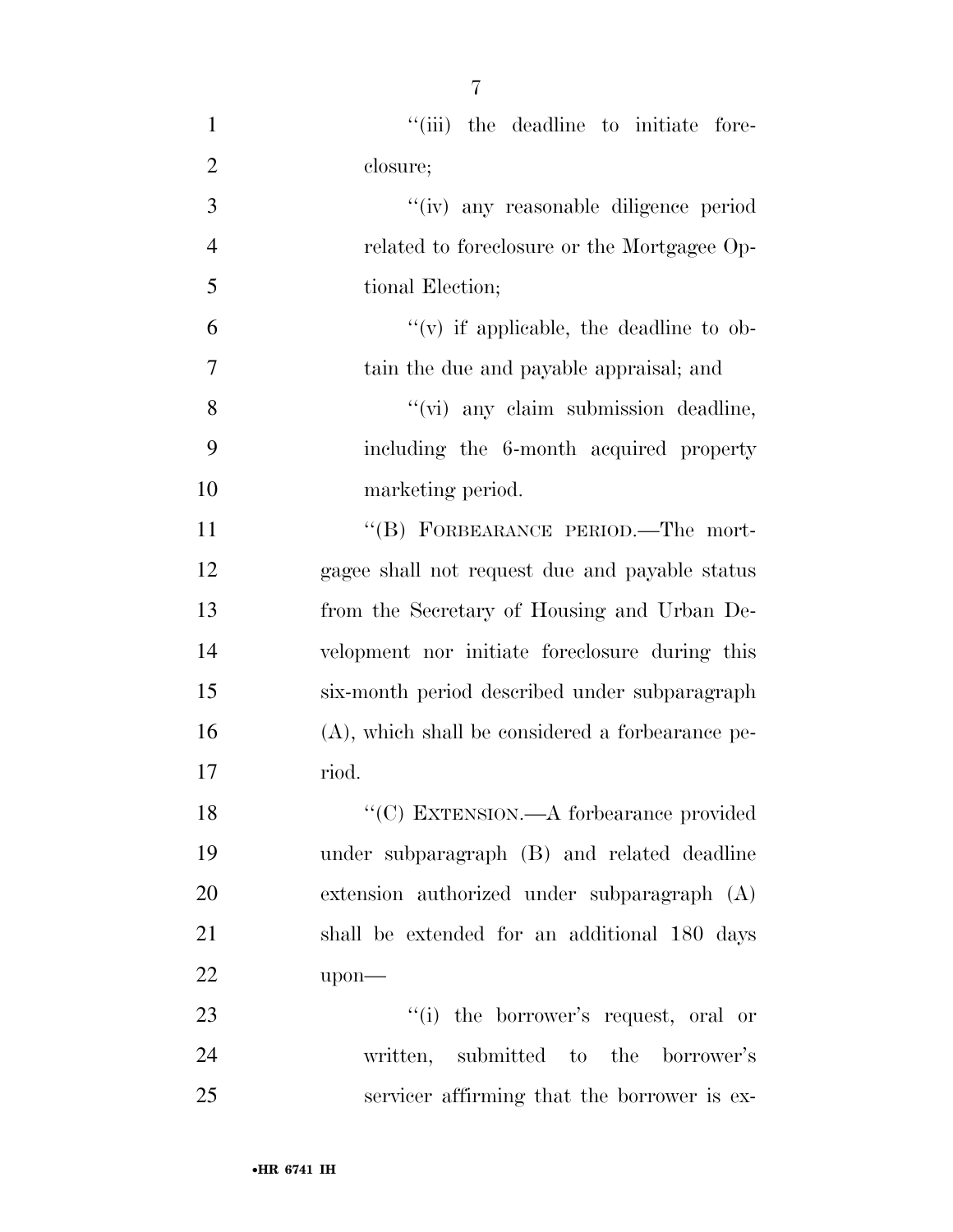| 1              | periencing a financial hardship that pre-   |
|----------------|---------------------------------------------|
| $\overline{2}$ | vents the borrower from making payments     |
| 3              | on property charges, completing property    |
| $\overline{4}$ | repairs, or performing an obligation of the |
| 5              | borrower under the Security Instrument      |
| 6              | due, directly or indirectly, to the COVID-  |
| $\tau$         | 19 emergency;                               |
| 8              | "(ii) a non-borrowing spouse's re-          |
| 9              | quest, oral or written, submitted to the    |
| 10             | servicer affirming that the non-borrowing   |
| 11             | spouse has been unable to satisfy all cri-  |
| 12             | teria for the Mortgagee Optional Election   |
| 13             | program due, directly or indirectly, to the |
| 14             | COVID-19 emergency, or to perform all       |
| 15             | actions necessary to become an eligible     |
| 16             | non-borrowing spouse following the death    |
| 17             | of all borrowers; or                        |
| 18             | "(iii) a successor-in-interest of the       |
| 19             | borrower's request, oral or written, sub-   |
| 20             | mitted to the servicer affirming the heir's |
| 21             | difficulty satisfying the reverse mortgage  |
| 22             | loan due, directly or indirectly, to the    |
| 23             | COVID-19 emergency.                         |
| 24             | "(D) CURTAILMENT OF DEBENTURE IN-           |
| 25             | TEREST.—Where any covered mortgage loan     |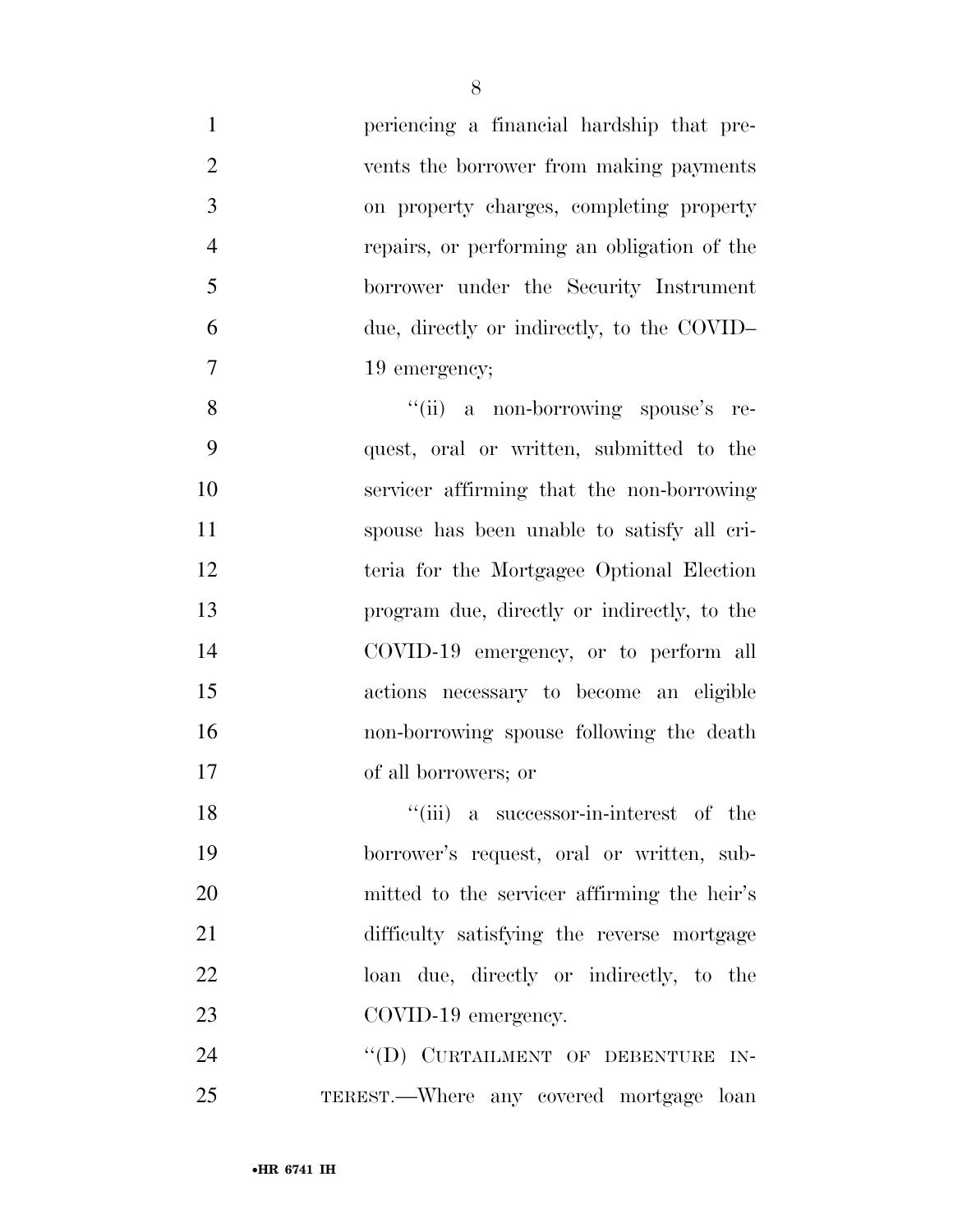| $\mathbf{1}$   | which is also a federally insured reverse mort-         |
|----------------|---------------------------------------------------------|
| $\overline{2}$ | gage loan is in default during the covered pe-          |
| 3              | riod and subject to a prior event which provides        |
| $\overline{4}$ | for curtailment of debenture interest in connec-        |
| 5              | tion with a claim for insurance benefits, the           |
| 6              | curtailment of debenture interest shall be sus-         |
| 7              | pended during any forbearance period provided           |
| 8              | herein.".                                               |
| 9              | (3) ADDITIONAL FORECLOSURE AND REPOSSES-                |
| 10             | PROTECTIONS.—Section $4022(e)$ of<br>the<br><b>SION</b> |
| 11             | CARES Act $(15 \text{ U.S.C. } 9056(c))$ is amended—    |
| 12             | $(A)$ in paragraph $(2)$ , by striking "may not         |
| 13             | initiate any judicial or non-judicial foreclosure       |
| 14             | process, move for a foreclosure judgment or             |
| 15             | order of sale, or execute a foreclosure-related         |
| 16             | eviction or foreclosure sale for not less than the      |
| 17             | 60-day period beginning on March 18, 2020"              |
| 18             | and inserting "may not initiate or proceed with         |
| 19             | any judicial or non-judicial foreclosure process,       |
| 20             | schedule a foreclosure sale, move for a fore-           |
| 21             | closure judgment or order of sale, execute a            |
| 22             | foreclosure related eviction or foreclosure sale        |
| 23             | for six months after the date of enactment of           |
| 24             | the COVID-19 HERO Act"; and                             |
| 25             | (B) by adding at the end the following:                 |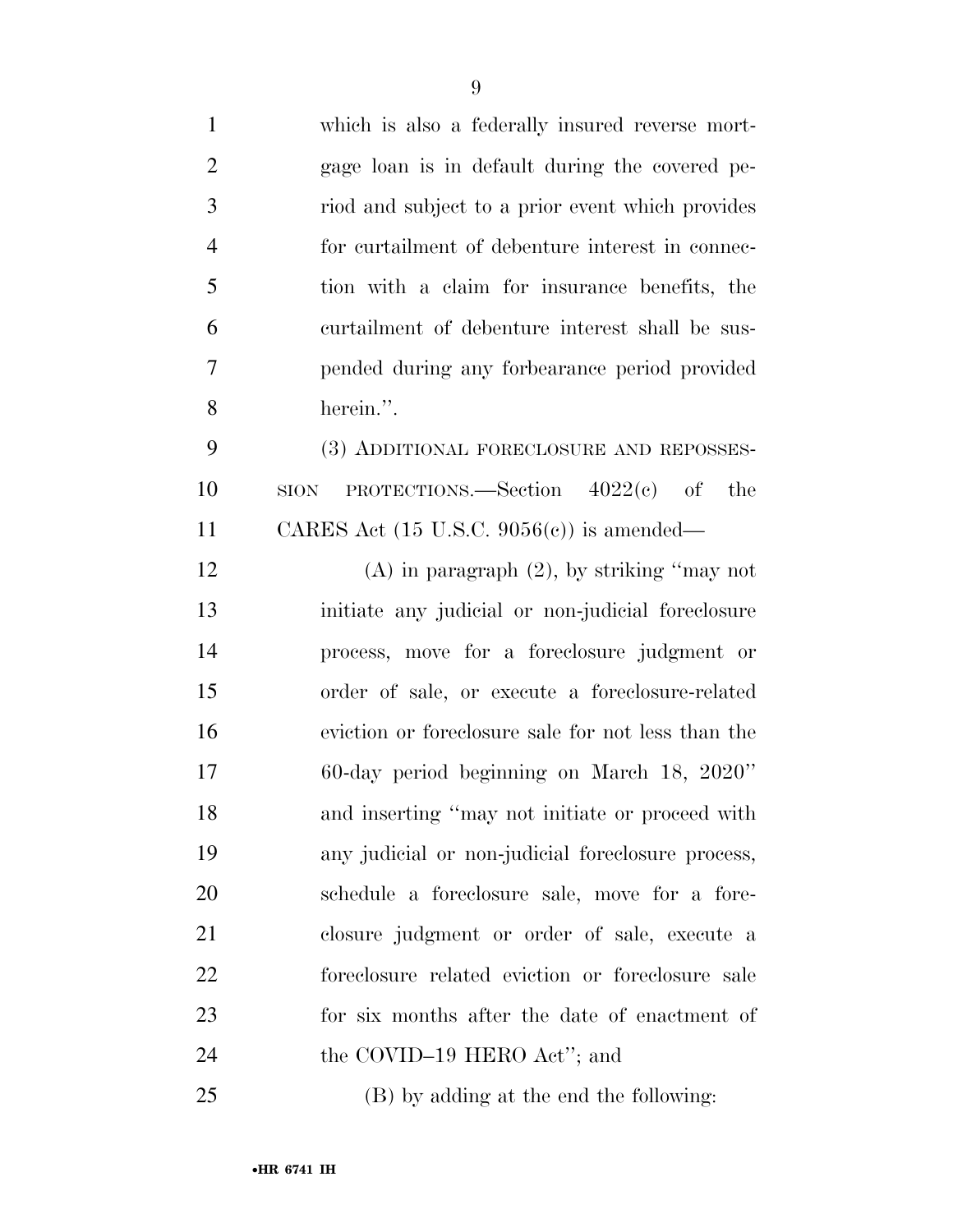| $\mathbf{1}$   | "(3) REPOSSESSION MORATORIUM.—In the case                 |
|----------------|-----------------------------------------------------------|
| $\overline{2}$ | of personal property, including any recreational or       |
| 3              | motor vehicle, used as a dwelling, no person may use      |
| $\overline{4}$ | any judicial or non-judicial procedure to repossess or    |
| 5              | otherwise take possession of such property for six        |
| 6              | months after date of enactment of this paragraph.".       |
| 7              | (4) MORTGAGE FORBEARANCE REFORMS.—Sec-                    |
| 8              | tion 4022 of the CARES Act $(15 \text{ U.S.C. } 9056)$ is |
| 9              | amended-                                                  |
| 10             | $(A)$ in subsection $(b)$ , by striking para-             |
| 11             | graphs $(1)$ , $(2)$ , and $(3)$ and inserting the fol-   |
| 12             | lowing:                                                   |
| 13             | "(1) IN GENERAL.—During the covered period,               |
| 14             | a borrower with a covered mortgage loan who has           |
| 15             | not obtained automatic forbearance pursuant to this       |
| 16             | section and who is experiencing a financial hardship      |
| 17             | that prevents the borrower from making timely pay-        |
| 18             | ments on the covered mortgage loan due, directly or       |
| 19             | indirectly, to the COVID-19 emergency may request         |
| 20             | forbearance on the loan, regardless of delinquency        |
| 21             | status, by-                                               |
| 22             | "(A) submitting a request, orally or in                   |
| 23             | writing, to the servicer of the loan; and                 |
| 24             | "(B) affirming that the borrower is experi-               |
| 25             | encing a financial hardship that prevents the             |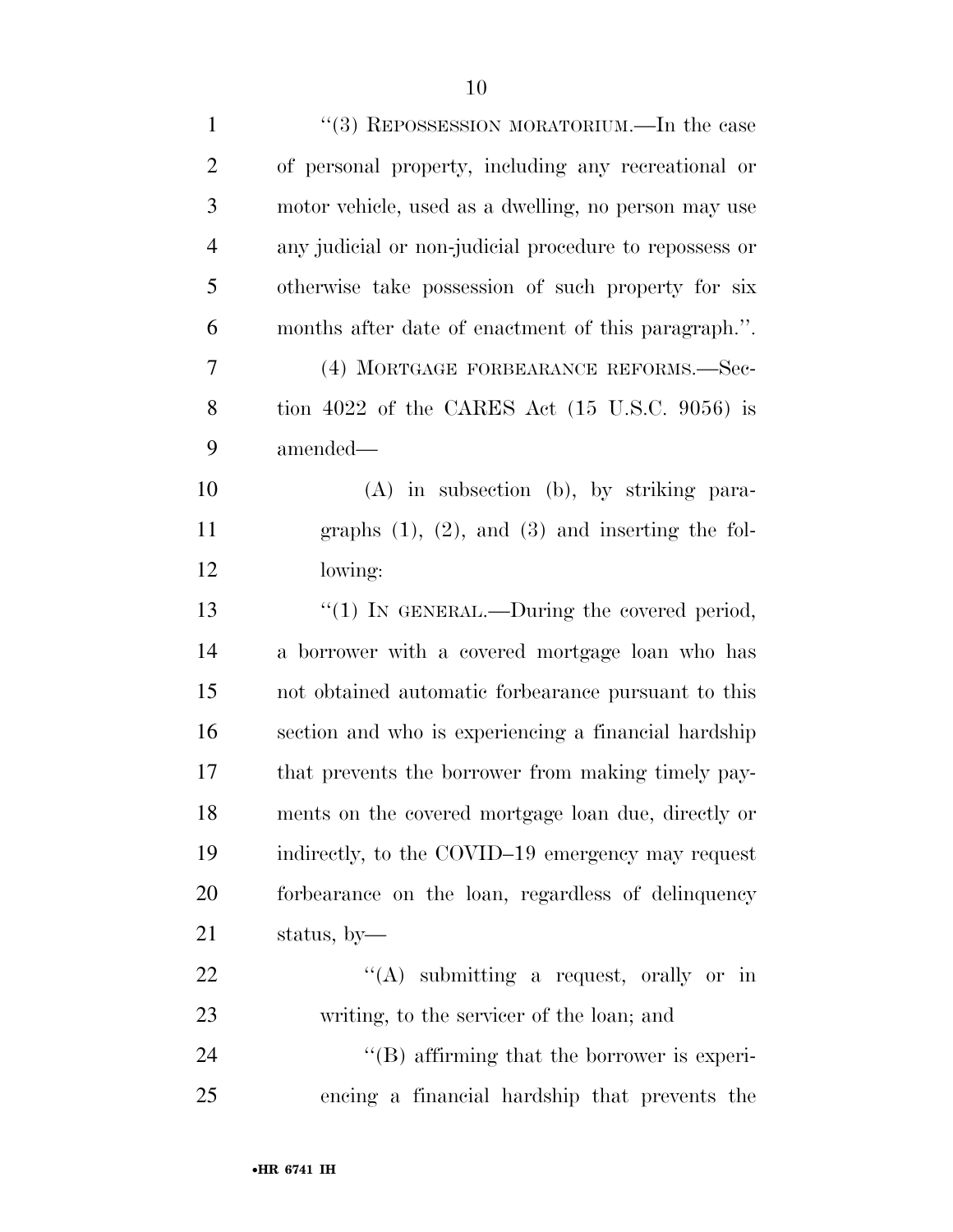borrower from making timely payments on the covered mortgage loan due, directly or indi- rectly, to the COVID–19 emergency.  $((2)$  DURATION OF FORBEARANCE.— ''(A) IN GENERAL.—Upon a request by a borrower to a servicer for forbearance under paragraph (1), such forbearance shall be grant- ed by the servicer for the period requested by the borrower, up to an initial length of 180 days, the length of which shall be extended by the servicer, at the request of the borrower for the period or periods requested, for a total for-bearance period of up to 12 months.

 ''(B) MINIMUM FORBEARANCE AMOUNTS.—For purposes of granting a forbear- ance under this paragraph, a servicer may grant an initial forbearance with a term of not less than 90 days, provided that it is automati- cally extended for an additional 90 days unless the servicer confirms the borrower does not want to renew the forbearance or that the bor- rower is no longer experiencing a financial hardship that prevents the borrower from mak- ing timely mortgage payments due, directly or 25 indirectly, to the COVID–19 emergency.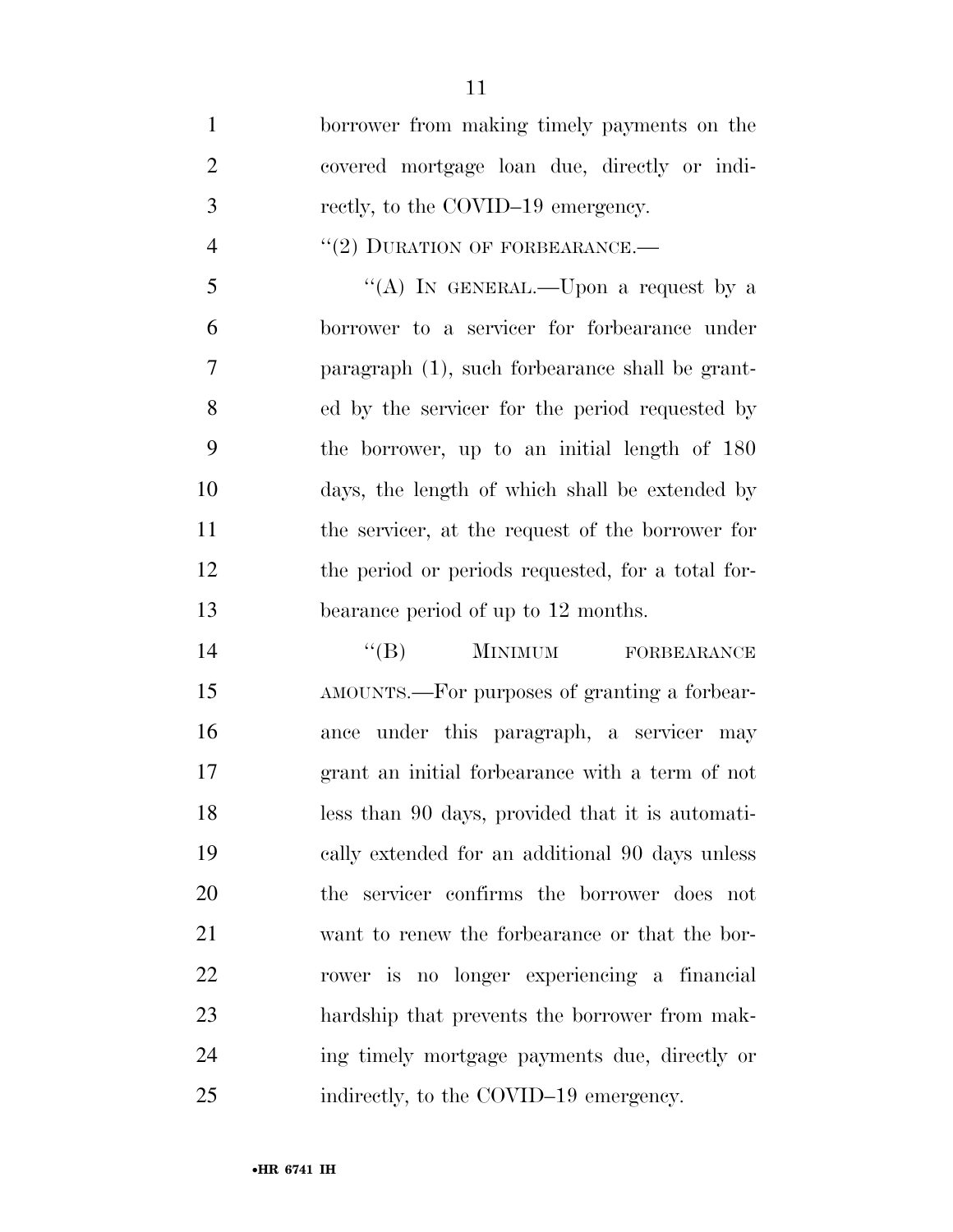1 "'(C) RIGHT TO SHORTEN FORBEAR-2 ANCE.—At a borrower's request, any period of forbearance described under this paragraph may be shortened. A borrower who makes such a request shall be offered a loss mitigation op- tion pursuant to subsection (d) within 30 days of resuming regular payments to address any payment deficiency during the forbearance.

9 "(3) ACCRUAL OF INTEREST OR FEES.—A servicer shall not charge a borrower any fees, pen- alties, or interest (beyond the amounts scheduled or calculated as if the borrower made all contractual payments on time and in full under the terms of the mortgage contract) in connection with a forbearance, provided that a servicer may offer the borrower a modification option at the end of a forbearance pe- riod granted hereunder that includes the capitaliza- tion of past due principal and interest and escrow payments as long as the borrower's principal and in- terest payment under such modification remains at or below the contractual principal and interest pay- ments owed under the terms of the mortgage con- tract before such forbearance period except as the result of a change in the index of an adjustable rate mortgage.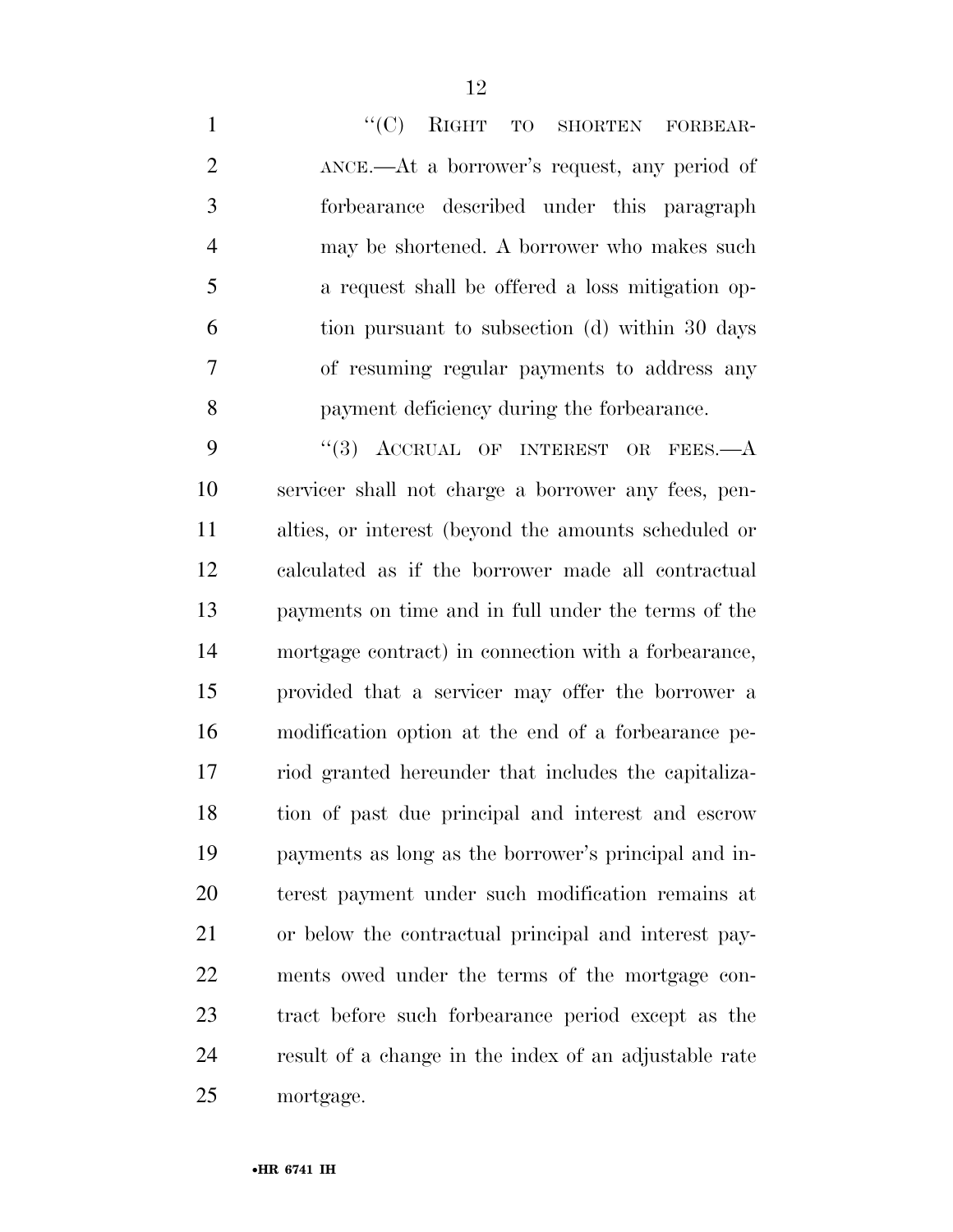1 "(4) COMMUNICATION WITH SERVICERS.—Any communication between a borrower and a servicer described under this section may be made in writing or orally, at the borrower's choice. 5 "(5) COMMUNICATION WITH BORROWERS WITH A DISABILITY.—Upon request from a borrower, servicers shall communicate with borrowers who

 have a disability in the borrower's preferred method of communication. For purposes of this paragraph, the term 'disability' has the meaning given that term in the Fair Housing Act, the Americans with Dis- abilities Act of 1990, or the Rehabilitation Act of 1973.''; and

 (B) in subsection (c), by amending para-graph (1) to read as follows:

16 "(1) NO DOCUMENTATION REQUIRED.—A servicer of a covered mortgage loan shall not require any documentation with respect to a forbearance under this section other than the borrower's affirma- tion (oral or written) to a financial hardship that prevents the borrower from making timely payments on the covered mortgage loan due, directly or indi- rectly, to the COVID–19 emergency. An oral request for forbearance and oral affirmation of hardship by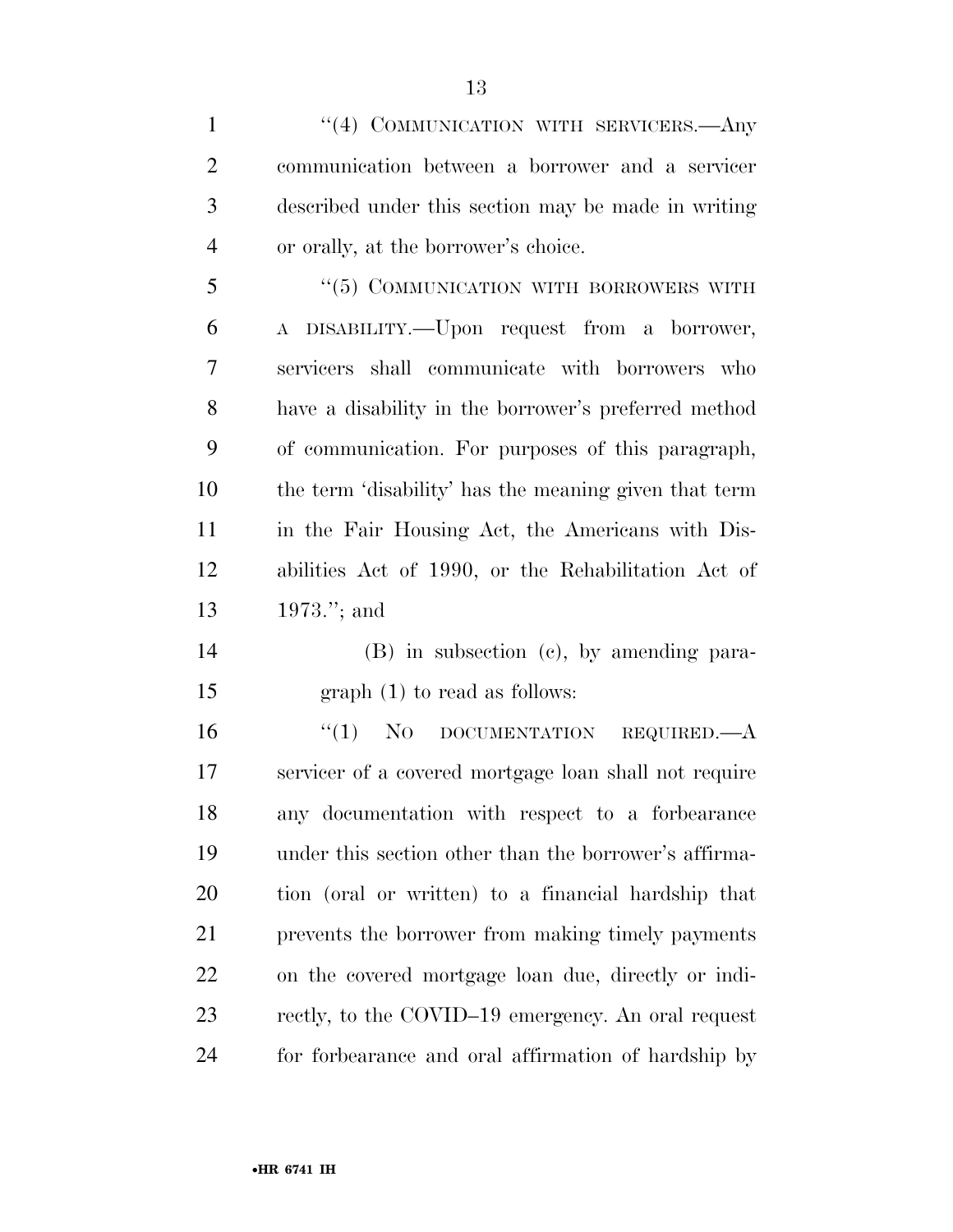| $1 \quad \Box$ | the borrower shall be sufficient for the borrower to |
|----------------|------------------------------------------------------|
|                | obtain or extend a forbearance.".<br>2 —             |
| 3              | (5) OTHER SERVICER REQUIREMENTS DURING               |
|                | 4 FORBEARANCE.—Section 4022(c) of the CARES Act      |

5 (15 U.S.C. 9056(c)), as amended by paragraph  $(3)$  of this subsection, is further amended by adding at the end the following:

8 "(4) FORBEARANCE TERMS NOTICE.—Within 30 days of a servicer of a covered mortgage loan providing forbearance to a borrower under sub- section (b) or paragraph (9) or (10), or 10 days if the forbearance is for a term of less than 60 days, but only where the forbearance was provided in re- sponse to a borrower's request for forbearance or when an automatic forbearance was initially pro- vided under paragraph (9) or (10), and not when an existing forbearance is automatically extended, the servicer shall provide the borrower with a notice in accordance with the terms in paragraph (5).

20 "(5) CONTENTS OF NOTICE.—The written no- tice required under paragraph (4) shall state in plain language—

23  $\bullet$  '(A) the specific terms of the forbearance; 24  $\langle$  (B) the beginning and ending dates of the forbearance;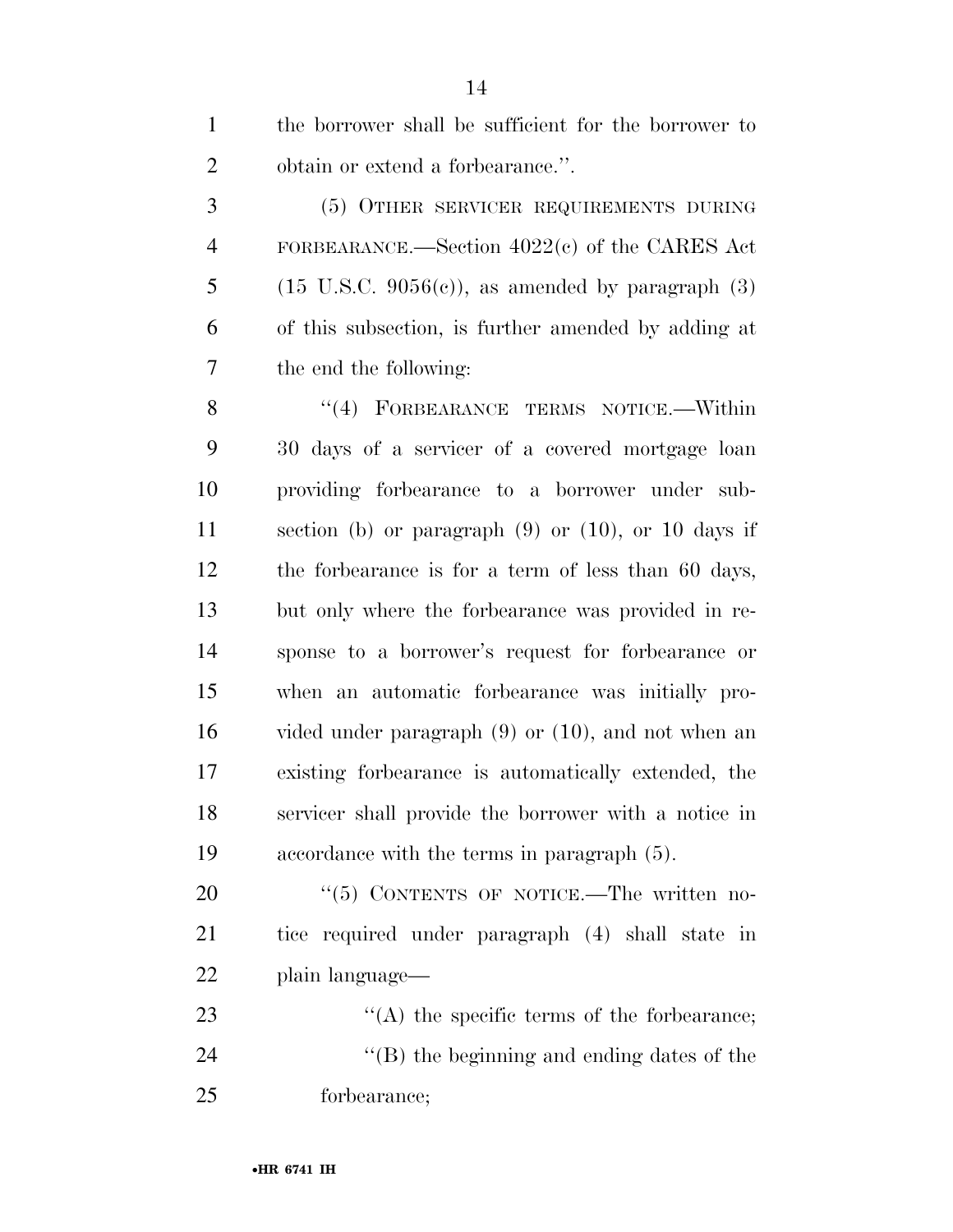| $\mathbf{1}$   | $\lq\lq (C)$ that the borrower is eligible for up to  |
|----------------|-------------------------------------------------------|
| $\overline{2}$ | 12 months of forbearance;                             |
| 3              | "(D) that the borrower may request an ex-             |
| $\overline{4}$ | tension of the forbearance unless the borrower        |
| 5              | will have reached the maximum period at the           |
| 6              | end of the forbearance;                               |
| $\overline{7}$ | "(E) that the borrower may request that               |
| 8              | the initial or extended period be shortened at        |
| 9              | any time;                                             |
| 10             | $``(F)$ that the borrower should contact the          |
| 11             | servicer before the end of the forbearance pe-        |
| 12             | riod;                                                 |
| 13             | $\lq\lq(G)$ a description of the loss mitigation      |
| 14             | options that may be available to the borrower at      |
| 15             | the end of the forbearance period based on the        |
| 16             | borrower's specific loan;                             |
| 17             | "(H) information on how to find a housing             |
| 18             | counseling agency approved by the Department          |
| 19             | of Housing and Urban Development;                     |
| 20             | $\lq\lq$ (I) in the case of a forbearance provided    |
| 21             | pursuant to paragraph $(9)$ or $(10)$ , that the for- |
| 22             | bearance was automatically provided and how           |
| 23             | to contact the servicer to make arrangements          |
| 24             | for further assistance, including any renewal;        |
| 25             | and                                                   |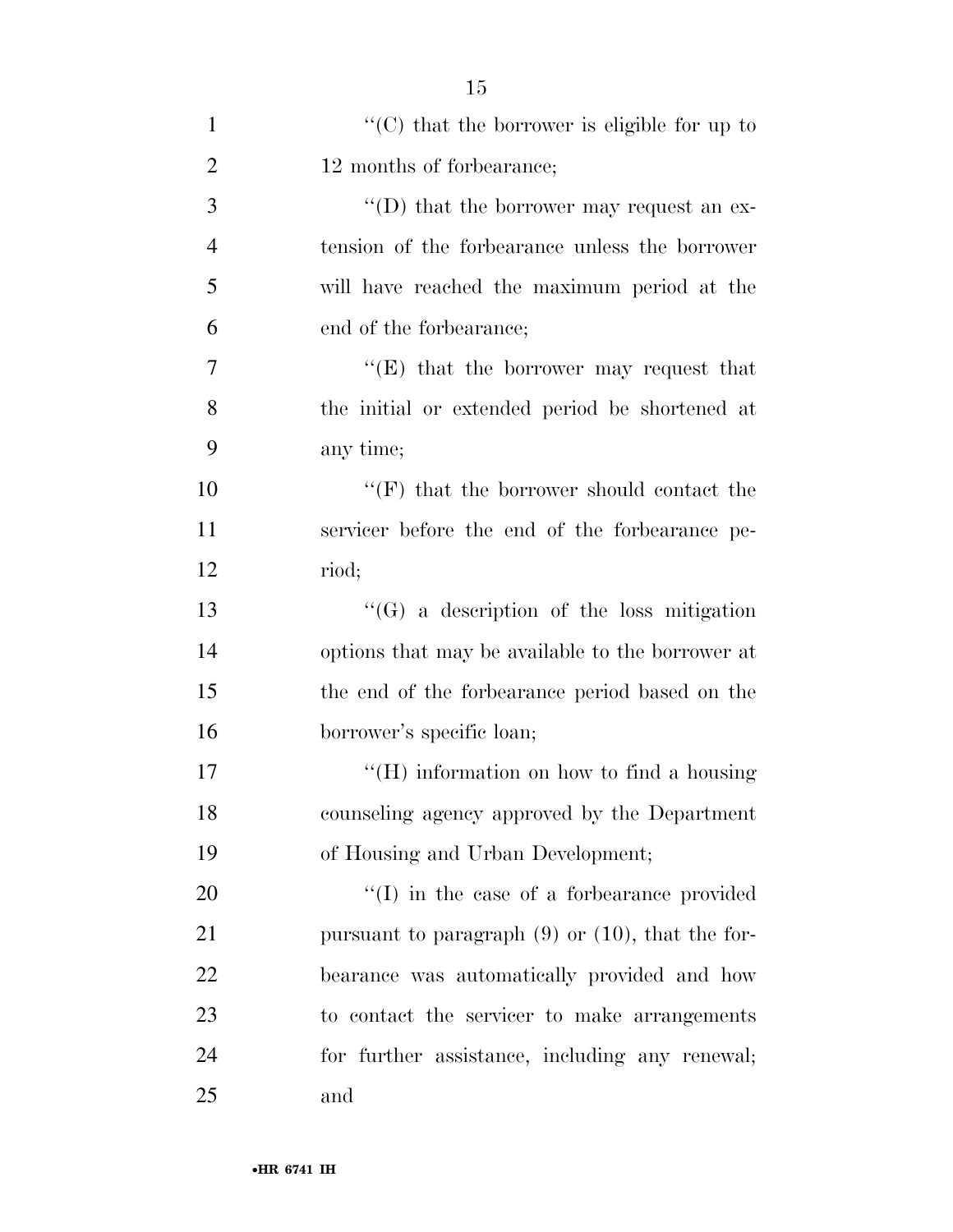| $\mathbf{1}$   | $\lq\lq(J)$ where applicable, that the forbearance   |
|----------------|------------------------------------------------------|
| $\overline{2}$ | is subject to an automatic extension including       |
| 3              | the terms of any such automatic extensions and       |
| $\overline{4}$ | when any further extension would require a bor-      |
| 5              | rower request.                                       |
| 6              | "(6) TREATMENT OF ESCROW ACCOUNTS.-                  |
| 7              | During any forbearance provided under this section,  |
| 8              | a servicer shall pay or advance funds to make dis-   |
| 9              | bursements in a timely manner from any eserow ac-    |
| 10             | count established on the covered mortgage loan.      |
| 11             | "(7) NOTIFICATION FOR BORROWERS.-During              |
| 12             | the period that begins 90 days after the date of the |
| 13             | enactment of this paragraph and ends at the end of   |
| 14             | the covered period, each servicer of a covered mort- |
| 15             | gage loan shall be required to-                      |
| 16             | $\lq\lq$ make available in a clear and con-          |
| 17             | spicuous manner on their web page accurate in-       |
| 18             | formation, in English and Spanish, for bor-          |
| 19             | rowers regarding the availability of forbearance     |
| 20             | as provided under subsection (b); and                |
| 21             | "(B) notify every borrower whose pay-                |
| 22             | ments on a covered mortgage loan are delin-          |
| 23             | quent in any oral communication with or to the       |
| 24             | borrower that the borrower may be eligible to        |
| 25             | request forbearance as provided under sub-           |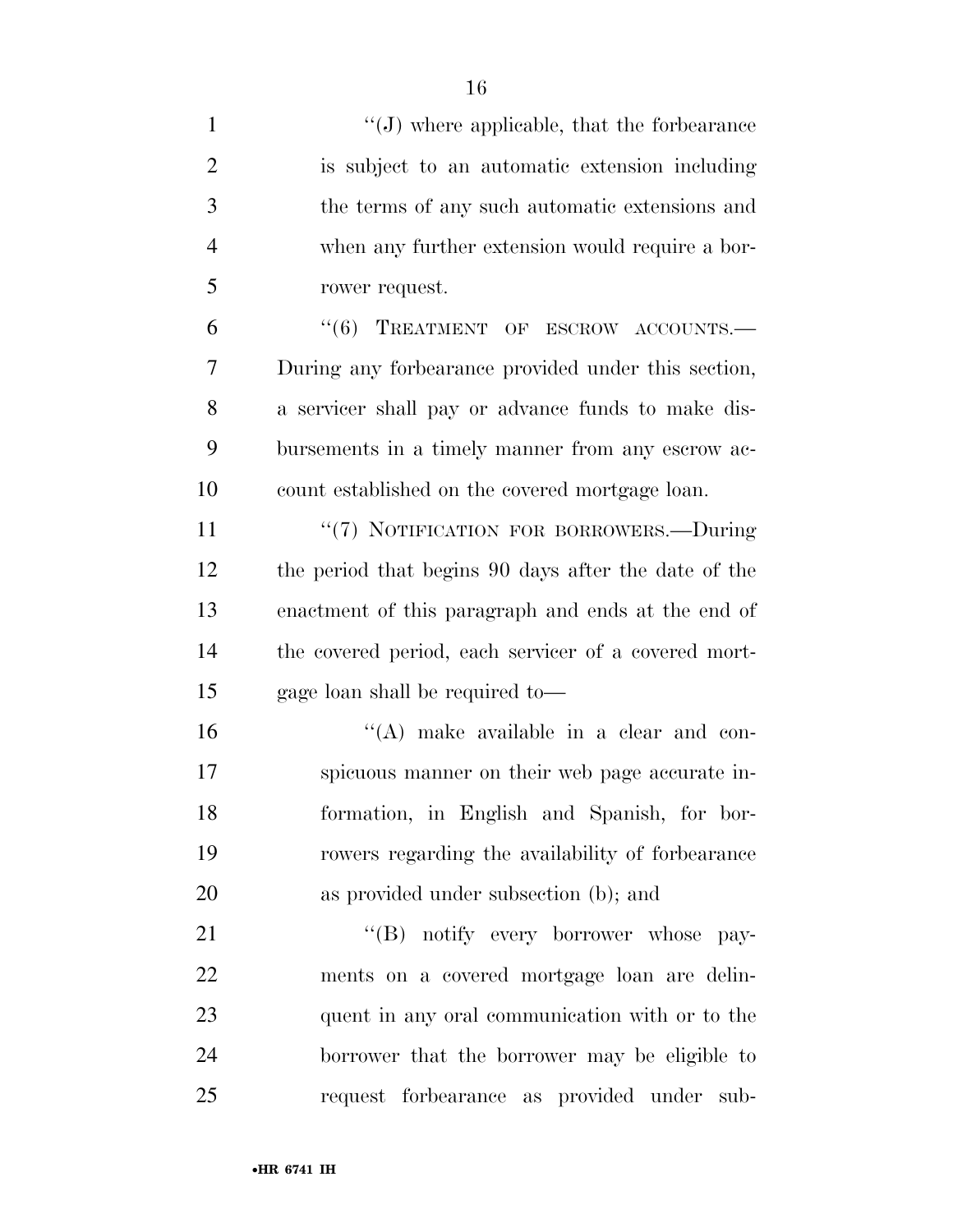| $\mathbf{1}$   | section (b), except that such notice shall not be     |
|----------------|-------------------------------------------------------|
| $\overline{2}$ | required if the borrower already has requested        |
| 3              | forbearance under subsection (b).                     |
| $\overline{4}$ | "(8) CERTAIN TREATMENT UNDER RESPA.—AS                |
| 5              | long as a borrower's payment on a covered mortgage    |
| 6              | loan was not more than 30 days delinquent on          |
| 7              | March 13, 2020, a servicer may not deem the bor-      |
| 8              | rower as delinquent while a forbearance granted       |
| 9              | under subsection (b) is in effect for purposes of the |
| 10             | application of sections 6 and 10 of the Real Estate   |
| 11             | Settlement Procedures Act and any applicable regu-    |
| 12             | lations.".                                            |
| 13             | (6) POST-FORBEARANCE LOSS MITIGATION.—                |
| 14             | (A) AMENDMENT TO CARES ACT.-Section                   |
| 15             | 4022 of the CARES Act $(15 \text{ U.S.C. } 9056)$ is  |
| 16             | amended by adding at the end the following:           |
| 17             | "(d) POST-FORBEARANCE LOSS MITIGATION.—               |
| 18             | "(1) NOTICE OF AVAILABILITY OF ADDITIONAL             |
| 19             | FORBEARANCE.—With respect to any covered mort-        |
| 20             | gage loan as to which forbearance under this section  |
| 21             | has been granted and not otherwise extended, in-      |
| 22             | cluding by automatic extension, a servicer shall, no  |
| 23             | later than 30 days before the end of the forbearance  |
| 24             | period, in writing, notify the borrower that addi-    |
| 25             | tional forbearance may be available and how to re-    |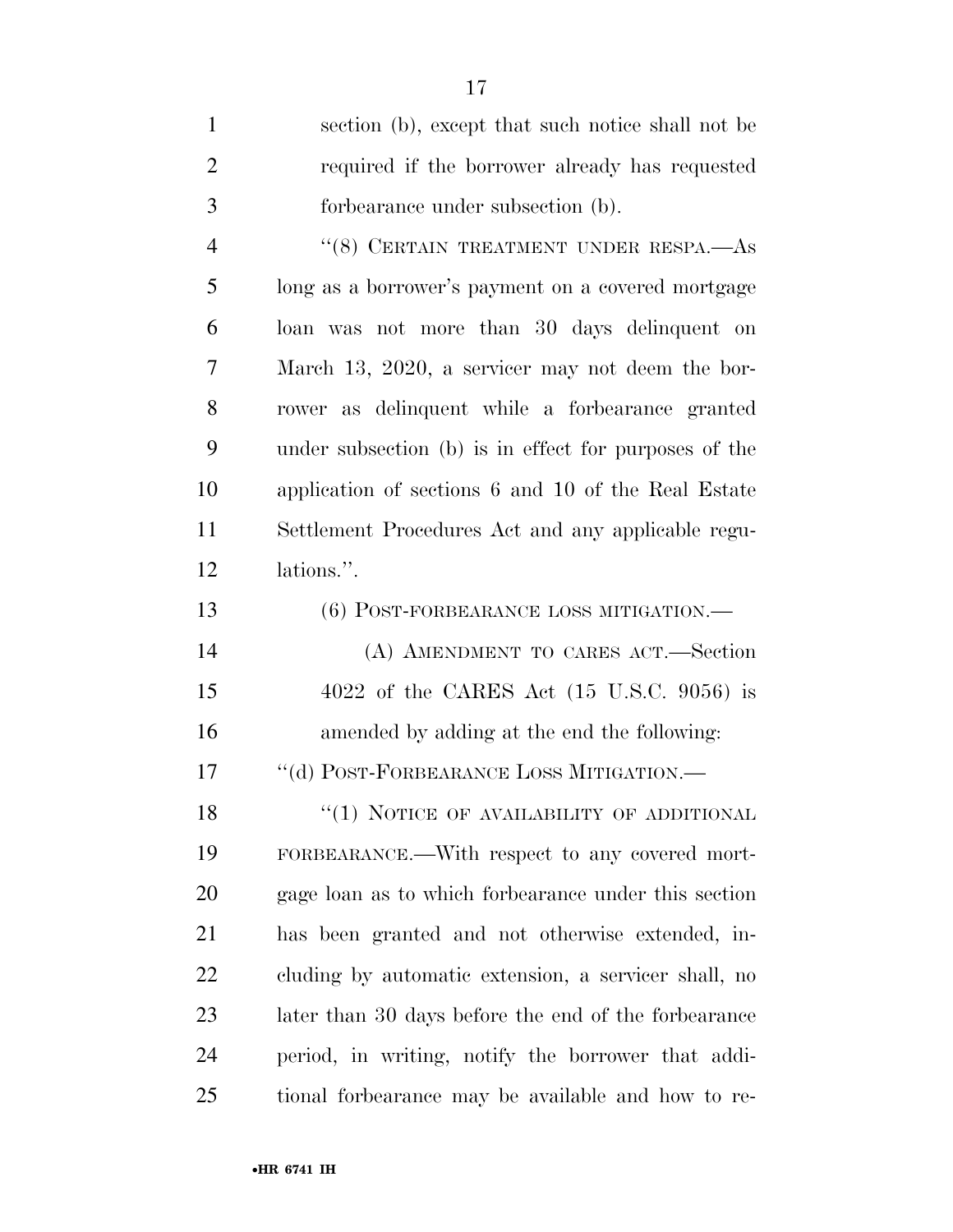| $\mathbf{1}$   | quest such forbearance, except that no such notice       |
|----------------|----------------------------------------------------------|
| $\overline{2}$ | is required where the borrower already has requested     |
| 3              | an extension of the forbearance period, is subject to    |
| $\overline{4}$ | automatic<br>extension pursuant to subsection            |
| 5              | $(b)(2)(B)$ , or no additional forbearance is available. |
| 6              | "(2) LOSS MITIGATION OFFER BEFORE EXPIRA-                |
| 7              | TION OF FORBEARANCE.—No later than 30 days be-           |
| 8              | fore the end of any forbearance period that has not      |
| 9              | been extended or 30 days after a request by a con-       |
| 10             | sumer to terminate the forbearance, which time shall     |
| 11             | be before the servicer initiates or engages in any       |
| 12             | foreclosure activity listed in subsection $(e)(2)$ , in- |
| 13             | cluding incurring or charging to a borrower any fees     |
| 14             | or corporate advances related to a foreclosure, the      |
| 15             | servicer shall, in writing—                              |
| 16             | $\lq\lq$ offer the borrower a loss mitigation            |
| $17\,$         | option, without the charging of any fees or pen-         |
| 18             | alties other than interest, such that the bor-           |
| 19             | rower's principal and interest payment remains           |
| 20             | the same as it was prior to the forbearance,             |
| 21             | subject to any adjustment of the index pursuant          |
| 22             | to the terms of an adjustable rate mortgage,             |
| 23             | and that either—                                         |
| 24             | "(i) defers the payment of total ar-                     |
| 25             | rearages, including any escrow advances,                 |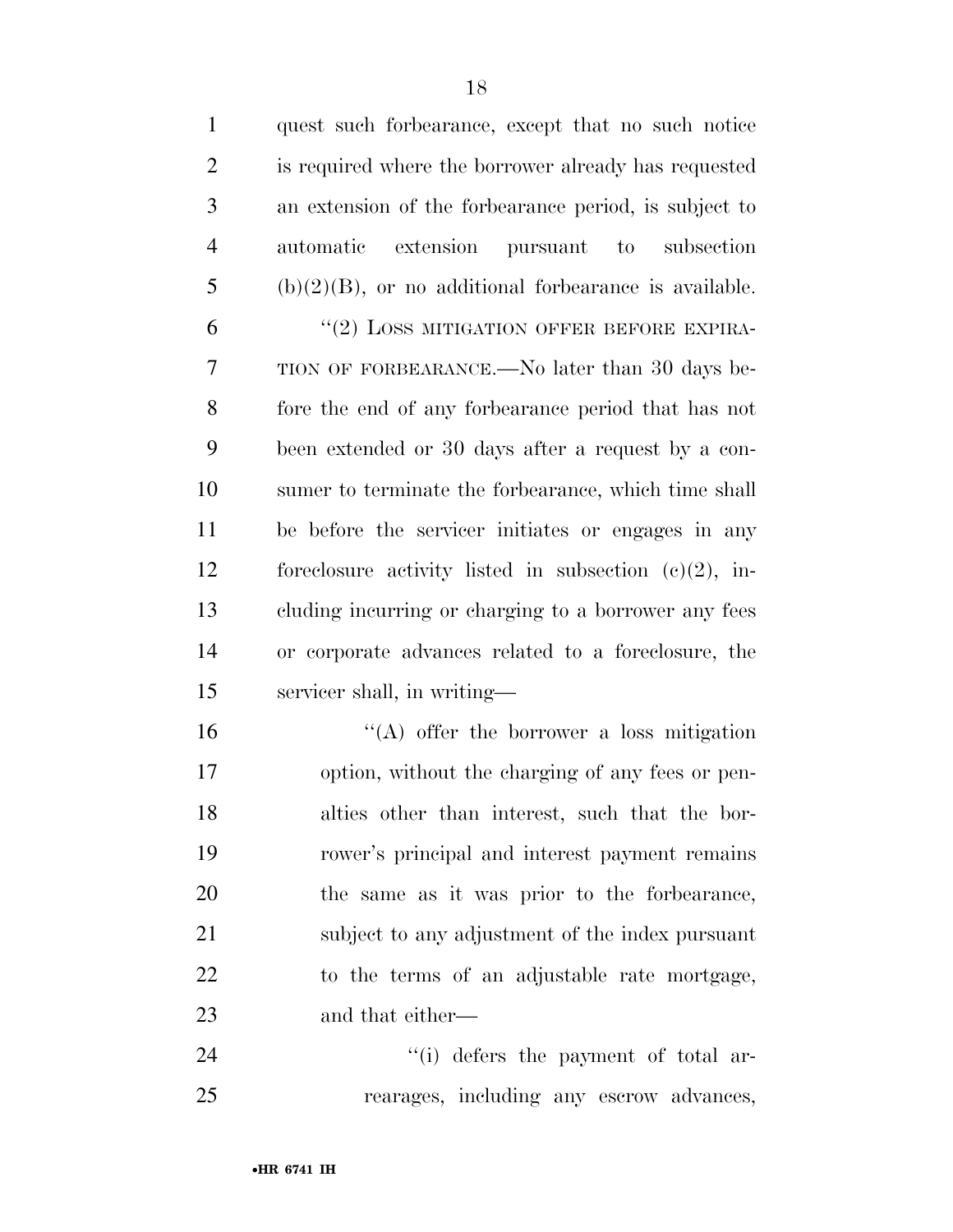| $\mathbf{1}$   | to the end of the existing term of the loan,      |
|----------------|---------------------------------------------------|
| $\overline{2}$ | without the charging or collection of any         |
| 3              | the<br>additional<br>interest<br>deferred<br>on   |
| $\overline{4}$ | amounts; or                                       |
| 5              | "(ii) extends the term of the mortgage            |
| 6              | loan, and capitalizes, defers, or forgives all    |
| $\tau$         | escrow advances and other arrearages,             |
| 8              | provided, however, that the servicer may offer    |
| 9              | the borrower a loss mitigation option that re-    |
| 10             | duces the principal and interest payment on the   |
| 11             | loan and capitalizes, defers, or forgives all es- |
| 12             | crow advances or arrearages if the servicer has   |
| 13             | information indicating that the borrower cannot   |
| 14             | resume the pre-forbearance mortgage payments;     |
| 15             | and                                               |
| 16             | "(B) concurrent with the loss mitigation          |
| 17             | offer in subparagraph $(A)$ , notify the borrower |
| 18             | that the borrower has the right to be evaluated   |
| 19             | for other loss mitigation options if the borrower |
| 20             | is not able to make the payment under the op-     |
| 21             | tion offered in subparagraph (A).                 |
| 22             | "(3) EVALUATION FOR LOSS MITIGATION PRIOR         |
| 23             | TO FORECLOSURE INITIATION.—Before a servicer      |

 TO FORECLOSURE INITIATION.—Before a servicer may initiate or engage in any foreclosure activity listed in subsection (c)(2), including incurring or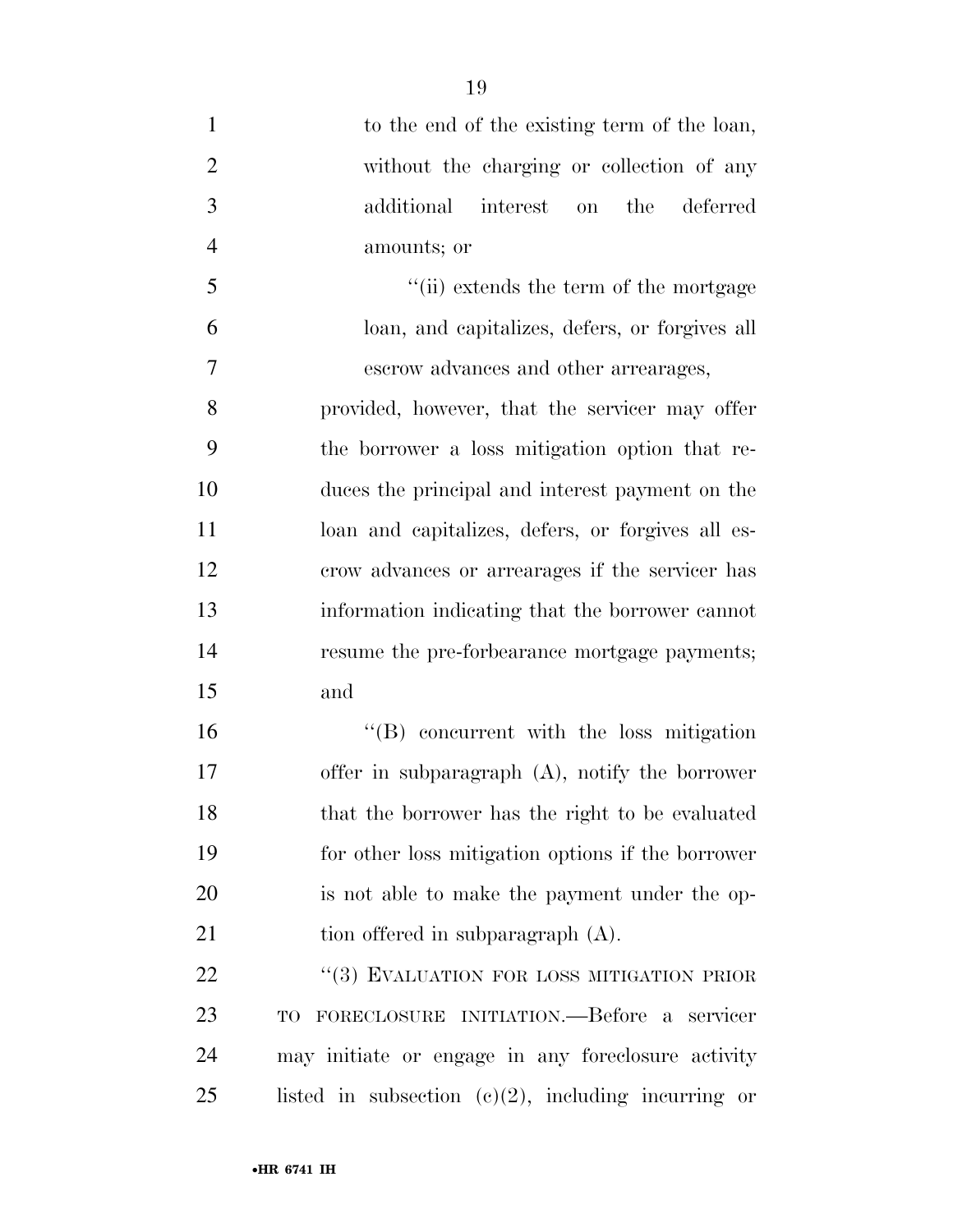| $\mathbf{1}$   | charging to a borrower any fees or corporate ad-       |
|----------------|--------------------------------------------------------|
| $\overline{2}$ | vances related to a foreclosure on the basis that the  |
| 3              | borrower has failed to perform under the loss miti-    |
| $\overline{4}$ | gation offer in paragraph $(2)(A)$ within the first 90 |
| 5              | days after the option is offered, including a failure  |
| 6              | to accept the loss mitigation offer in paragraph       |
| 7              | $(2)(A)$ , the servicer shall—                         |
| 8              | $\lq\lq$ unless the borrower has already sub-          |
| 9              | mitted a complete application that the servicer        |
| 10             | is reviewing—                                          |
| 11             | "(i) notify the borrower in writing of                 |
| 12             | the documents and information, if any,                 |
| 13             | needed by the servicer to enable the                   |
| 14             | servicer to consider the borrower for all              |
| 15             | available loss mitigation options; and                 |
| 16             | "(ii) exercise reasonable diligence to                 |
| 17             | obtain the documents and information                   |
| 18             | needed to complete the borrower's loss                 |
| 19             | mitigation application; and                            |
| 20             | $\lq\lq (B)$ upon receipt of a complete applica-       |
| 21             | tion or if, despite the servicer's exercise of rea-    |
| 22             | sonable diligence, the loss mitigation application     |
| 23             | remains incomplete sixty days after the notice         |
| 24             | in paragraph $(2)(A)$ is sent, conduct an evalua-      |
| 25             | tion of the complete or incomplete loss mitiga-        |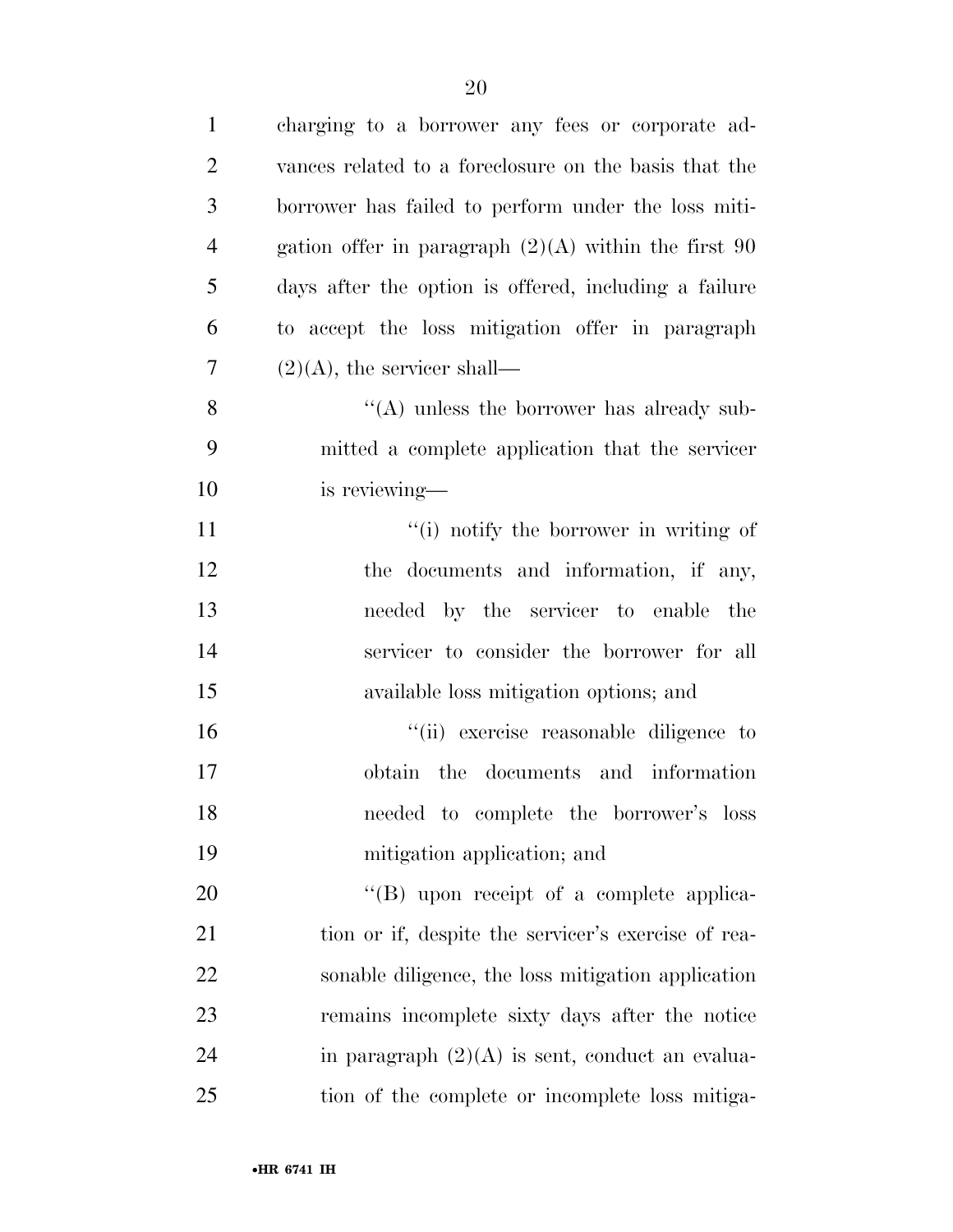tion application without reference to whether the borrower has previously submitted a com- plete loss mitigation application and offer the borrower all available loss mitigation options for which the borrower qualifies under applicable investor guidelines, including guidelines regard-ing required documentation.

8 "(4) EFFECT ON FUTURE REQUESTS FOR LOSS MITIGATION REVIEW.—An application, offer, or eval- uation for loss mitigation under this section shall not be the basis for the denial of a borrower's appli- cation as duplicative or for a reduction in the bor- rower's appeal rights under Regulation X (12 C.F.R. 1024) in regard to any loss mitigation application submitted after the servicer has complied with the requirements of paragraphs (2) and (3).

 ''(5) SAFE HARBOR.—Any loss mitigation op- tion authorized by the Federal National Mortgage Association, the Federal Home Loan Corporation, or 20 the Federal Housing Administration that either—

21 ''(A) defers the payment of total arrear- ages, including any escrow advances, to the end of the existing term of the loan, without the charging or collection of any additional interest on the deferred amounts; or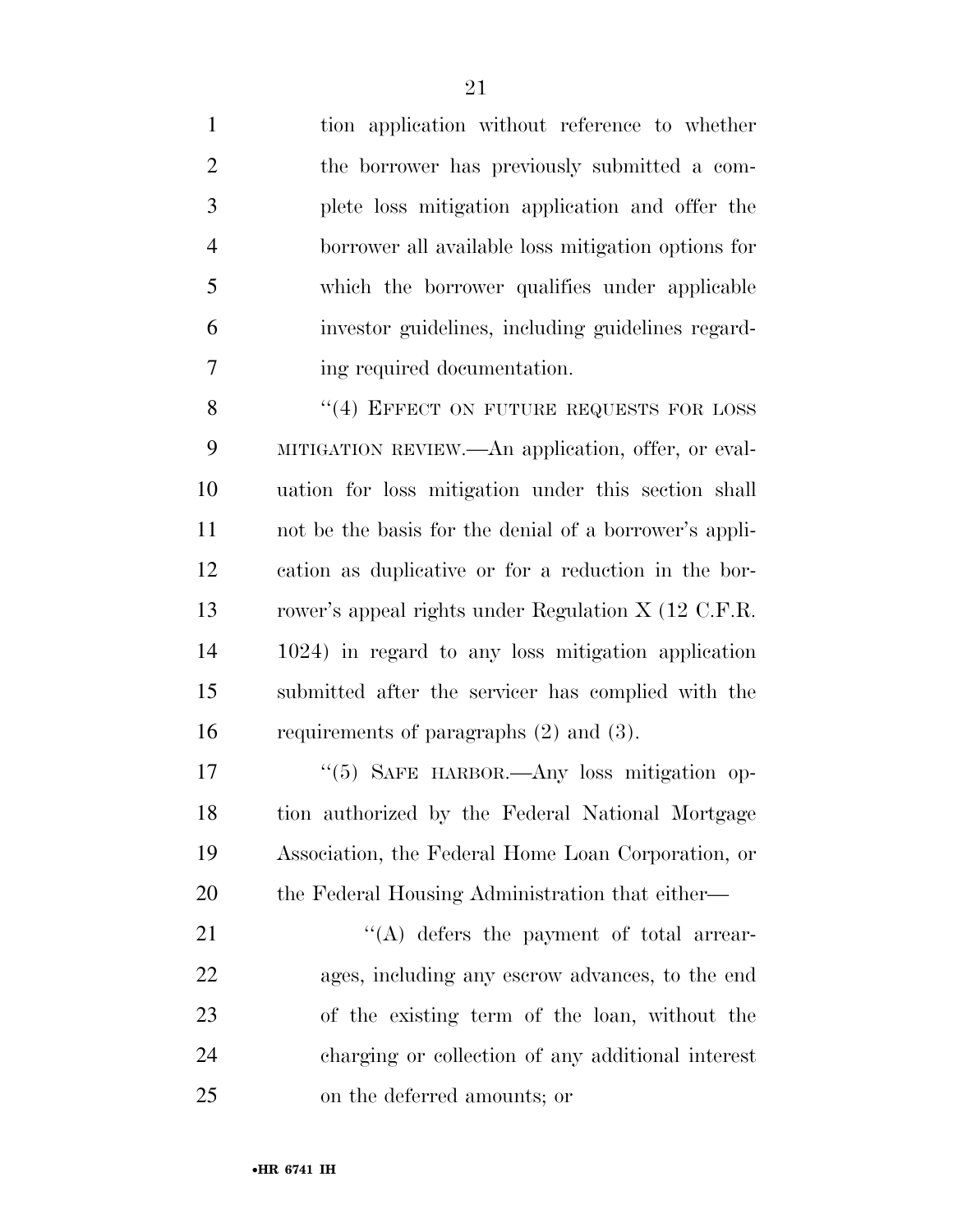| $\mathbf{1}$   | $\lq\lq (B)$ extends the term of the mortgage      |
|----------------|----------------------------------------------------|
| $\overline{2}$ | loan, and capitalizes, defers, or forgives all es- |
| 3              | crow advances and other arrearages, without        |
| $\overline{4}$ | the charging of any fees or penalties beyond in-   |
| 5              | terest on any amount capitalized into the loan     |
| 6              | principal,                                         |
| 7              | shall be deemed to comply with the requirements of |
| 8              | paragraph $(1)(B)$ .                               |
| 9              | "(6) HOME RETENTION OPTIONS FOR CERTAIN            |
| 10             | REVERSE MORTGAGE LOANS.                            |
| 11             | "(A) IN GENERAL.—For a covered mort-               |
| 12             | gage loan which is also a federally insured re-    |
| 13             | verse mortgage loan, a servicer's conduct shall    |
| 14             | be deemed to comply with this section provided     |
| 15             | that if the loan is eligible to be called due and  |
| 16             | payable due to a property charge default, the      |
| 17             | mortgagee shall, as a precondition to sending a    |
| 18             | due and payable request to the Secretary or ini-   |
| 19             | tiating or continuing a foreclosure process—       |
| 20             | "(i) make a good faith effort to com-              |
| 21             | municate with the borrower regarding               |
| 22             | available home retention options to cure           |
| 23             | the property charge default, including en-         |
| 24             | couraging the borrower to apply for home           |
| 25             | retention options; and                             |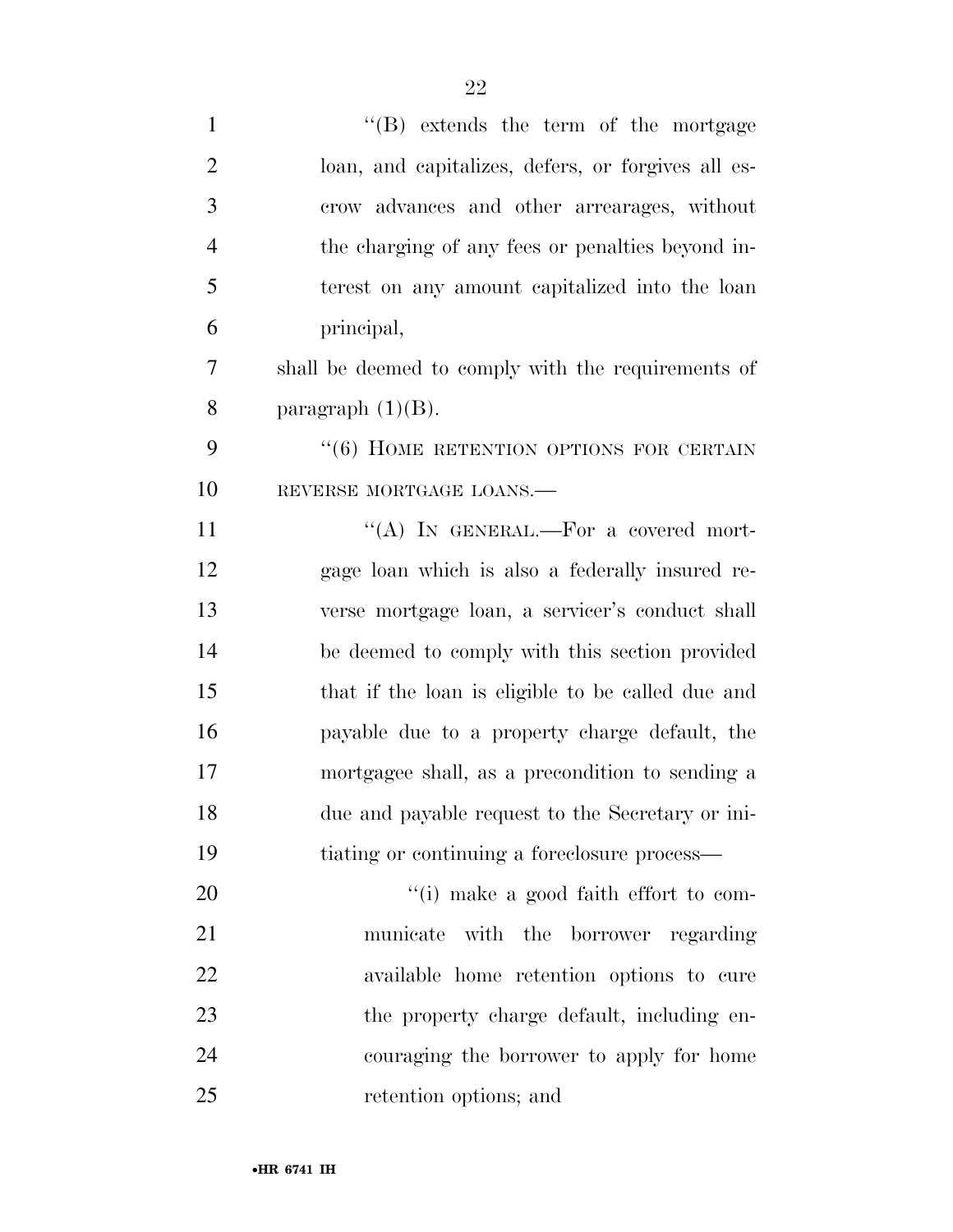| $\mathbf{1}$   | "(ii) consider the borrower for all              |
|----------------|--------------------------------------------------|
| $\overline{2}$ | available home retention options as allowed      |
| 3              | by the Secretary.                                |
| $\overline{4}$ | "(B) PERMISSIBLE REPAYMENT PLANS.-               |
| 5              | The Secretary shall amend its allowable home     |
| 6              | retention options to permit a repayment plan of  |
| 7              | up to 120 months in length, and to permit a re-  |
| 8              | payment plan without regard to prior defaults    |
| 9              | on repayment plans.                              |
| 10             | "(C) LIMITATION ON INTEREST CURTAIL-             |
| 11             | MENT.—The Secretary may not curtail interest     |
| 12             | paid to mortgagees who engage in loss mitiga-    |
| 13             | tion or home retention actions through interest  |
| 14             | curtailment during such loss mitigation or home  |
| 15             | retention review or during the period when a     |
| 16             | loss mitigation or home retention plan is in ef- |
| 17             | fect and ending 90 days after any such plan      |
| 18             | terminates.".                                    |
| 19             | (B) AMENDMENT TO HOUSING ACT OF                  |
| 20             | 1949.—Section 505 of the Housing Act of 1949     |
| 21             | $(42 \text{ U.S.C. } 1475)$ is amended—          |
| 22             | (i) by striking the section heading and          |
| 23             | inserting "LOSS MITIGATION AND<br>FORE-          |
| 24             | CLOSURE PROCEDURES";                             |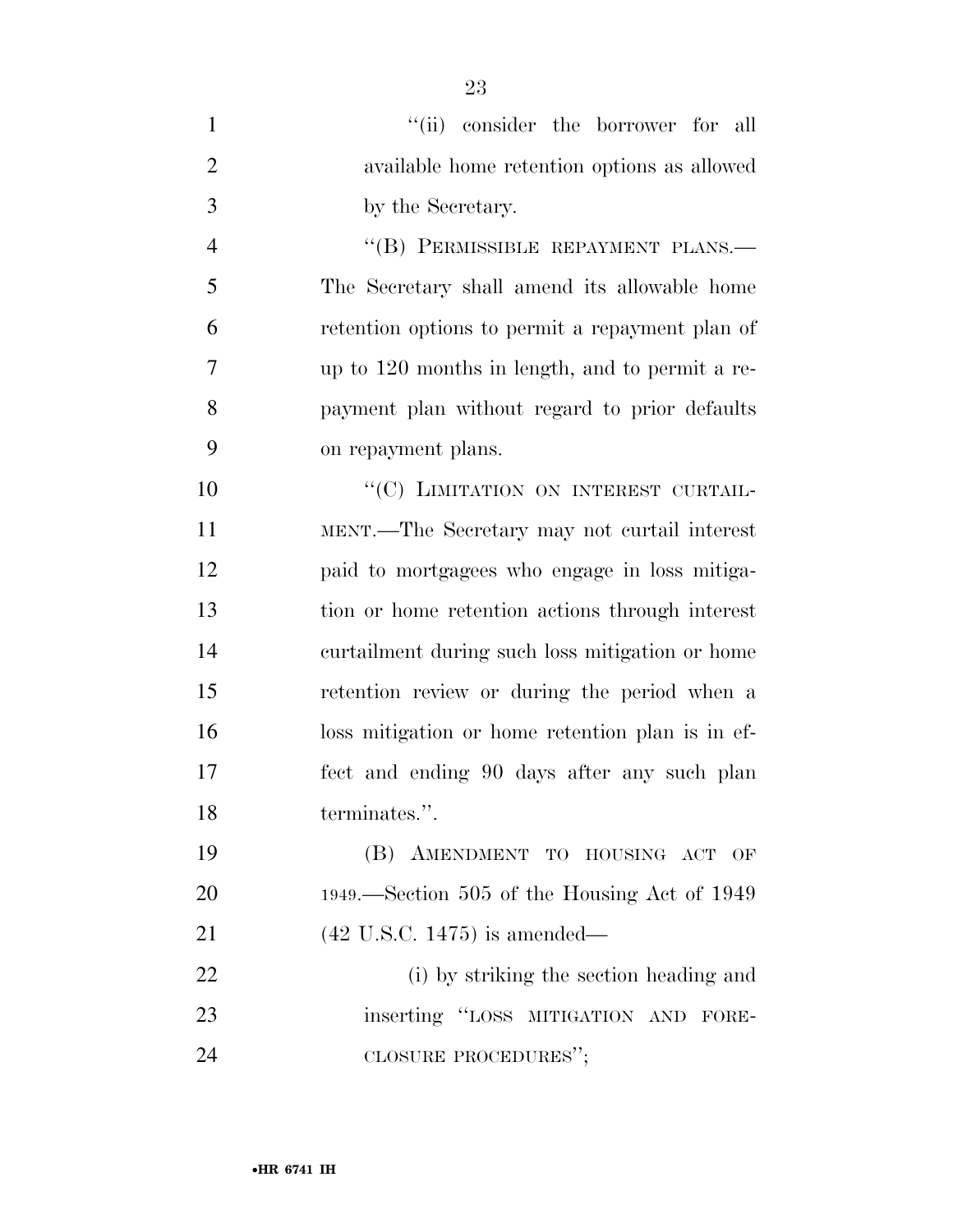| $\mathbf{1}$   | (ii) in subsection (a), by striking the                       |
|----------------|---------------------------------------------------------------|
| $\overline{2}$ | section designation and all that follows                      |
| 3              | through "During any" and inserting the                        |
| $\overline{4}$ | following:                                                    |
| 5              | "SEC. 505. (a) Moratorium—(1) In determining a                |
| 6              | borrower's eligibility for relief, the Secretary shall make   |
| 7              | all eligibility decisions based on the borrower's household's |
| 8              | income, expenses, and circumstances.                          |
| 9              | "(2) During any";                                             |
| 10             | (iii) by redesignating subsection (b) as                      |
| 11             | subsection (c); and                                           |
| 12             | (iv) by inserting after subsection (a)                        |
|                |                                                               |
| 13             | the following new subsection:                                 |
| 14             | LOAN MODIFICATION. (1) Notwithstanding<br>``(b)               |
| 15             | any other provision of this title, for any loan made under    |
| 16             | section 502 or 504, the Secretary may modify the interest     |
| 17             | rate and extend the term of such loan for up to 30 years      |
|                | 18 from the date of such modification.                        |
| 19             | $\lq(2)$ At the end of any moratorium period granted          |
| 20             | under this section or under the COVID-19 HERO Act,            |
| 21             | the Secretary shall determine whether the borrower can        |
| 22             | reasonably resume making principal and interest pay-          |
| 23             | ments after the Secretary modifies the borrower's loan ob-    |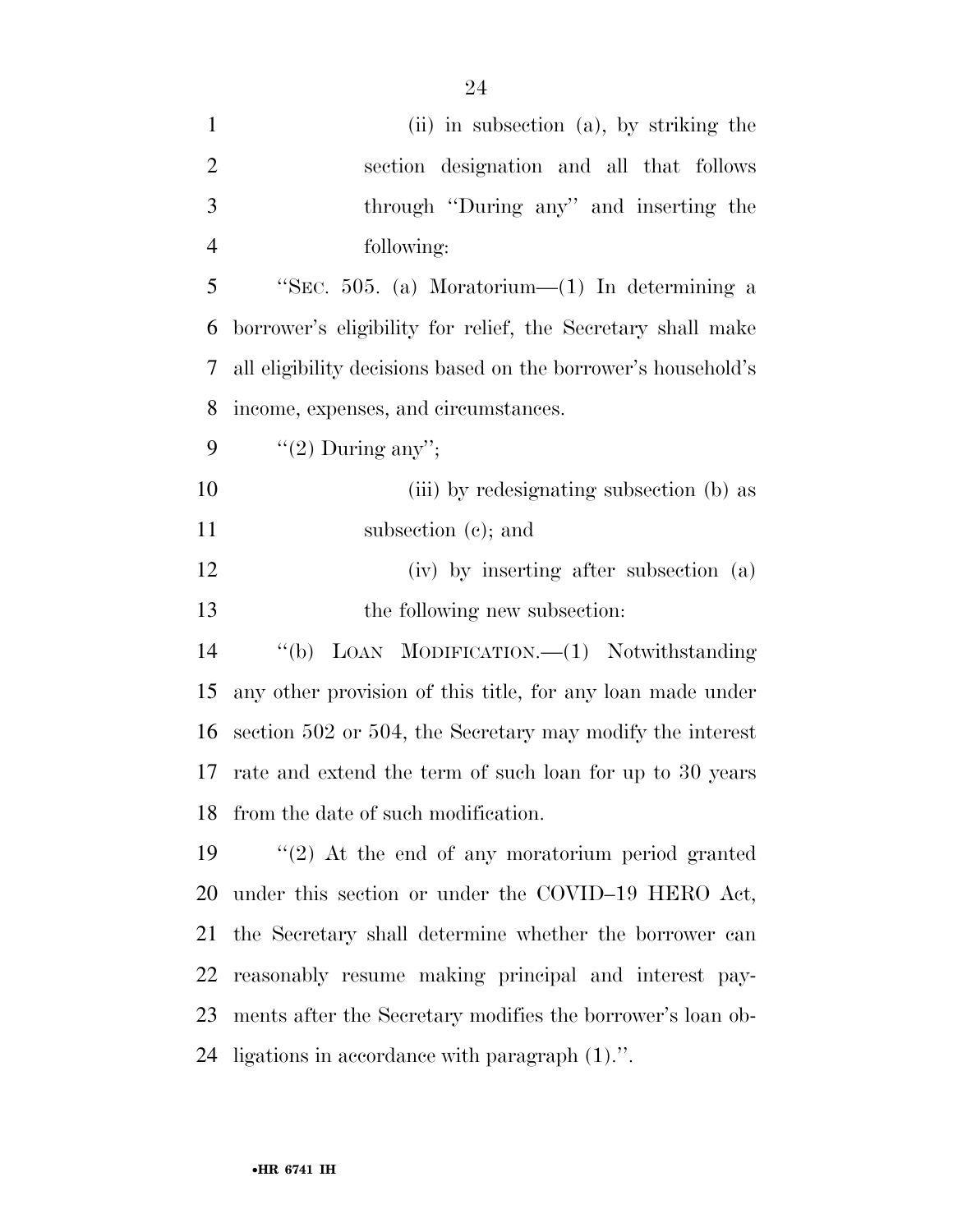| $\mathbf{1}$   | (7) MULTIFAMILY MORTGAGE FORBEARANCE.-                   |
|----------------|----------------------------------------------------------|
| $\overline{2}$ | Section 4023 of the CARES Act (15 U.S.C. 9057)           |
| 3              | is amended—                                              |
| $\overline{4}$ | (A) by striking "Federally backed multi-                 |
| 5              | family mortgage loan" each place such term ap-           |
| 6              | pears and inserting "multifamily mortgage                |
| 7              | $loan$ ";                                                |
| 8              | (B) in subsection (b), by striking "during"              |
| 9              | and inserting "due, directly or indirectly, to";         |
| 10             | (C) in subsection (c)(1)—                                |
| 11             | (i) in subparagraph $(A)$ , by adding                    |
| 12             | "and" at the end; and                                    |
| 13             | (ii) by striking subparagraphs (B) and                   |
| 14             | (C) and inserting the following:                         |
| 15             | $\lq\lq (B)$ provide the forbearance for up to the       |
| 16             | end of the period described under section                |
| 17             | $4024(b)$ .";                                            |
| 18             | (D) by redesignating subsection (f) as sub-              |
| 19             | section $(g)$ ;                                          |
| 20             | (E) by inserting after subsection (e) the                |
| 21             | following:                                               |
| 22             | "(f) TREATMENT AFTER FORBEARANCE.-With re-               |
| 23             | spect to a multifamily mortgage loan provided a forbear- |
| 24             | ance under this section, the servicer of such loan—      |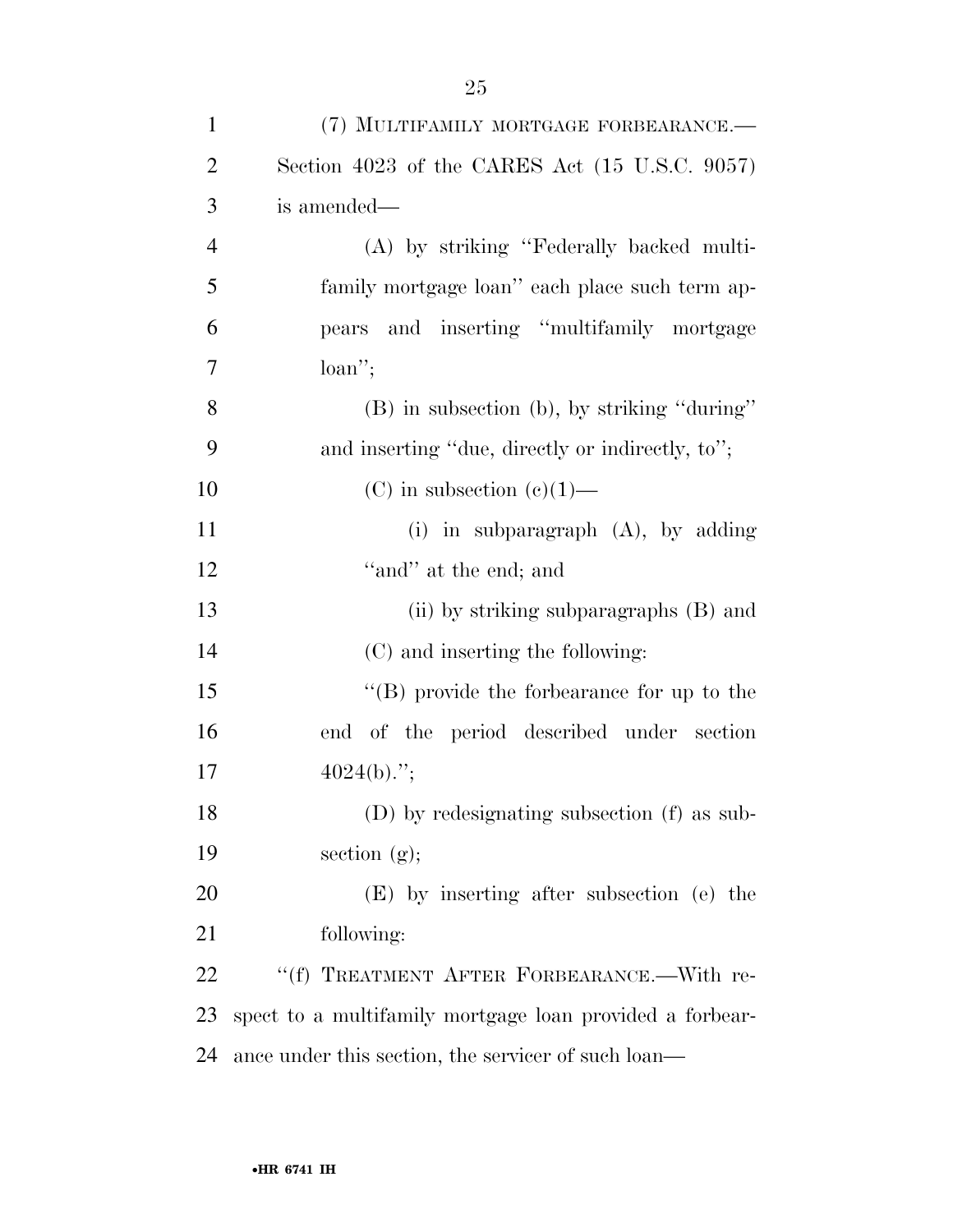| $\mathbf{1}$   | " $(1)$ shall provide the borrower with a 12-              |
|----------------|------------------------------------------------------------|
| $\overline{2}$ | month period beginning at the end of such forbear-         |
| 3              | ance to become current on the payments under such          |
| $\overline{4}$ | loan;                                                      |
| 5              | $(2)$ may not charge any late fees, penalties, or          |
| 6              | other charges with respect to payments on the loan         |
| 7              | that were due during the forbearance period, if such       |
| 8              | payments are made before the end of the 12-month           |
| 9              | period; and                                                |
| 10             | $\cdot\cdot$ (3) may not report any adverse information to |
| 11             | a credit rating agency (as defined under section 603       |
| 12             | of the Fair Credit Reporting Act with respect to any       |
| 13             | payments on the loan that were due during the for-         |
| 14             | bearance period, if such payments are made before          |
| 15             | the end of the $12$ -month period.)"; and                  |
| 16             | $(F)$ in subsection (g), as so redesignated—               |
| 17             | (i) in paragraph $(2)$ —                                   |
| 18             | (I) by striking "that—" and all                            |
| 19             | that follows through $\lq (A)$ is secured                  |
| 20             | by" and inserting "that is secured                         |
| 21             | $by$ ";                                                    |
| 22             | (II) by striking "; and " and in-                          |
| 23             | serting a period; and                                      |
| 24             | (III) by striking subparagraph                             |
| 25             | $(B)$ ; and                                                |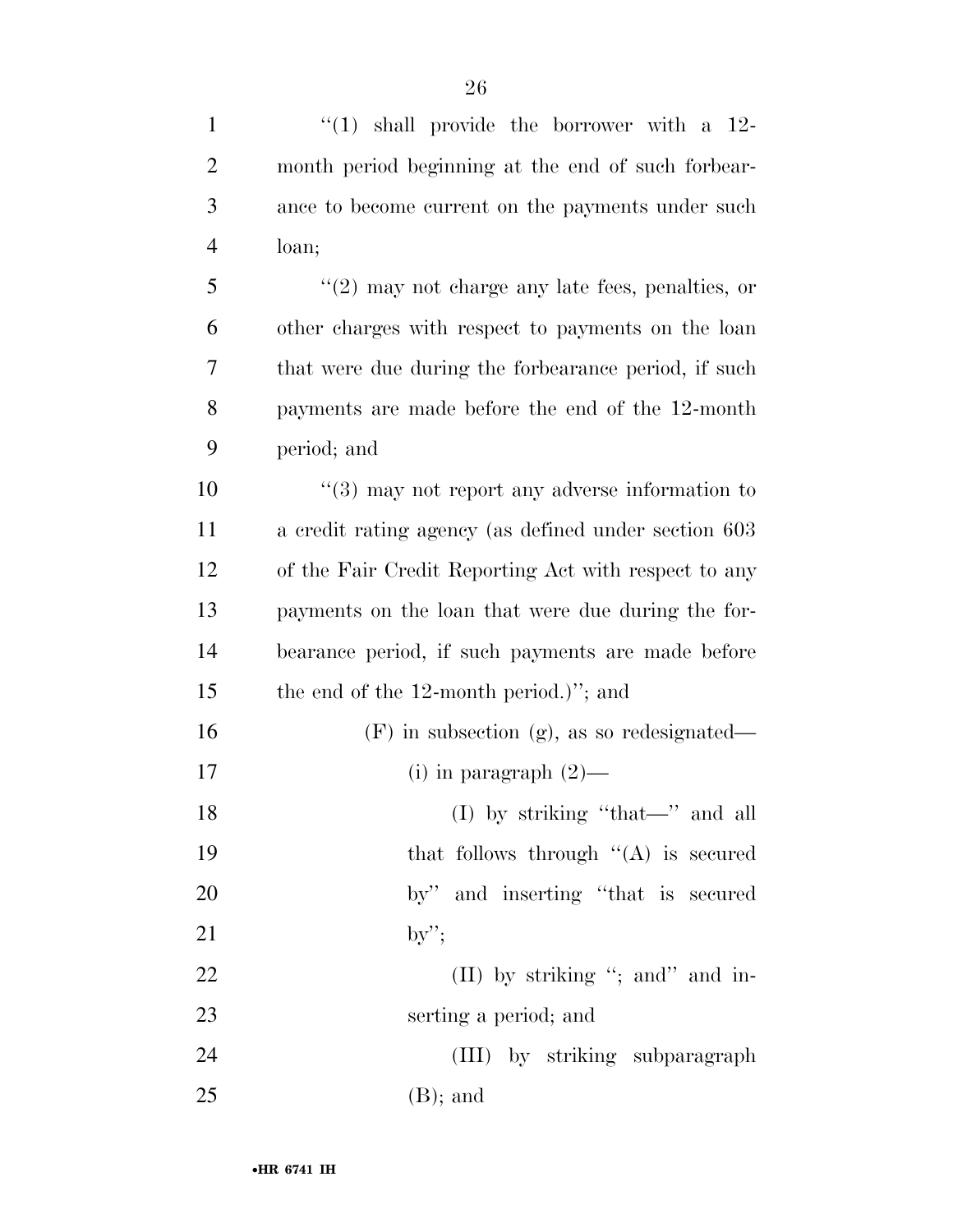| $\mathbf{1}$   | (ii) by amending paragraph $(5)$ to                                 |
|----------------|---------------------------------------------------------------------|
| $\overline{2}$ | read as follows:                                                    |
| 3              | "(5) COVERED PERIOD.—With respect to a                              |
| $\overline{4}$ | loan, the term 'covered period' has the meaning                     |
| 5              | given that term under section $4022(a)(3)$ .".                      |
| 6              | (8) RENTER PROTECTIONS DURING FORBEAR-                              |
| 7              | ANCE PERIOD.—A borrower that receives a forbear-                    |
| 8              | ance pursuant to section 4022 or 4023 of the                        |
| 9              | CARES Act $(15 \text{ U.S.C. } 9056 \text{ or } 9057)$ may not, for |
| 10             | the duration of the forbearance—                                    |
| 11             | (A) evict or initiate the eviction of a tenant                      |
| 12             | solely for nonpayment of rent or other fees or                      |
| 13             | charges; or                                                         |
| 14             | (B) charge any late fees, penalties, or                             |
| 15             | other charges to a tenant for late payment of                       |
| 16             | rent.                                                               |
| 17             | $(9)$ EXTENSION OF GSE PATCH.—                                      |
| 18             | NON-APPLICABILITY OF<br>(A)<br><b>EXISTING</b>                      |
| 19             | SUNSET.—Section $1026.43(e)(4)(iii)(B)$ of title                    |
| 20             | 12, Code of Federal Regulations, shall have no                      |
| 21             | force or effect.                                                    |
| 22             | EXTENDED SUNSET.—The<br>(B)<br>special                              |
| 23             | rules in section $1026.43(e)(4)$ of title 12, Code                  |
| 24             | of Federal Regulations, shall apply to covered                      |
| 25             | transactions consummated prior to June 1,                           |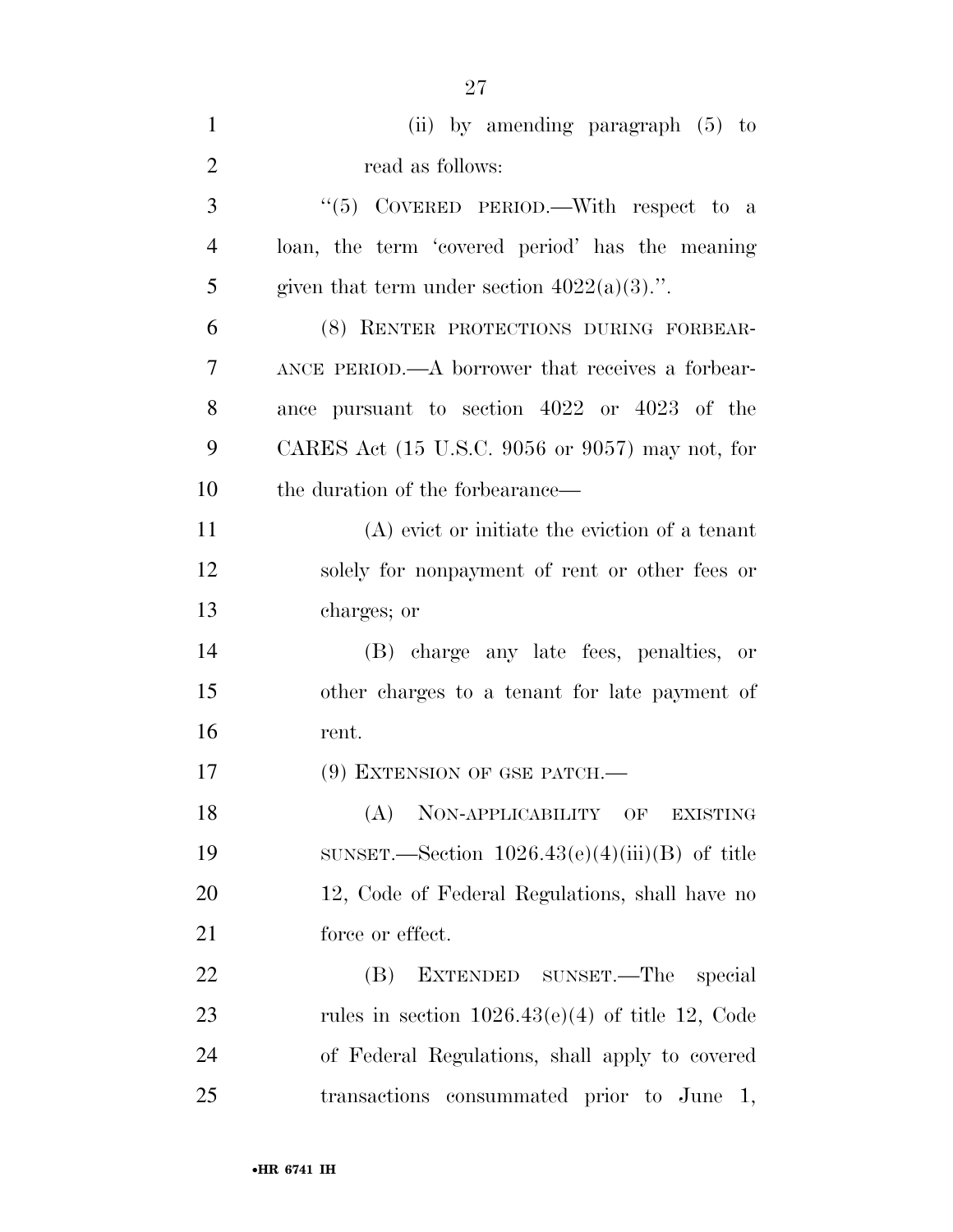| $\mathbf{1}$   | 2022, or such later date as the Director of the |
|----------------|-------------------------------------------------|
| $\overline{2}$ | Bureau of Consumer Financial Protection may     |
| 3              | determine, by rule.                             |
| $\overline{4}$ | (10) SERVICER SAFE HARBOR FROM INVESTOR         |
| 5              | <b>LIABILITY.—</b>                              |
| 6              | (A) SAFE HARBOR.—                               |
| 7              | (i) IN GENERAL.—A servicer of cov-              |
| 8              | ered mortgage loans or multifamily mort-        |
| 9              | gage loans shall be deemed not to have vio-     |
| 10             | lated any duty or contractual obligation        |
| 11             | owed to investors or other parties regard-      |
| 12             | ing such mortgage loans on account of of-       |
| 13             | fering or implementing in good faith for-       |
| 14             | bearance during the covered period or of-       |
| 15             | fering or implementing in good faith post-      |
| 16             | forbearance loss mitigation (including after    |
| 17             | the expiration of the covered period) in ac-    |
| 18             | cordance with the terms of sections 4022        |
| 19             | and 4023 of the CARES Act to borrowers,         |
| 20             | respectively, on covered or multifamily         |
| 21             | mortgage loans that it services and shall       |
| 22             | not be liable to any party who is owed such     |
| 23             | a duty or obligation or subject to any in-      |
| 24             | junction, stay, or other equitable relief to    |
| 25             | such party on account of such offer or im-      |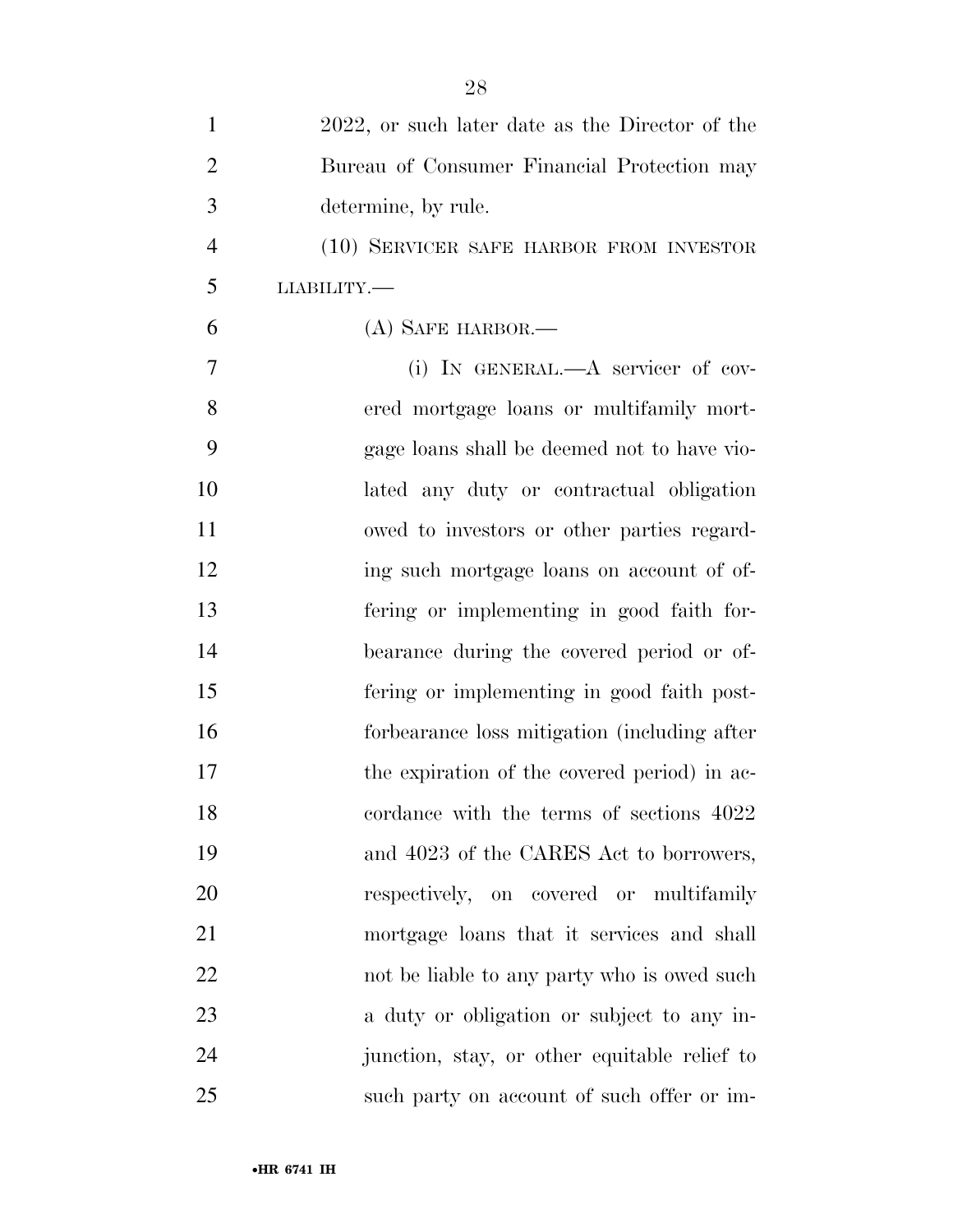plementation of forbearance or post-for-bearance loss mitigation.

 (ii) OTHER PERSONS.—Any person, including a trustee of a securitization vehi- cle or other party involved in a securitization or other investment vehicle, who in good faith cooperates with a servicer of covered or multifamily mortgage loans held by that securitization or invest- ment vehicle to comply with the terms of 11 section 4022 and 4023 of the CARES Act, respectively, to borrowers on covered or multifamily mortgage loans owned by the securitization or other investment vehicle shall not be liable to any party who is owed such a duty or obligation or subject to any injunction, stay, or other equitable relief to such party on account of its cooperation with an offer or implementation of forbear- ance during the covered period or post-for- bearance loss mitigation, including after 22 the expiration of the covered period.

 (B) STANDARD INDUSTRY PRACTICE.— During the covered period, notwithstanding any contractual restrictions, it is deemed to be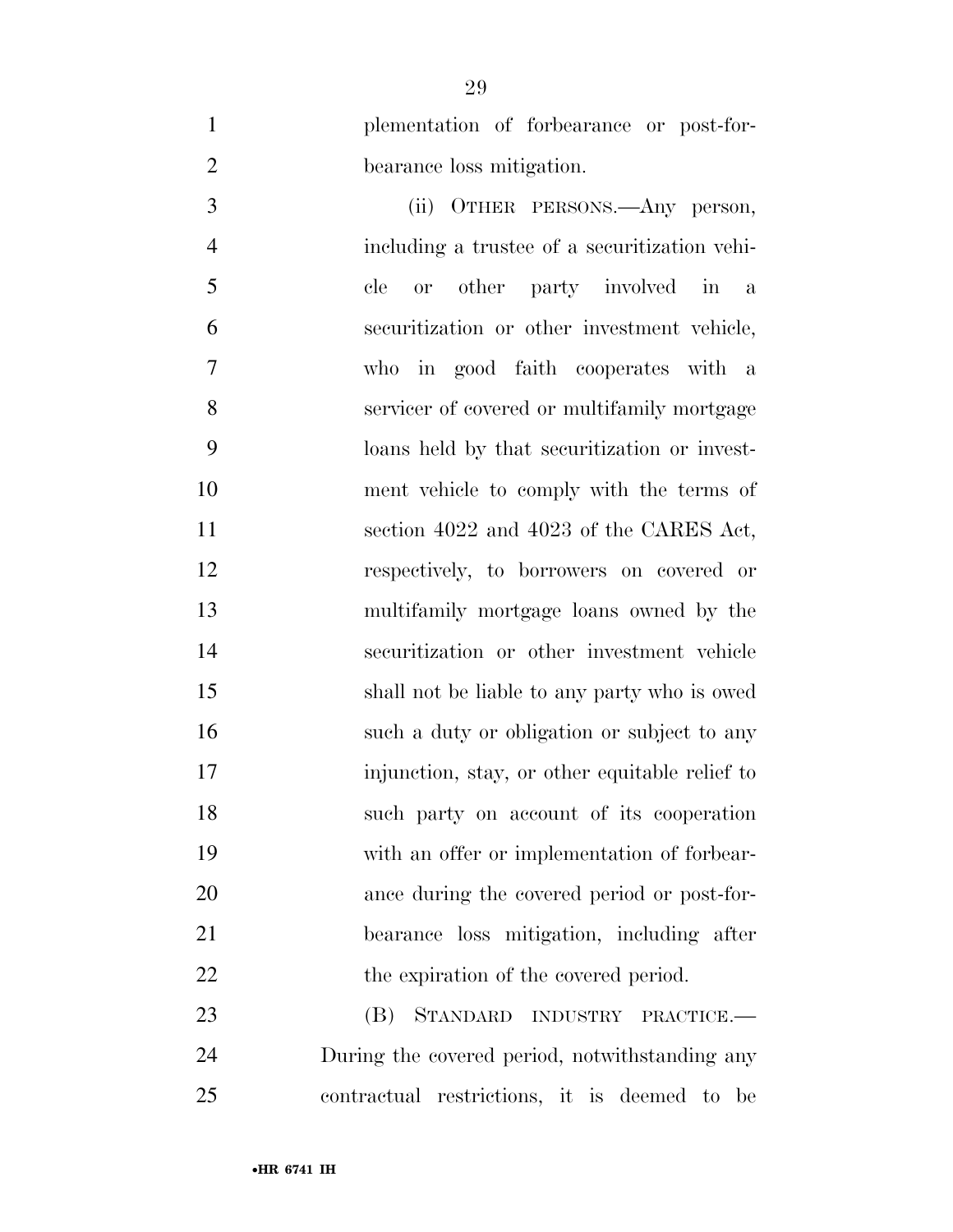| $\mathbf{1}$   | standard industry practice for a servicer to        |
|----------------|-----------------------------------------------------|
| $\overline{2}$ | offer forbearance or loss mitigation options in     |
| 3              | accordance with the terms of sections 4022 and      |
| $\overline{4}$ | 4023 of the CARES Act to borrowers, respec-         |
| 5              | tively, on all covered or multifamily mortgage      |
| 6              | loans it services.                                  |
| $\overline{7}$ | (C) RULE OF CONSTRUCTION.—Nothing in                |
| 8              | this paragraph may be construed as affecting        |
| 9              | the liability of a servicer or other person for ac- |
| 10             | tual fraud in the servicing of a mortgage loan      |
| 11             | or for the violation of a State or Federal law.     |
| 12             | (D) DEFINITIONS.—In this paragraph:                 |
| 13             | (i) COVERED MORTGAGE LOAN.—The                      |
| 14             | term "covered mortgage loan" has the                |
| 15             | meaning given that term under section               |
| 16             | $4022(a)$ of the CARES Act.                         |
| 17             | (ii) COVERED PERIOD.—The term                       |
| 18             | "covered period" has the meaning given              |
| 19             | that term under section $4023(g)$ of the            |
| 20             | CARES Act.                                          |
| 21             | (iii)<br>MULTIFAMILY MORTGAGE                       |
| 22             | LOAN.—The term "multifamily mortgage                |
| 23             | loan" has the meaning given that term               |
| 24             | under section $4023(g)$ of the CARES Act.           |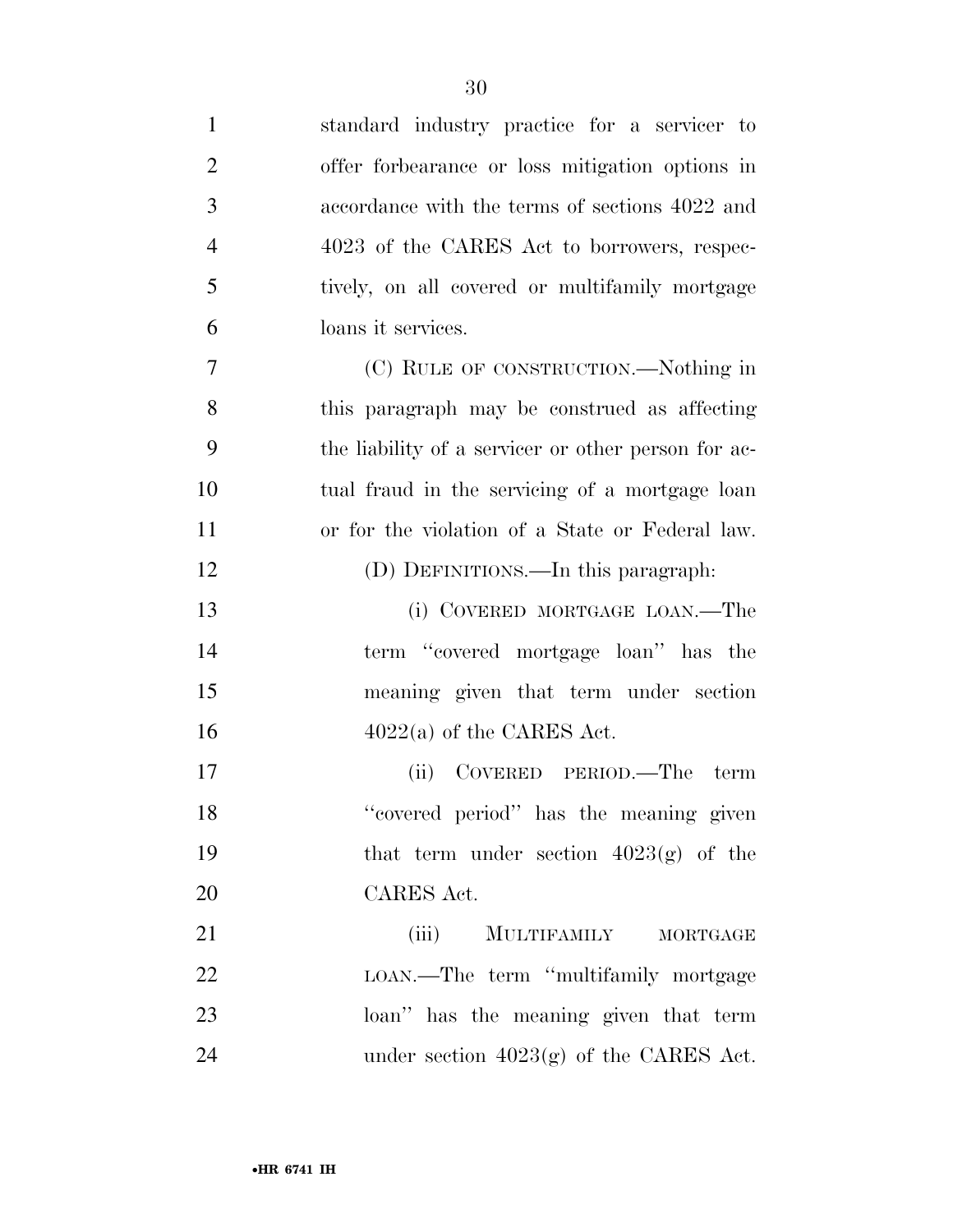| $\mathbf{1}$   | (iv) SERVICER.—The term                          |
|----------------|--------------------------------------------------|
| $\overline{2}$ | "servicer"-                                      |
| 3              | (I) has the meaning given the                    |
| $\overline{4}$ | term under section $6(i)$ of the Real            |
| 5              | Estate Settlement Procedures Act of              |
| 6              | 1974 (12 U.S.C. 2605(i)); and                    |
| $\tau$         | (II) means a master servicer and                 |
| 8              | a subservicer, as such terms are de-             |
| 9              | fined, respectively, under section               |
| 10             | $1024.31$ of title 12, Code of Federal           |
| 11             | Regulations.                                     |
| 12             | (v) SECURITIZATION VEHICLE.—The                  |
| 13             | term "securitization vehicle" has the            |
| 14             | meaning given that term under section            |
| 15             | $129A(f)$ of the Truth in Lending Act $(15$      |
| 16             | U.S.C. $1639a(f)$ ).                             |
| 17             | (11) AMENDMENTS TO NATIONAL HOUSING              |
| 18             | ACT.—Section $306(g)(1)$ of the National Housing |
| 19             | Act $(12 \text{ U.S.C. } 1721(a))$ is amended—   |
| 20             | $(A)$ in the fifth sentence, by inserting after  |
| 21             | "issued" the following: ", subject to any pledge |
| 22             | or grant of security interest of the Federal Re- |
| 23             | serve under section $4003(a)$ of the CARES Act   |
| 24             | (Public Law 116–136; 134 Stat. 470;<br>- 15      |
| 25             | U.S.C. $9042(a)$ and to any such mortgage or     |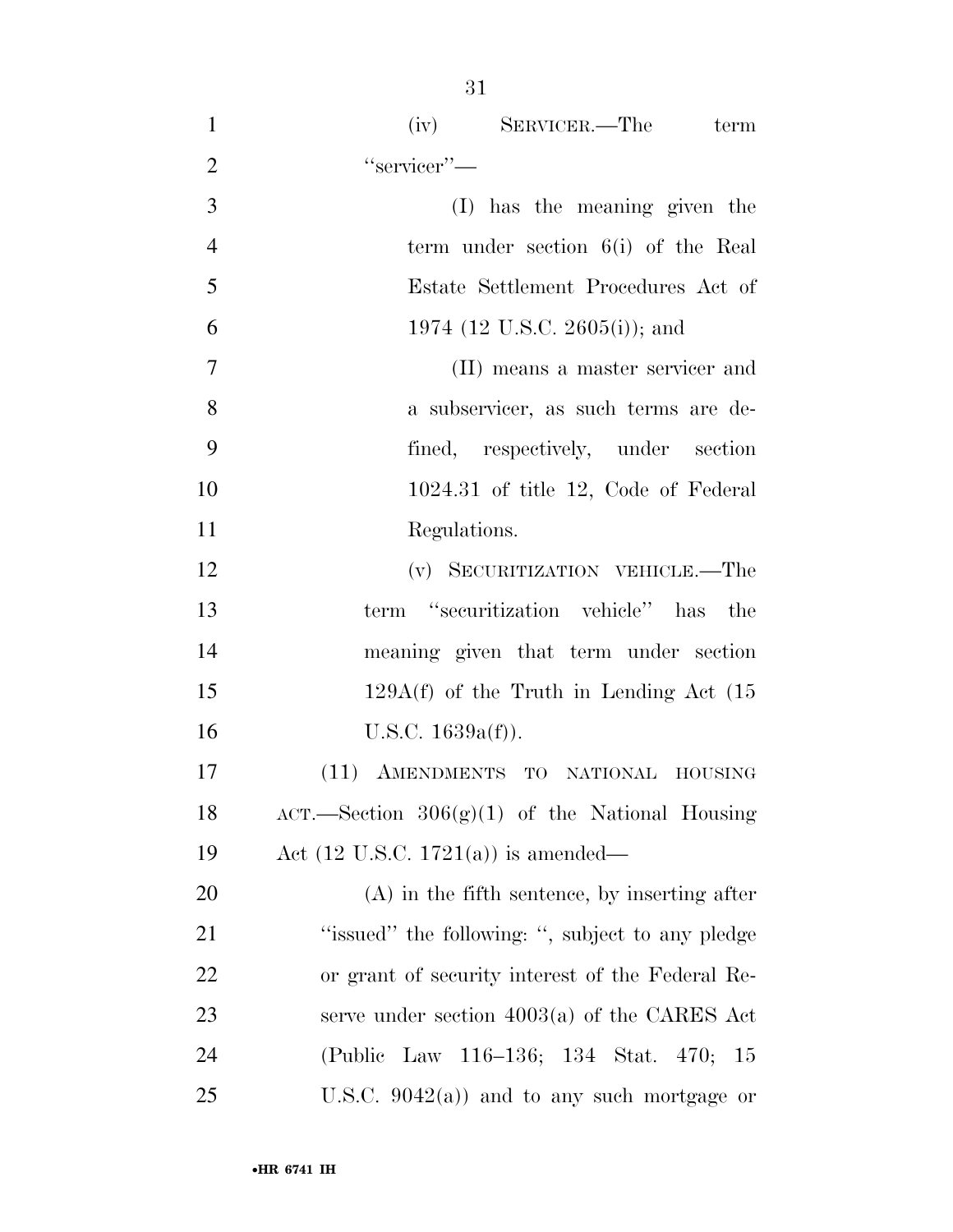| $\mathbf{1}$   | mortgages or any interest therein and the pro-    |
|----------------|---------------------------------------------------|
| $\overline{2}$ | ceeds thereon, which the Association may elect    |
| 3              | to approve"; and                                  |
| $\overline{4}$ | (B) in the sixth sentence—                        |
| 5              | (i) by striking "or $(C)$ " and inserting         |
| 6              | " $(C)$ "; and                                    |
| $\overline{7}$ | (ii) by inserting before the period the           |
| 8              | following: ", or (D) its approval and hon-        |
| 9              | oring of any pledge or grant of security in-      |
| 10             | terest of the Federal Reserve under section       |
| 11             | $4003(a)$ of the CARES Act and to any             |
| 12             | such mortgage or mortgages or any inter-          |
| 13             | est therein and proceeds thereon as".             |
| 14             | (12) BANKRUPTCY PROTECTIONS.—                     |
| 15             | (A) BANKRUPTCY PROTECTIONS FOR FED-               |
| 16             | ERAL CORONAVIRUS RELIEF PAYMENTS.—Sec-            |
| 17             | tion $541(b)$ of title 11, United States Code, is |
| 18             | amended-                                          |
| 19             | $(i)$ in paragraph $(9)$ , in the matter fol-     |
| 20             | lowing subparagraph (B), by striking "or";        |
| 21             | (ii) in paragraph $(10)(C)$ , by striking         |
| 22             | the period at the end and inserting "; or";       |
| 23             | and                                               |
| 24             | (iii) by inserting after paragraph (10)           |
| 25             | the following:                                    |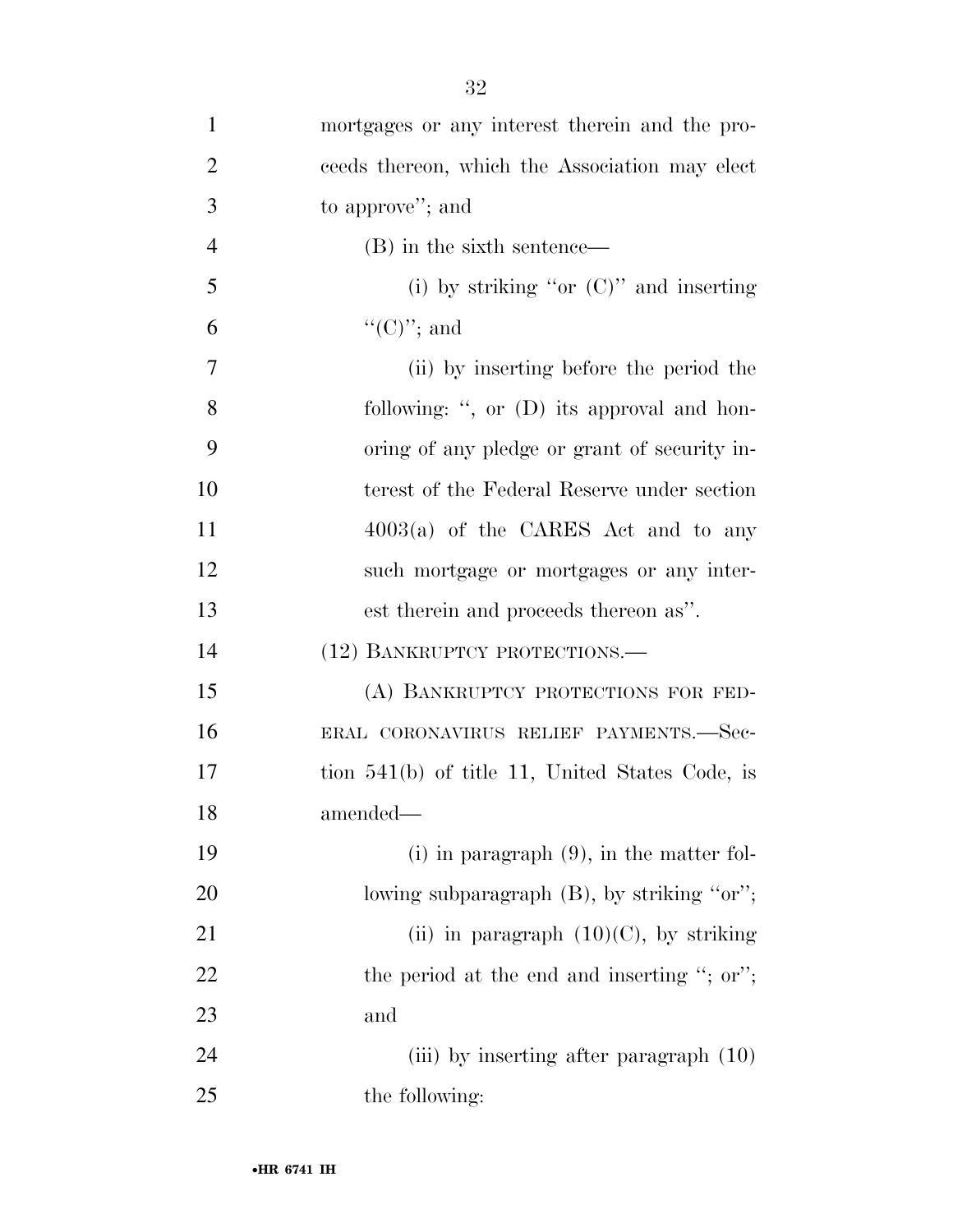| $\mathbf{1}$   | $\lq(11)$ payments made under Federal law relat-             |
|----------------|--------------------------------------------------------------|
| $\overline{2}$ | ing to the national emergency declared by the Presi-         |
| 3              | dent under the National Emergencies Act (50                  |
| $\overline{4}$ | U.S.C. 1601 et seq.) with respect to the coronavirus         |
| 5              | disease $2019$ (COVID-19).".                                 |
| 6              | (B) PROTECTION AGAINST DISCRIMINA-                           |
| 7              | TORY TREATMENT OF HOMEOWNERS IN BANK-                        |
| 8              | RUPTCY.—Section 525 of title 11, United                      |
| 9              | States Code, is amended by adding at the end                 |
| 10             | the following:                                               |
| 11             | "(d) A person may not be denied any forbearance,             |
| 12             | assistance, or loan modification relief made available to    |
| 13             | borrowers by a mortgage creditor or servicer because the     |
| 14             | person is or has been a debtor, or has received a discharge, |
| 15             | in a case under this title.".                                |
| 16             | (C) INCREASING THE HOMESTEAD EXEMP-                          |
| 17             | TION.—Section 522 of title 11, United States                 |
| 18             | Code, is amended—                                            |
| 19             | (i) in subsection $(d)(1)$ , by striking                     |
| 20             | " $$15,000"$ and inserting " $$100,000"$ ; and               |
| 21             | (ii) by adding at the end the fol-                           |
| 22             | lowing:                                                      |
| 23             | "(r) Notwithstanding any other provision of applica-         |
| 24             | ble nonbankruptcy law, a debtor in any State may exempt      |
| 25             | from property of the estate the property described in sub-   |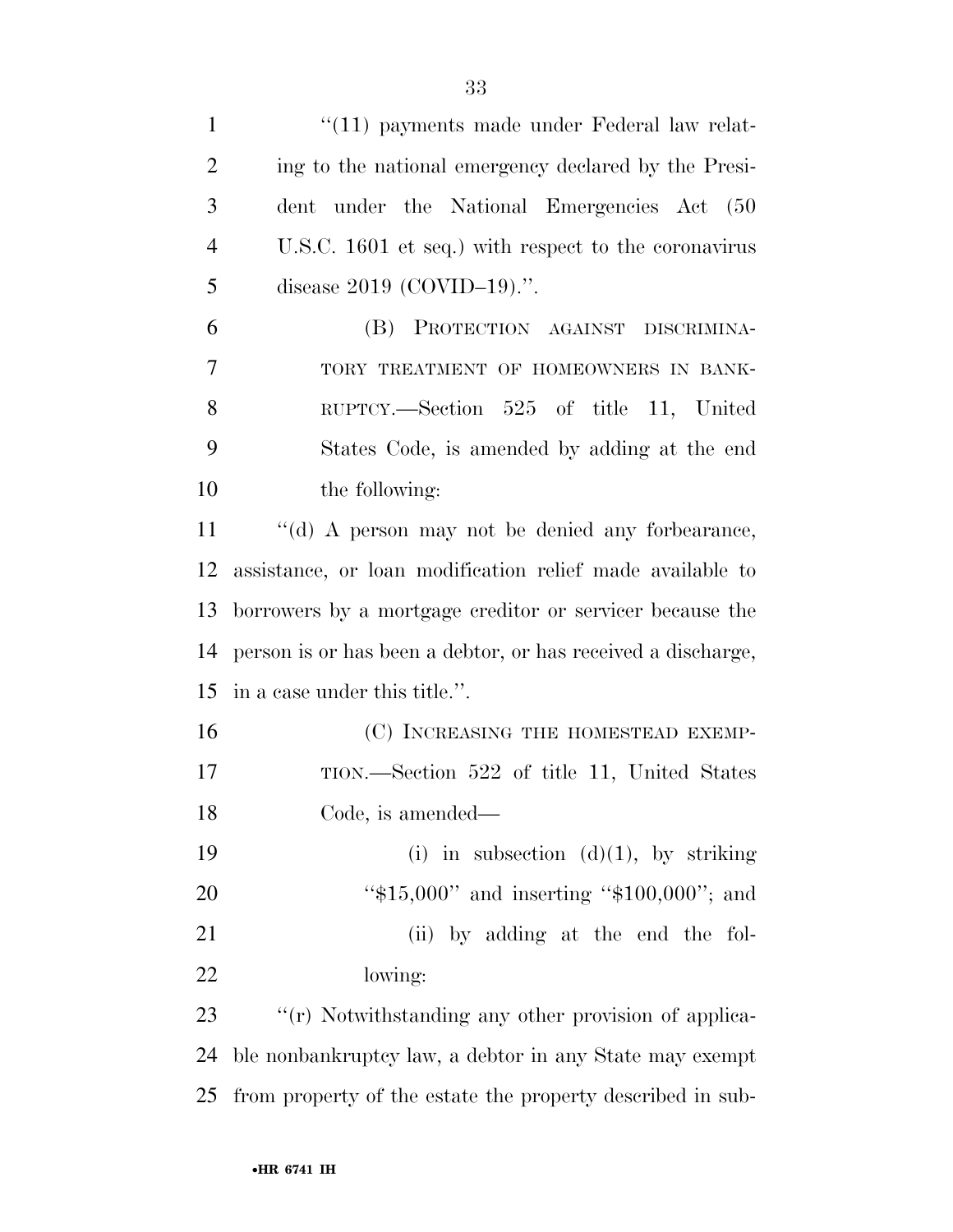1 section (d)(1) not to exceed the value in subsection (d)(1) if the exemption for such property permitted by applicable nonbankruptcy law is lower than that amount.''.

 (D) EFFECT OF MISSED MORTGAGE PAY- MENTS ON DISCHARGE.—Section 1328 of title 11, United States Code, is amended by adding at the end the following:

 ''(i) A debtor shall not be denied a discharge under this section because, as of the date of discharge, the debtor did not make 6 or fewer payments directly to the holder of a debt secured by real property.

 ''(j) Notwithstanding subsections (a) and (b), upon the debtor's request, the court shall grant a discharge of all debts provided for in the plan that are dischargeable under subsection (a) if the debtor—

 ''(1) has made payments under a confirmed plan for at least 1 year; and

 $\frac{18}{2}$  ''(2) who is experiencing or has experienced a material financial hardship due, directly or indi- rectly, to the coronavirus disease 2019 (COVID–19) pandemic.''.

 (E) EXPANDED ELIGIBILITY FOR CHAPTER 13.—Section 109(e) of title 11, United States Code, is amended—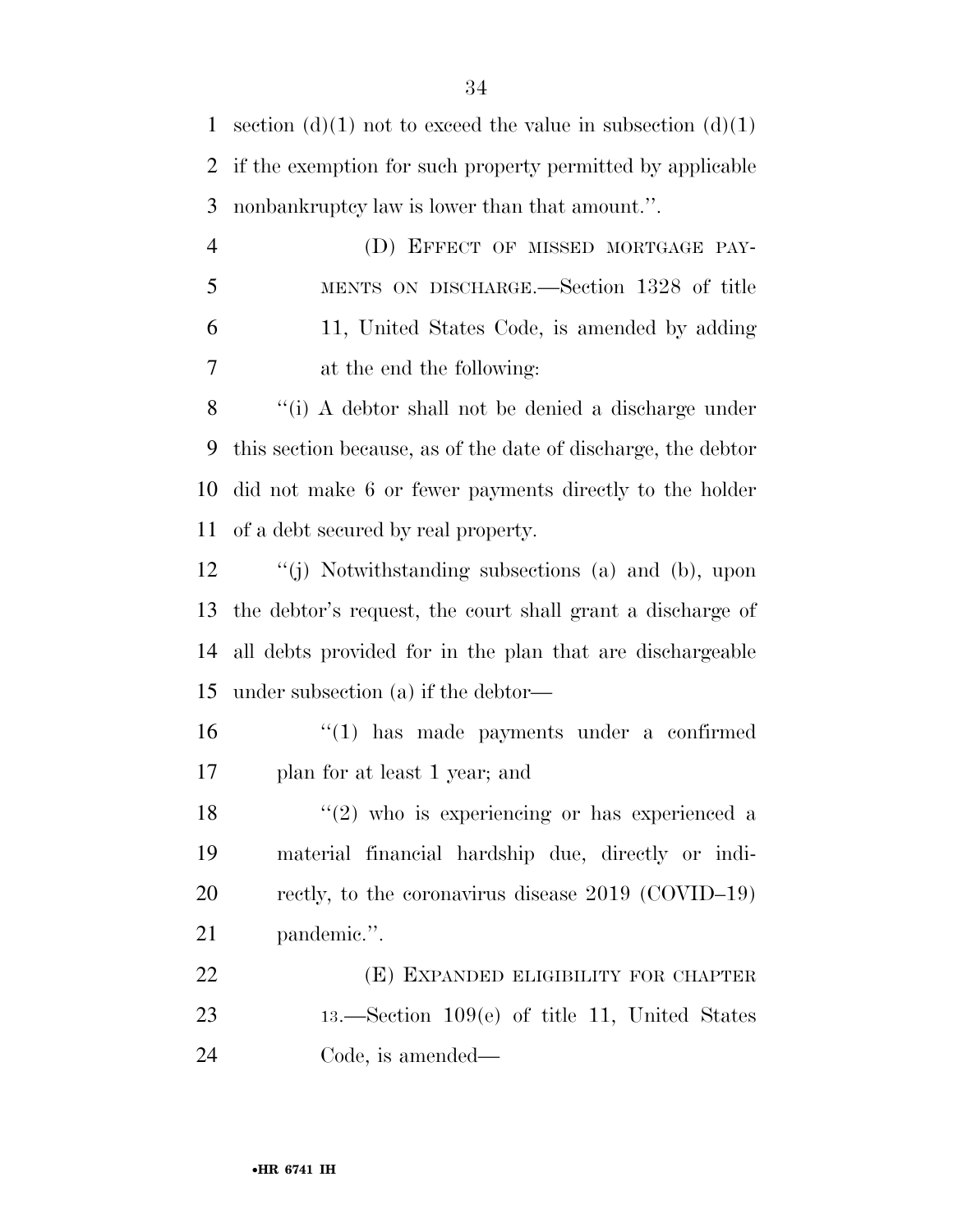| 1              | (i) by striking " $$250,000"$ each place               |
|----------------|--------------------------------------------------------|
| 2              | the term appears and inserting                         |
| 3              | " $$850,000"$ ; and                                    |
| $\overline{4}$ | (ii) by striking " $$750,000"$ each place              |
| 5              | the term appears and inserting                         |
| 6              | " $$2,600,000$ ".                                      |
| 7              | (F) EXTENDED CURE PERIOD FOR HOME-                     |
| 8              | OWNERS HARMED BY COVID-19 PANDEMIC.-                   |
| 9              | (i) IN GENERAL.—Chapter 13 of title                    |
| 10             | 11, United States Code, is amended by                  |
| 11             | adding at the end thereof the following:               |
|                | 12 "§1331. Special provisions related to COVID-19 pan- |
| 13             | demic                                                  |
|                |                                                        |

 $\qquad$  "(a) Notwithstanding subsections (b)(2) and (d) of section 1322, if the debtor is experiencing or has experi- enced a material financial hardship due, directly or indi- rectly, to the coronavirus disease 2019 (COVID–19) pan- demic, a plan may provide for the curing of any default within a reasonable time, not to exceed 7 years after the time that the first payment under the original confirmed plan was due, and maintenance of payments while the case is pending on any unsecured claim or secured claim on which the last payment is due after the expiration of such time. Any such plan provision shall not affect the applica-ble commitment period under section 1325(b).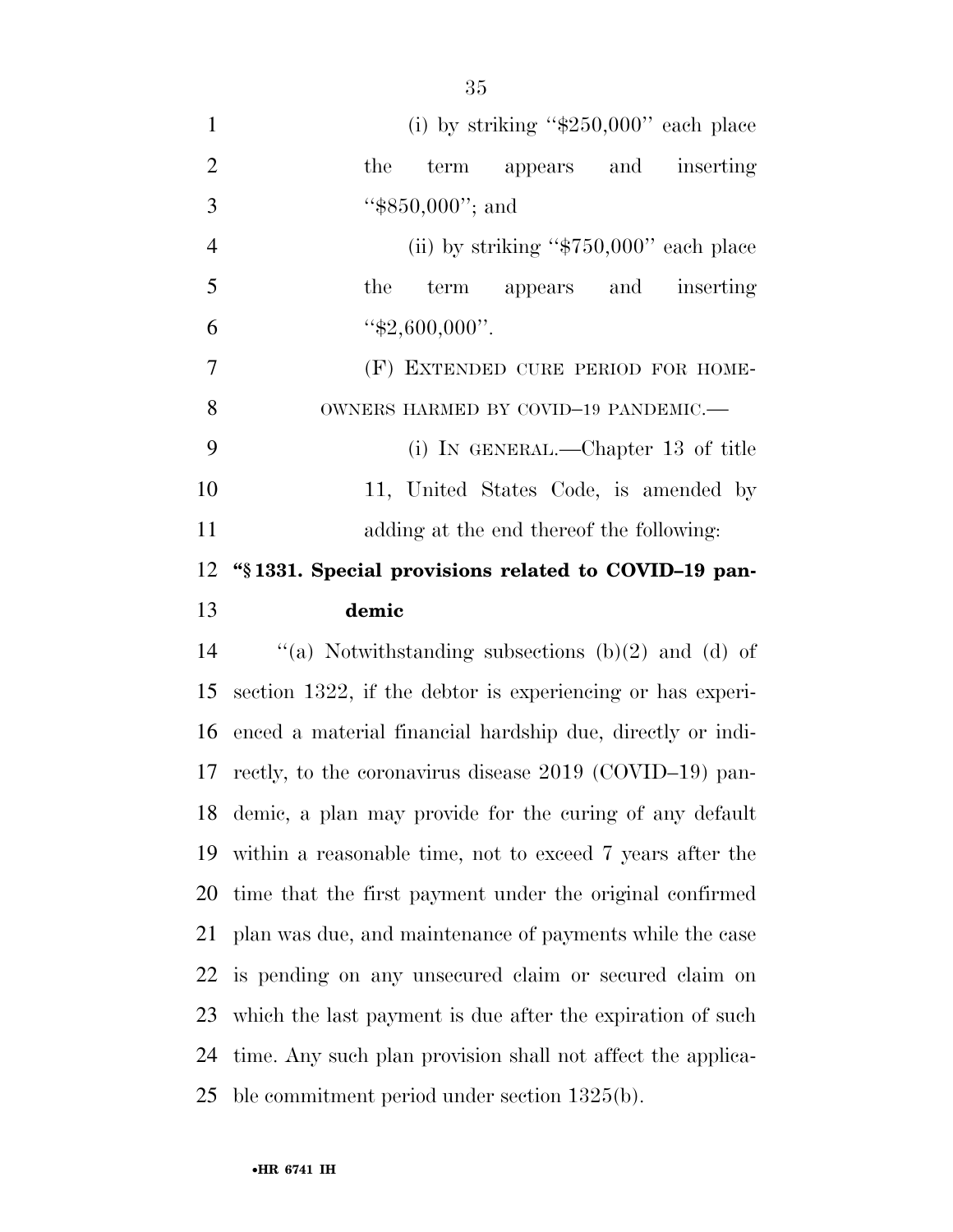$\qquad$  "(b) For purposes of sections 1328(a) and 1328(b), any cure or maintenance payments under subsection (a) that are made after the end of the period during which the plan provides for payments (other than payments under subsection (a)) shall not be treated as payments under the plan.

 ''(c) Notwithstanding section 1329(c), a plan modi- fied under section 1329 at the debtor's request may pro- vide for cure or maintenance payments under subsection (a) over a period that is not longer than 7 years after the time that the first payment under the original con-firmed plan was due.

 $\qquad$  "(d) Notwithstanding section 362(c)(2), during the period after the debtor receives a discharge and the period during which the plan provides for the cure of any default and maintenance of payments under the plan, section 362(a) shall apply to the holder of a claim for which a default is cured and payments are maintained under sub-section (a) and to any property securing such claim.

 $\frac{120}{100}$  ''(e) Notwithstanding section 1301(a)(2), the stay of section 1301(a) terminates upon the granting of a dis- charge under section 1328 with respect to all creditors other than the holder of a claim for which a default is cured and payments are maintained under subsection (a).".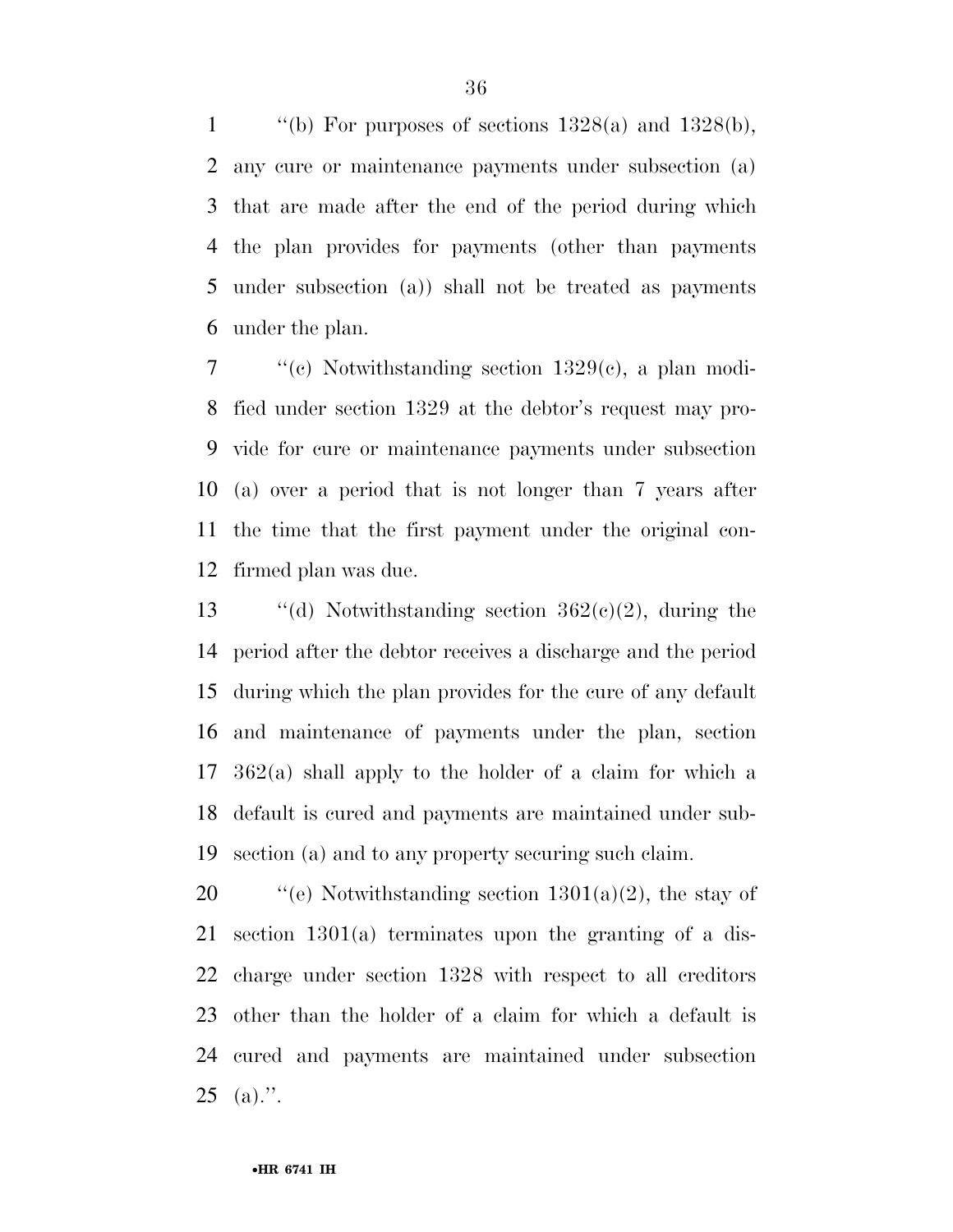| $\mathbf{1}$   | (ii) TABLE OF CONTENTS.—The table                              |
|----------------|----------------------------------------------------------------|
| $\overline{2}$ | of sections of chapter 13, title 11, United                    |
| 3              | States Code, is amended by adding at the                       |
| $\overline{4}$ | end thereof the following:                                     |
|                | "Sec. 1331. Special provisions related to COVID-19 pandemic.". |
| 5              | (iii) APPLICATION.—The amendments                              |
| 6              | made by this paragraph shall apply only to                     |
| 7              | any case under title 11, United States                         |
| 8              | Code, commenced before 3 years after the                       |
| 9              | date of enactment of this Act and pending                      |
| 10             | on or commenced after such date of enact-                      |
| 11             | ment, in which a plan under chapter 13 of                      |
| 12             | title 11, United States Code, was not con-                     |
| 13             | firmed before March 27, 2020.                                  |
| 14             | (13) LIQUIDITY FOR MORTGAGE<br>SERVICERS                       |
| 15             | AND RESIDENTIAL RENTAL PROPERTY OWNERS.-                       |
| 16             | $(A)$ In GENERAL.—Section 4003 of the                          |
| 17             | CARES Act (15 U.S.C. 9042), is amended by                      |
| 18             | adding at the end the following:                               |
| 19             | "(i) LIQUIDITY FOR MORTGAGE SERVICERS.—                        |
| 20             | "(1) IN GENERAL.—Subject to paragraph $(2)$ ,                  |
| 21             | the Secretary shall ensure that servicers of covered           |
| 22             | mortgage loans (as defined under section 4022) and             |
| 23             | multifamily mortgage loans (as defined under sec-              |
| 24             | tion 4023) are provided the opportunity to partici-            |
| 25             | pate in the loans, loan guarantees, or other invest-           |
|                | •HR 6741 IH                                                    |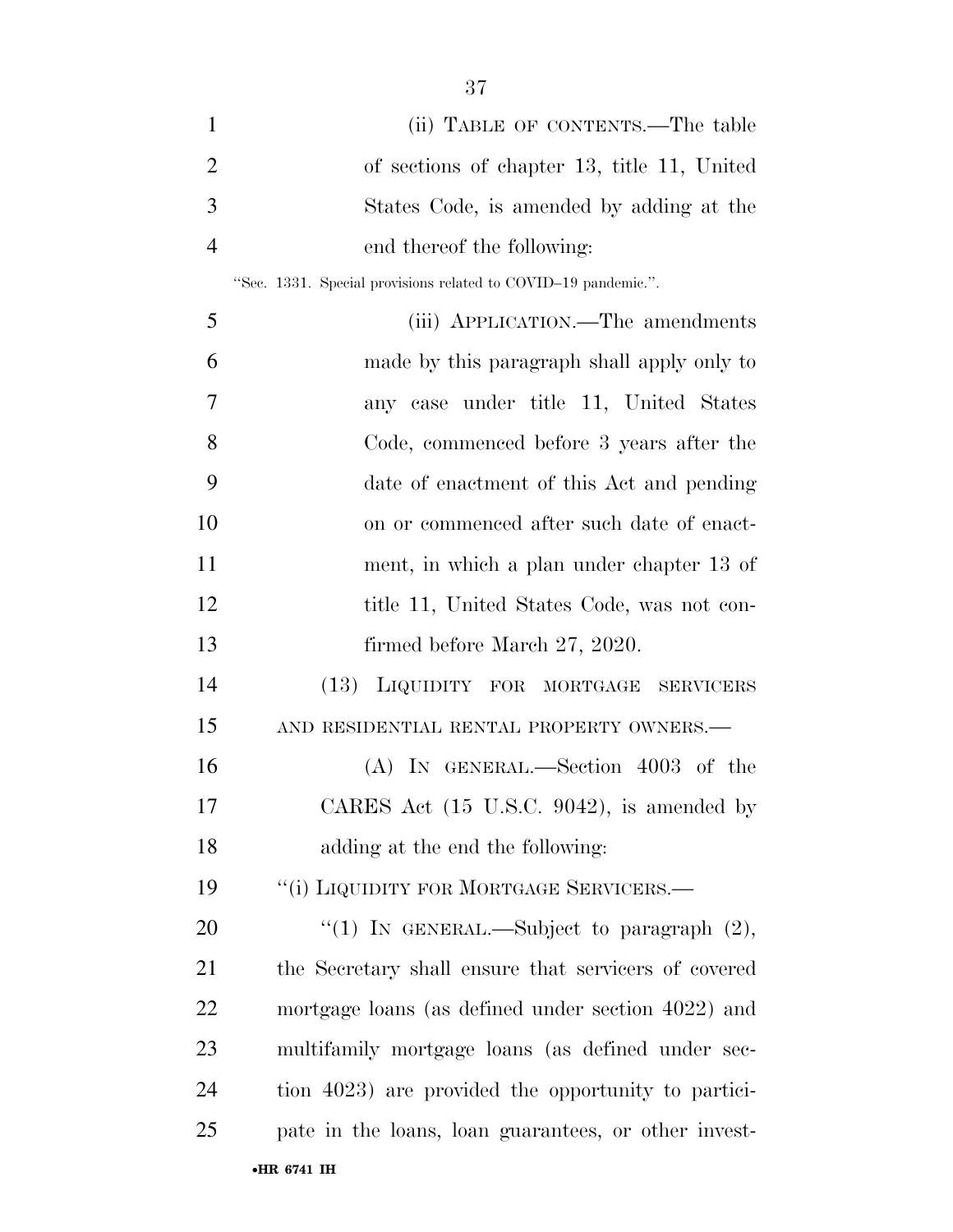| $\mathbf{1}$   | ments made by the Secretary under this section. The     |
|----------------|---------------------------------------------------------|
| $\overline{2}$ | Secretary shall ensure that servicers are provided      |
| 3              | with access to such opportunities under equitable       |
| $\overline{4}$ | terms and conditions regardless of their size.          |
| 5              | "(2) MORTGAGE SERVICER ELIGIBILITY.—In                  |
| 6              | order to receive assistance under subsection $(b)(4)$ , |
| 7              | a mortgage servicer shall—                              |
| 8              | $\lq\lq$ demonstrate that the mortgage                  |
| 9              | servicer has established policies and procedures        |
| 10             | to use such funds only to replace funds used for        |
| 11             | borrower assistance, including to advance funds         |
| 12             | as a result of forbearance or other loss mitiga-        |
| 13             | tion provided to borrowers;                             |
| 14             | $\lq\lq(B)$ demonstrate that the mortgage               |
| 15             | servicer has established policies and procedures        |
| 16             | to provide forbearance, post-forbearance loss           |
| 17             | mitigation, and other assistance to borrowers in        |
| 18             | compliance with the terms of section 4022 or            |
| 19             | $4023$ , as applicable;                                 |
| 20             | $\lq\lq$ (C) demonstrate that the<br>mortgage           |
| 21             | servicer has established policies and procedures        |
| 22             | to ensure that forbearance and post-forbearance         |
| 23             | assistance is available to all borrowers in a non-      |
| 24             | discriminatory fashion and in compliance with           |
| 25             | the Fair Housing Act, the Equal Credit Oppor-           |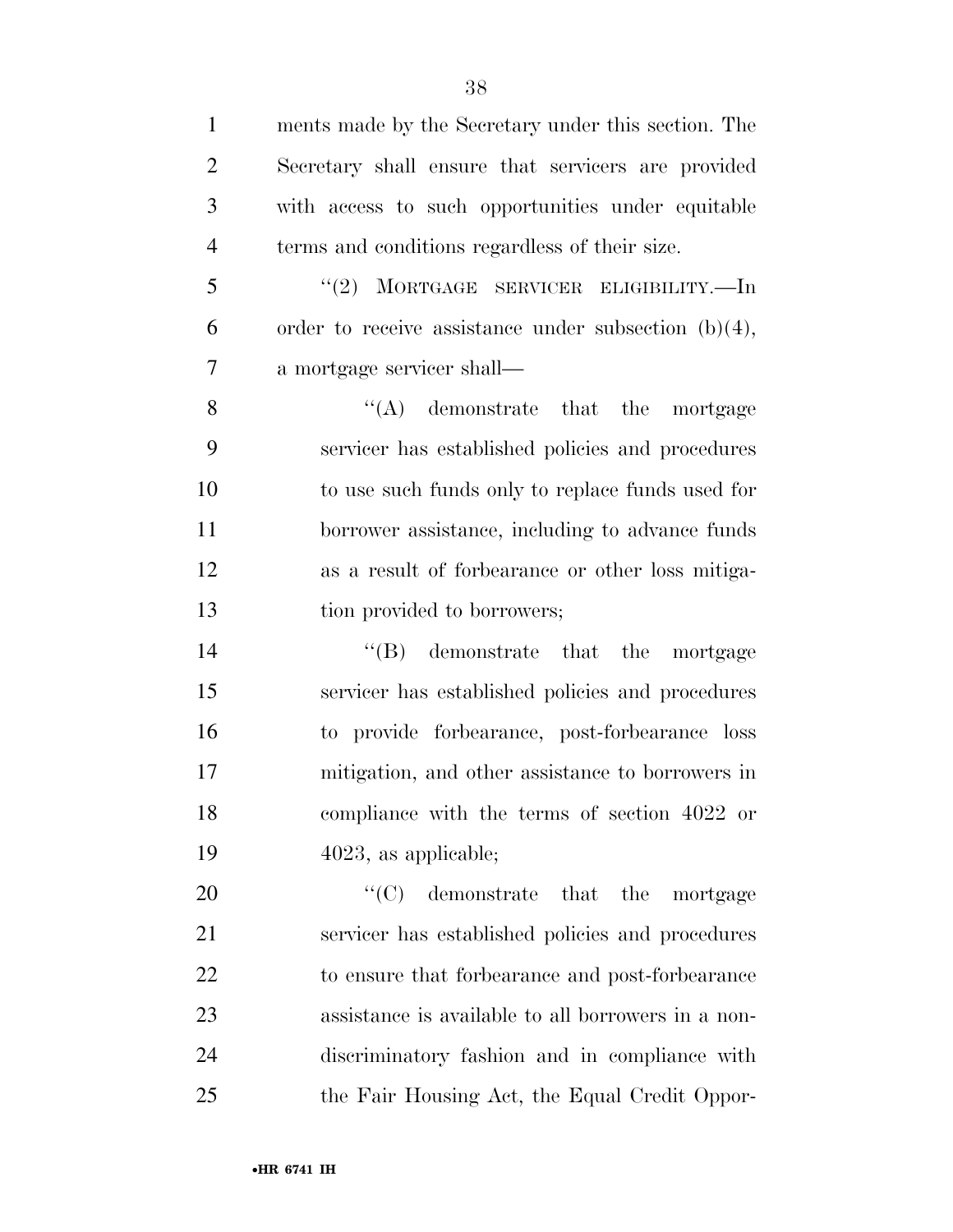| $\mathbf{1}$   | tunity Act, and other applicable fair housing         |
|----------------|-------------------------------------------------------|
| $\overline{2}$ | and fair lending laws; and                            |
| 3              | "(D) comply with the limitations on com-              |
| $\overline{4}$ | pensation set forth in section 4004.                  |
| 5              | "(3) MORTGAGE SERVICER REQUIREMENTS.— $A$             |
| 6              | mortgage servicer receiving assistance under sub-     |
| 7              | section $(b)(4)$ may not, while the servicer is under |
| 8              | any obligation to repay funds provided or guaran-     |
| 9              | teed under this section—                              |
| 10             | "(A) pay dividends with respect to the                |
| 11             | common stock of the mortgage servicer or pur-         |
| 12             | an equity security of the mortgage<br>chase           |
| 13             | servicer or any parent company of the mortgage        |
| 14             | servicer if the security is listed on a national se-  |
| 15             | curities exchange, except to the extent required      |
| 16             | under a contractual obligation that is in effect      |
| 17             | on the date of enactment of this subsection; or       |
| 18             | "(B) prepay any debt obligation.".                    |
| 19             | (B) CREDIT FACILITY FOR RESIDENTIAL                   |
| 20             | RENTAL PROPERTY OWNERS.-                              |
| 21             | (i) IN GENERAL.—The Board of Gov-                     |
| 22             | ernors of the Federal Reserve System                  |
| 23             | shall—                                                |
| 24             | (I) establish a facility, using                       |
| 25             | amounts made available under section                  |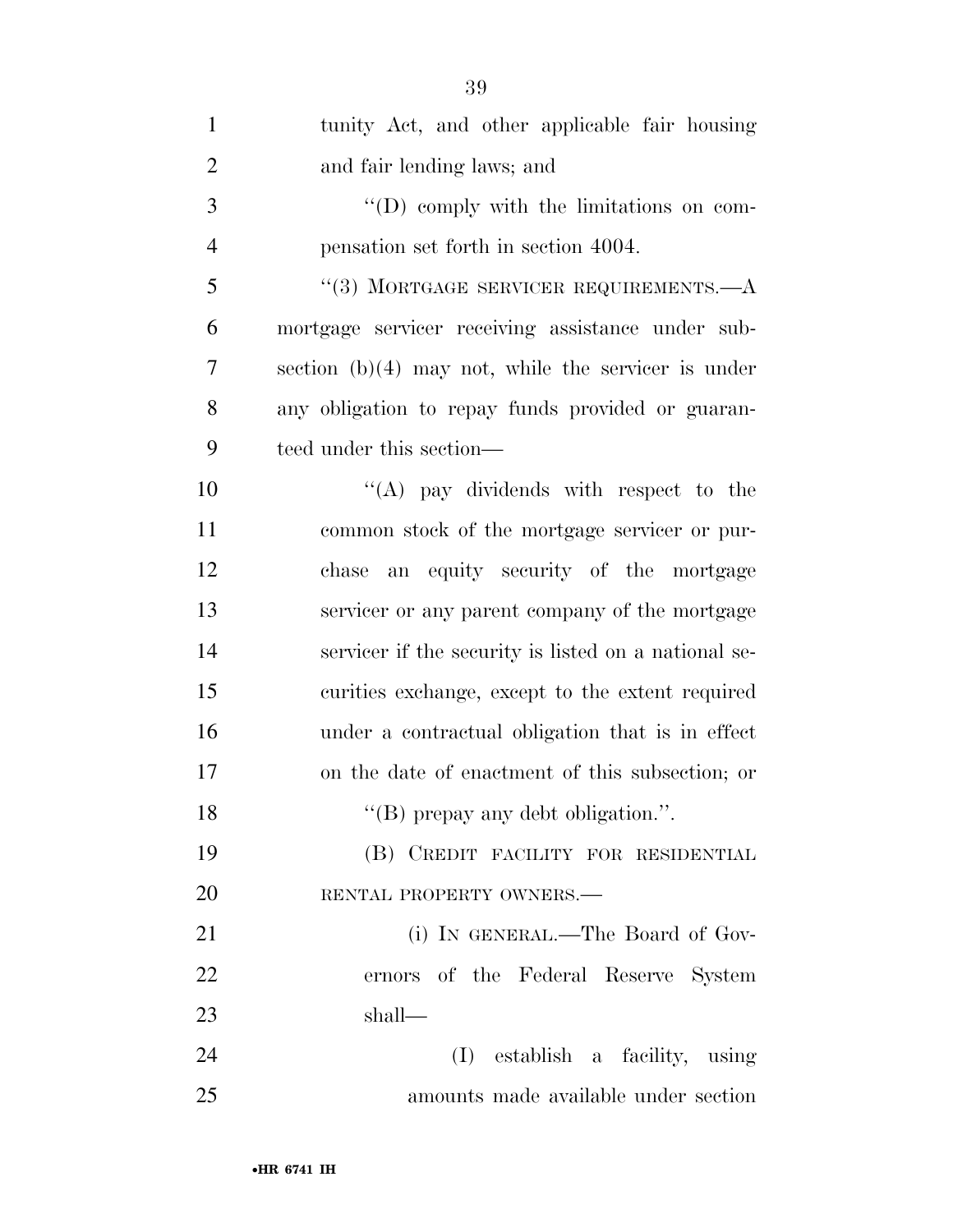| $\mathbf{1}$   | $4003(b)(4)$ of the CARES Act $(15)$       |
|----------------|--------------------------------------------|
| $\overline{2}$ | U.S.C. $9042(b)(4)$ , to make long-        |
| 3              | term, low-cost loans to residential        |
| $\overline{4}$ | rental property owners as to tempo-        |
| 5              | rarily compensate such owners for          |
| 6              | documented financial losses caused by      |
| 7              | reductions in rent payments; and           |
| 8              | (II) defer such owners' required           |
| 9              | payments on such loans until after six     |
| 10             | months after the date of enactment of      |
| 11             | this Act.                                  |
| 12             | (ii) REQUIREMENTS.—A borrower              |
| 13             | that receives a loan under this subsection |
| 14             | may not, for the duration of the loan—     |
| 15             | (I) evict or initiate the eviction of      |
| 16             | a tenant solely for nonpayment of rent     |
| 17             | or other fees or charges;                  |
| 18             | (II) charge any late fees, pen-            |
| 19             | alties, or other charges to a tenant for   |
| 20             | late payment of rent; and                  |
| 21             | (III) with respect to a person or          |
| 22             | entity described under clause (iv), dis-   |
| 23             | criminate on the basis of source of in-    |
| 24             | come.                                      |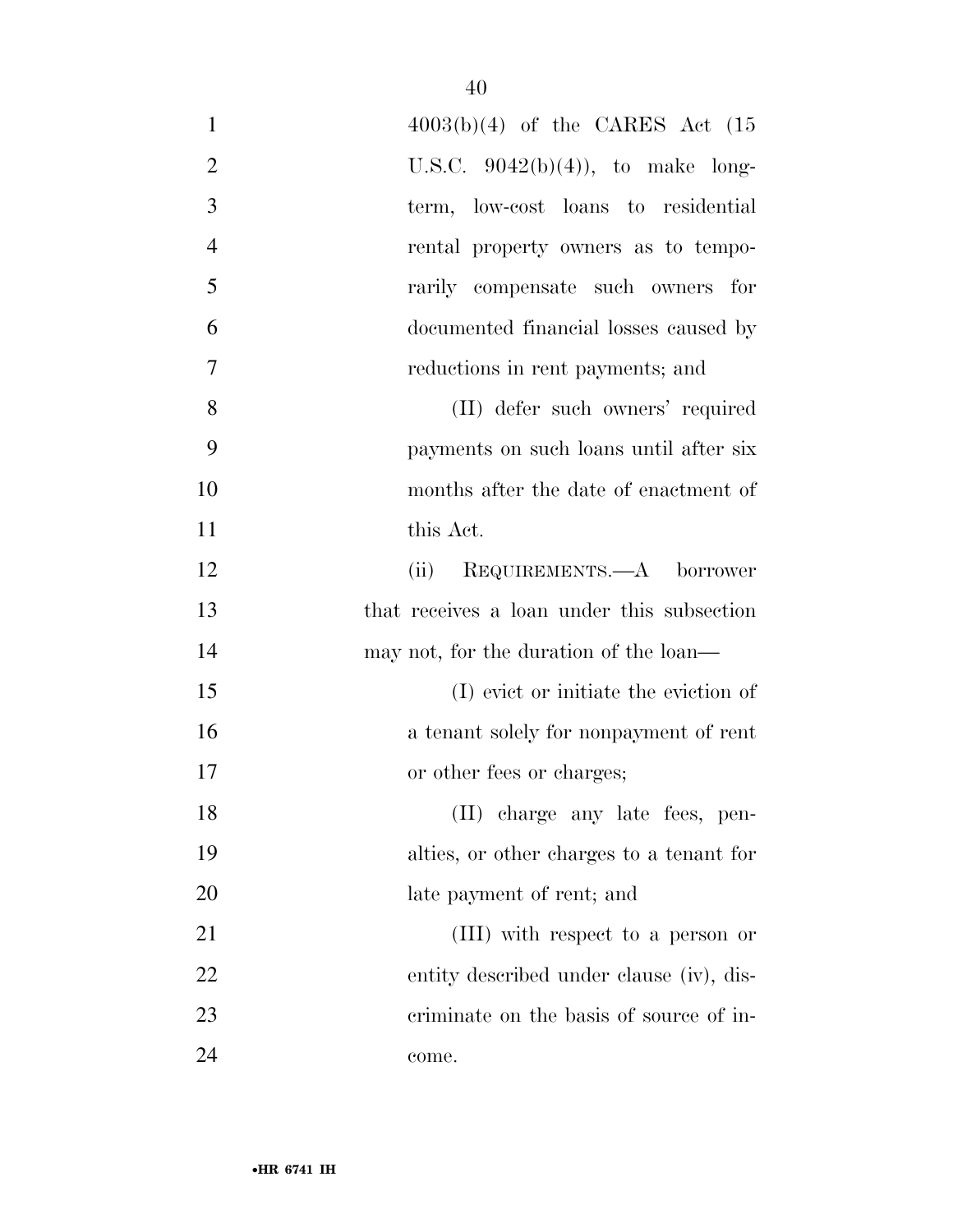| $\mathbf{1}$   | (iii) REPORT ON RESIDENTIAL RENT-            |
|----------------|----------------------------------------------|
| $\overline{2}$ | AL PROPERTY OWNERS. The Board of             |
| 3              | Governors shall issue a report to the Con-   |
| $\overline{4}$ | gress containing the following, with respect |
| 5              | to each property owner receiving a loan      |
| 6              | under this subsection:                       |
| 7              | (I) The number of borrowers that             |
| 8              | received assistance under this sub-          |
| 9              | section.                                     |
| 10             | (II) The average total loan                  |
| 11             | amount that each borrower received.          |
| 12             | (III) The total number of rental             |
| 13             | units that each borrower owned.              |
| 14             | (IV) The average rent charged by             |
| 15             | each borrower.                               |
| 16             | (iv) REPORT ON LARGE RESIDENTIAL             |
| 17             | RENTAL PROPERTY OWNERS.—The Board            |
| 18             | of Governors shall issue a report to Con-    |
| 19             | gress that identifies any person or entity   |
| 20             | that in aggregate owns or holds a control-   |
| 21             | ling interest in any entity that, in aggre-  |
| 22             | gate, owns—                                  |
| 23             | (I) more than 100 rental units               |
| 24             | that are located within a single Metro-      |
| 25             | politan Statistical Area;                    |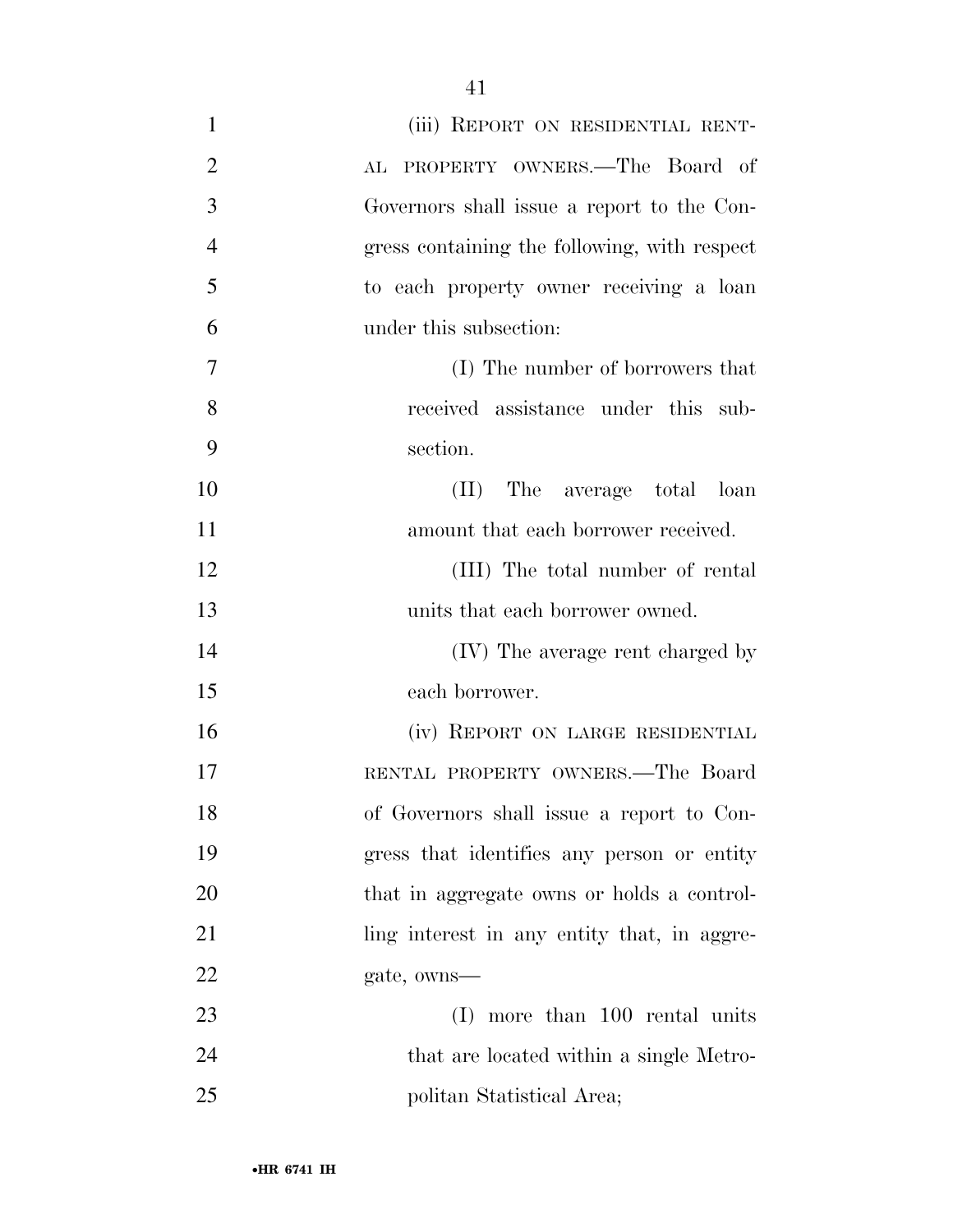| $\mathbf{1}$   | $(II)$ more than 1,000 rental units             |
|----------------|-------------------------------------------------|
| $\overline{2}$ | nationwide; or                                  |
| 3              | (III) rental units in three<br>or               |
| $\overline{4}$ | more States.                                    |
| 5              | (C) MORTGAGE PERFORMANCE DATA.                  |
| 6              | Section $4003(c)$ of the CARES Act (Public Law  |
| 7              | $116-136$ ) is amended by adding at the end the |
| 8              | following:                                      |
| 9              | "(4) MORTGAGE PERFORMANCE DATA.-                |
| 10             | $``(A)$ MONTHLY REPORT.—                        |
| 11             | "(i) IN GENERAL.—A servicer of a                |
| 12             | residential mortgage loan receiving a loan,     |
| 13             | loan guarantee, or any other investment         |
| 14             | under this section shall, beginning in the      |
| 15             | first month in which the loan, loan guar-       |
| 16             | antee, or investment was received, collect      |
| 17             | and provide loan-level data to the Bureau       |
| 18             | of Consumer Financial Protection on a           |
| 19             | monthly basis with respect all residential      |
| 20             | mortgage loans serviced by the servicer.        |
| 21             | "(ii) CONTENTS.—Each monthly re-                |
| 22             | port required under this subparagraph           |
| 23             | shall contain identifying information and       |
| 24             | loan performance data for the most recent       |

month as well as cumulative data since the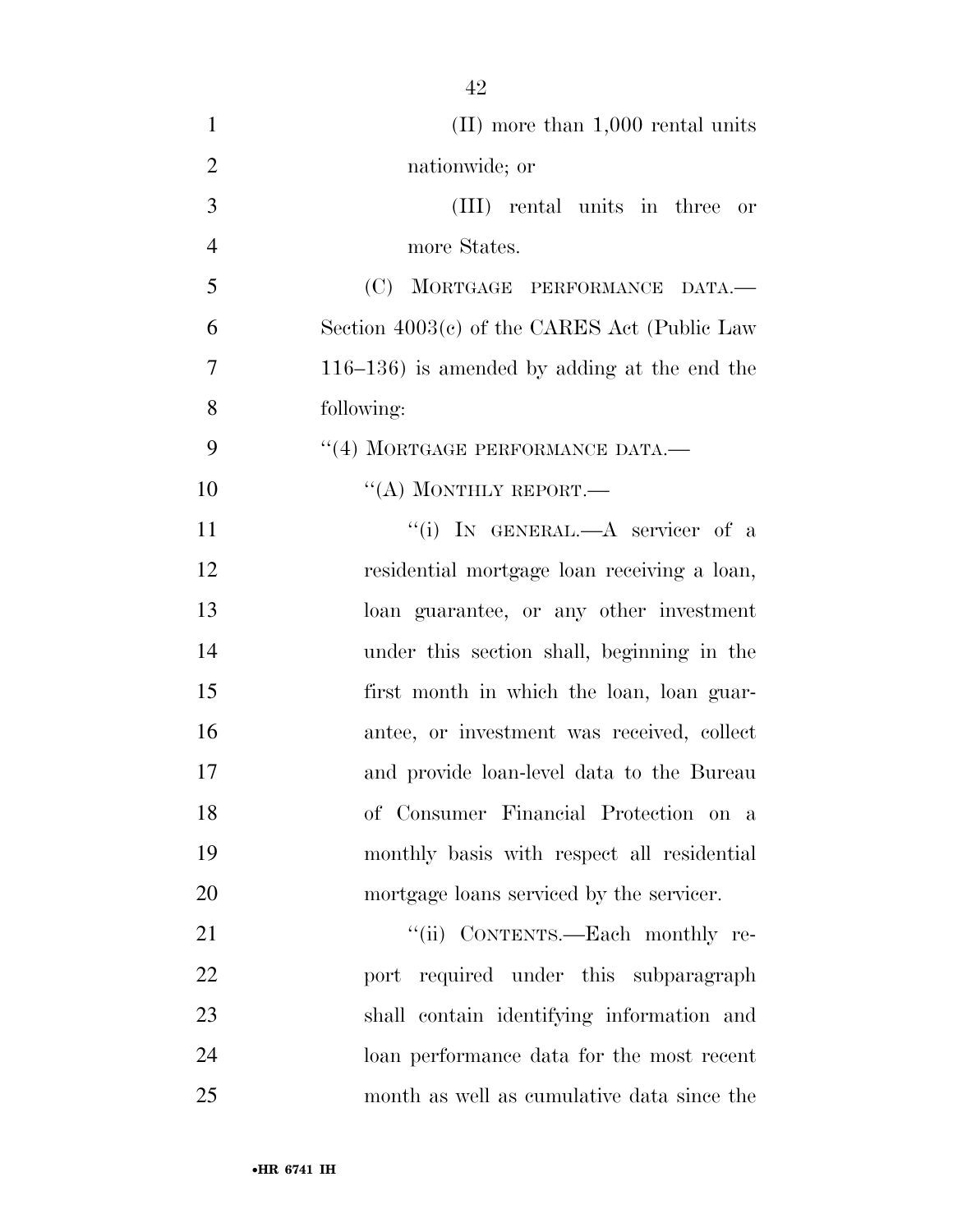| $\mathbf{1}$   | servicer began reporting under this para-          |
|----------------|----------------------------------------------------|
| $\overline{2}$ | graph.                                             |
| 3              | "(iii) TIME PERIOD FOR REPORTS.-                   |
| $\overline{4}$ | Reports under this paragraph shall be pro-         |
| 5              | vided by a servicer every month in which           |
| 6              | a loan, loan guarantee, or any other invest-       |
| 7              | ment under this section has been received          |
| 8              | and for 2 years following such receipt.            |
| 9              | "(B) IDENTIFYING INFORMATION.—Each                 |
| 10             | monthly report required under subparagraph         |
| 11             | (A) shall include the following loan-level identi- |
| 12             | fying information:                                 |
| 13             | "(i) Demographic data, for each bor-               |
| 14             | rower, including race, ethnicity, sex, and         |
| 15             | age.                                               |
| 16             | "(ii) The location of the property, in-            |
| 17             | cluding by State, Metropolitan Statistical         |
| 18             | Area, postal code, census tract, and Metro-        |
| 19             | politan District, if applicable.                   |
| 20             | "(iii) Loan origination information,               |
| 21             | including original unpaid principal balance,       |
| 22             | original interest rate, first payment date,        |
| 23             | original loan term, and lien status (first or      |
| 24             | subordinate).                                      |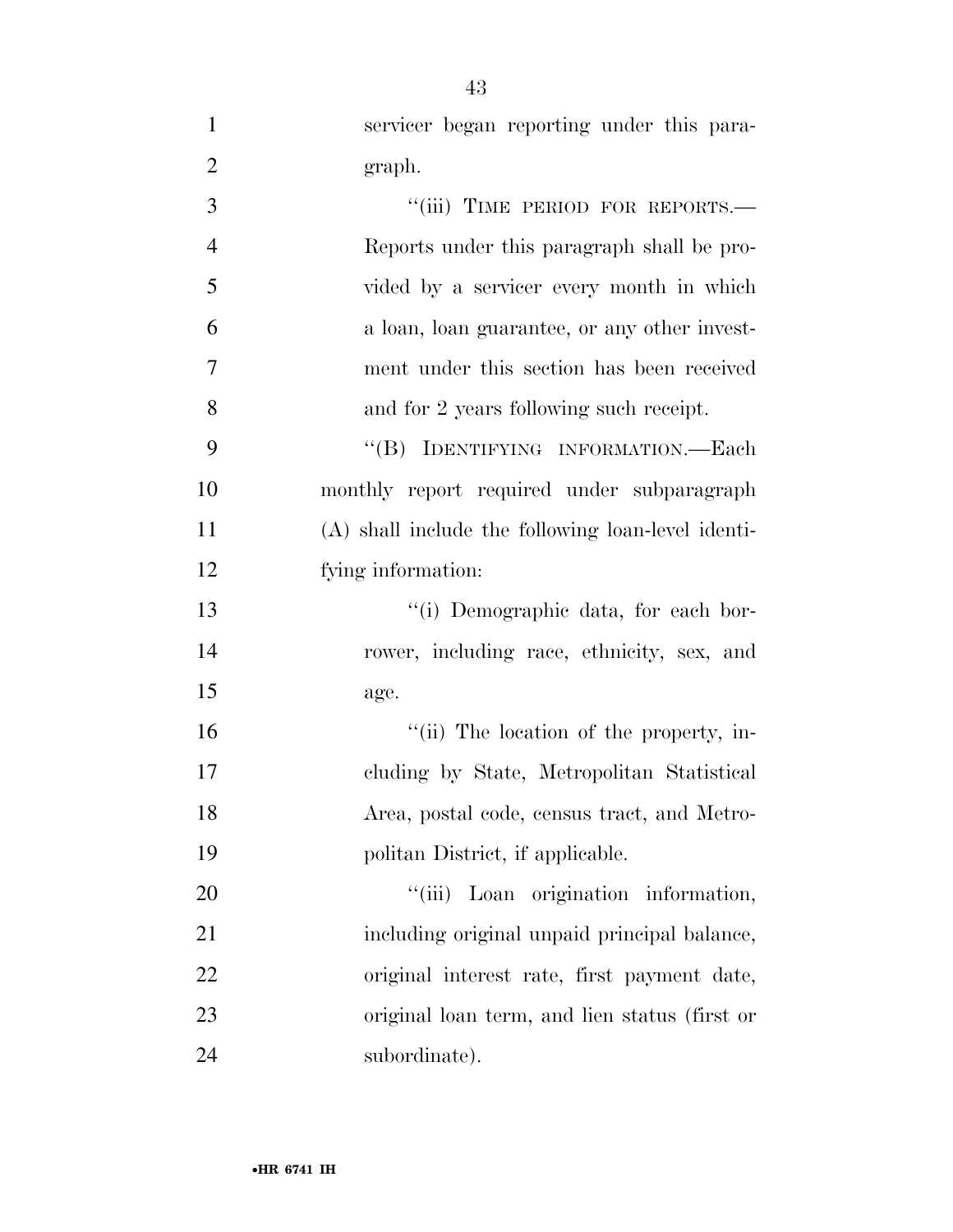| $\mathbf{1}$   | "(iv) Loan type and type of loan pur-           |
|----------------|-------------------------------------------------|
| $\overline{2}$ | chaser, as described under section 304 of       |
| 3              | the Home Mortgage Disclosure Act of             |
| $\overline{4}$ | 1975 (12 U.S.C. 2803) and the rules             |
| 5              | issued to carry out such section.               |
| 6              | "(C) LOAN PERFORMANCE DATA.-Each                |
| $\overline{7}$ | monthly report required under subparagraph      |
| 8              | (A) shall include the following loan-level loan |
| 9              | performance data:                               |
| 10             | "(i) Current loan information, includ-          |
| 11             | ing current actual unpaid principal bal-        |
| 12             | ance, current interest rate, current loan       |
| 13             | delinquency status (based on the number         |
| 14             | of days the borrower is delinquent in pay-      |
| 15             | ments based on the due date of the last         |
| 16             | paid loan payment), loan performance sta-       |
| 17             | tus (including current, forbearance, repay-     |
| 18             | ment plan, referred to foreclosure, trial       |
| 19             | modification, permanent modification, or        |
| 20             | foreclosed), and the date of the event lead-    |
| 21             | ing to such status.                             |
| 22             | "(ii) Loss mitigation information, in-          |
| 23             | $cluding$ —                                     |
| 24             | $\lq\lq$ (I) whether the loan is currently      |
| 25             | being evaluated for loss mitigation,            |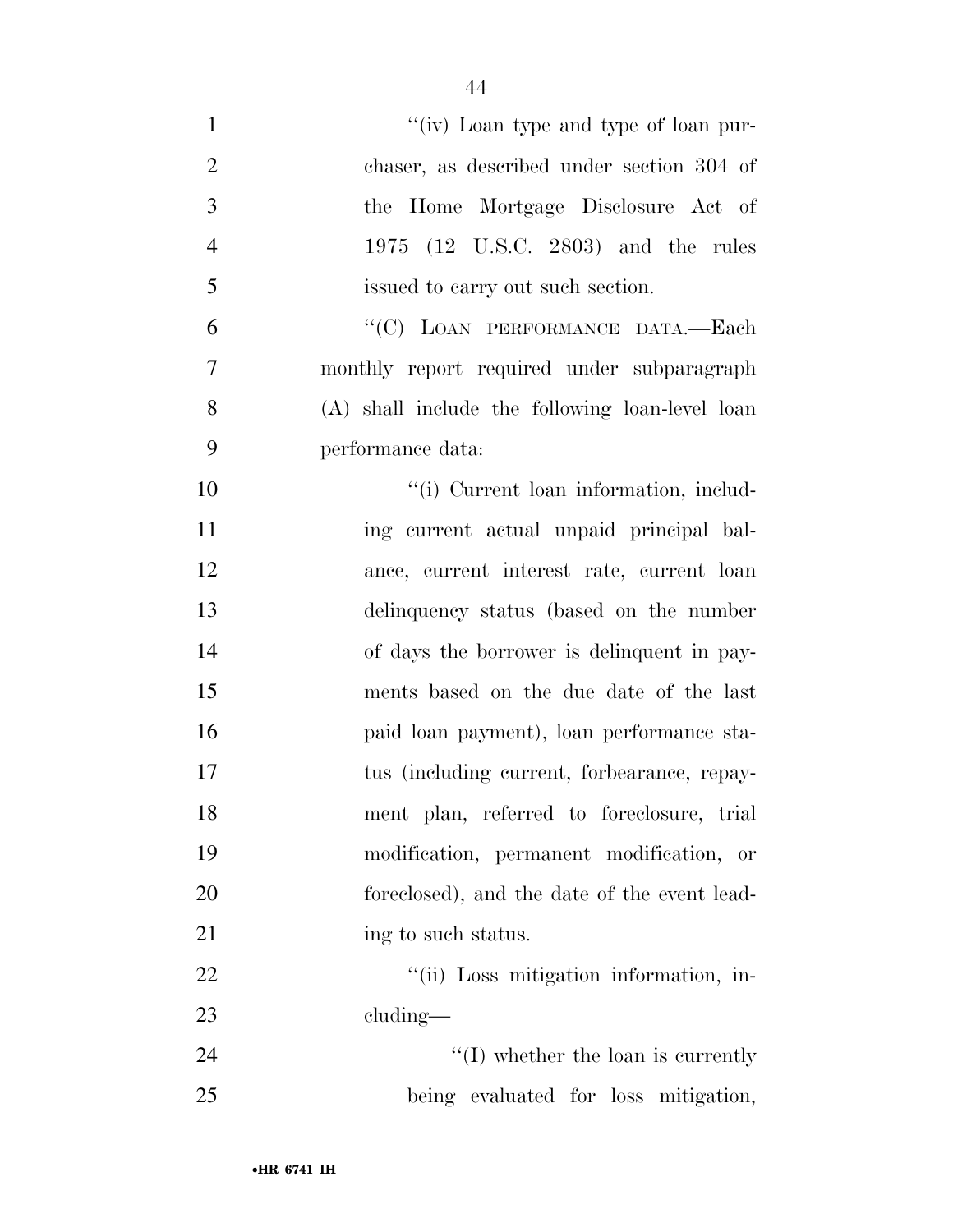| $\mathbf{1}$   | and if so the date upon which the cur-    |
|----------------|-------------------------------------------|
| $\overline{2}$ | rent loss mitigation process was initi-   |
| 3              | ated and the date of complete applica-    |
| $\overline{4}$ | tion, if any                              |
| 5              | $\lq\lq$ (II) the disposition of any pre- |
| 6              | vious loss mitigation evaluation re-      |
| 7              | ported pursuant to subclause (I) and      |
| 8              | the date of disposition, including—       |
| 9              | $``(aa)$ denied;                          |
| 10             | "(bb) temporary or short-                 |
| 11             | term agreement, such as a repay-          |
| 12             | ment agreement or forbearance,            |
| 13             | and the length of such agreement          |
| 14             | (in months);                              |
| 15             | "(ee) trial loan modification;            |
| 16             | "(dd) permanent loan modi-                |
| 17             | fication; or                              |
| 18             | "(ee) other type of loss miti-            |
| 19             | gation; and                               |
| 20             | "(III) for each permanent modi-           |
| 21             | fication—                                 |
| 22             | $\cdot$ (aa) whether the perma-           |
| 23             | nent modification included one or         |
| 24             | more of-                                  |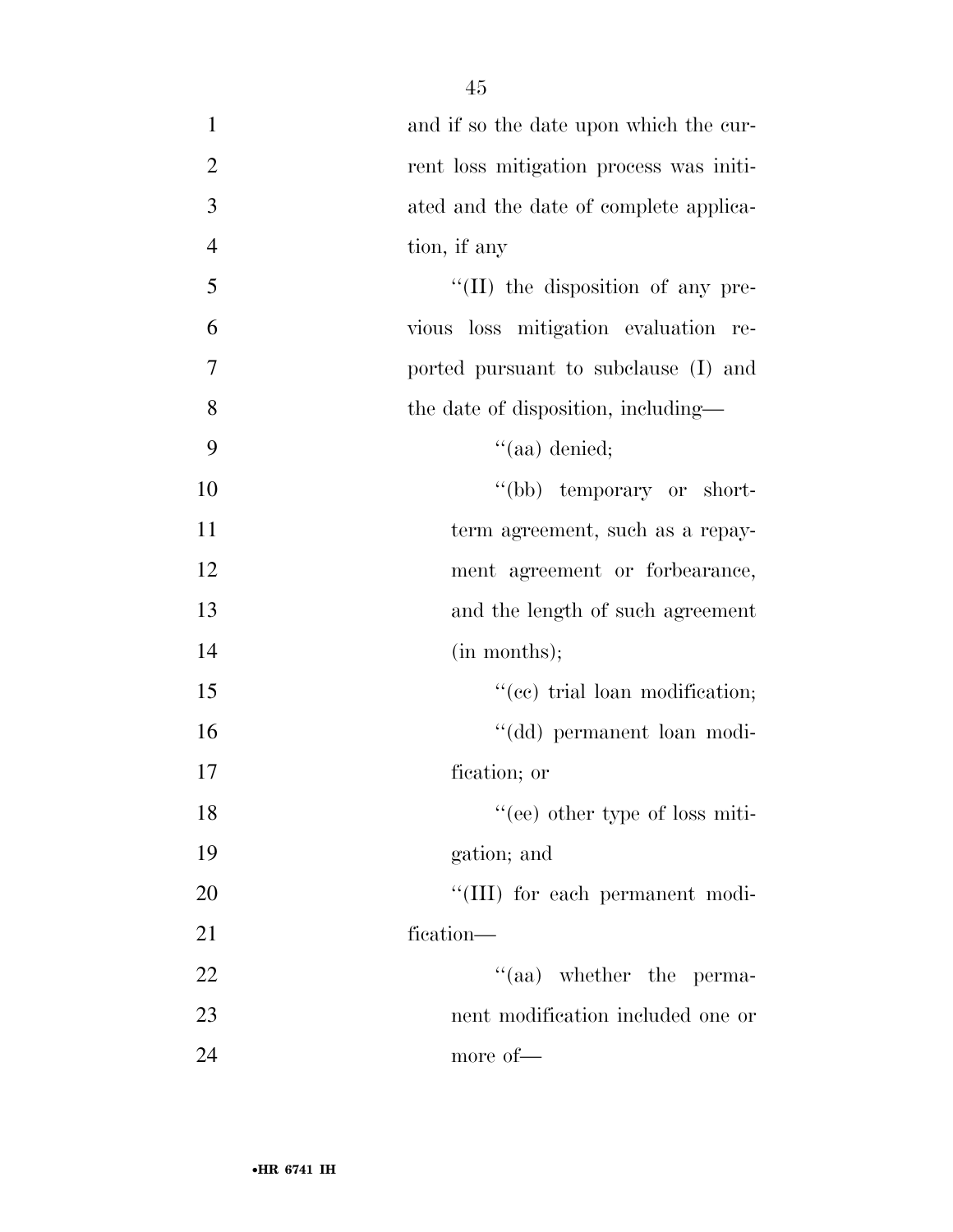1 ''(AA) additions of de-2 linquent payments and fees 3 to loan balances; 4 ''(BB) interest rate re-5 ductions and freezes; 6 ''(CC) term extensions; 7 ''(DD) reductions of 8 principal; or 9 ''(EE) deferrals of prin-10 cipal; and 11 ''(bb) whether the total 12 monthly principal and interest 13 payment, as a result of the per-14 manufacturer modification— 15 ''(AA) increased; 16 ''(BB) remained the 17 same; 18 ''(CC) decreased less 19 than 10 percent; 20  $\text{``(DD)}$  decreased be-21 tween 10 and 20 percent; or 22 ''(EE) decreased 20 23 percent or more. 24 "(D) FORBEARANCE DATA.—Each monthly

25 report required under subparagraph (A) shall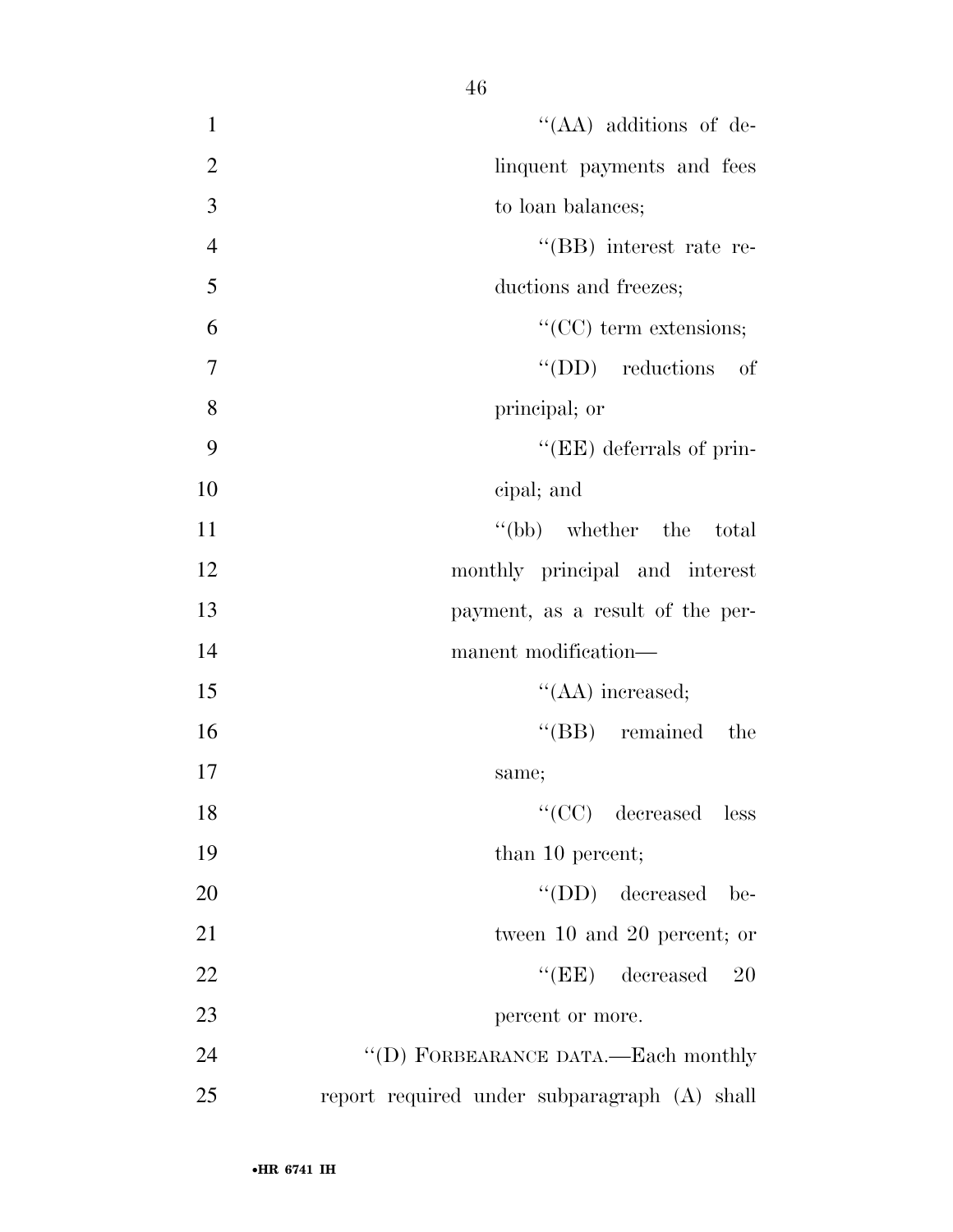| $\mathbf{1}$   | include, with respect to each loan for which a      |
|----------------|-----------------------------------------------------|
| $\overline{2}$ | forbearance has been reported under subpara-        |
| 3              | $graph (C)(i)$ , forbearance-specific data, includ- |
| $\overline{4}$ | $ing$ —                                             |
| 5              | "(i) the total months of total forbear-             |
| 6              | ance granted to date; and                           |
| 7              | "(ii) the number of renewals of for-                |
| 8              | bearance to date.                                   |
| 9              | "(E) PUBLIC AVAILABILITY OF AGGRE-                  |
| 10             | GATE DATA.                                          |
| 11             | "(i) IN GENERAL.—Using data sub-                    |
| 12             | mitted by servicers under this paragraph,           |
| 13             | the Director of the Bureau of Consumer              |
| 14             | Financial Protection shall make available           |
| 15             | aggregate data by servicer for each State,          |
| 16             | Metropolitan Statistical Area, and Metro-           |
| 17             | politan Division, as defined by the Office          |
| 18             | of Management and Budget. Such aggre-               |
| 19             | gate data shall be provided monthly by the          |
| 20             | Director to Congress and posted on the              |
| 21             | Bureau of Consumer Financial Protec-                |
| 22             | tion's website.                                     |
| 23             | "(ii) EXCEPTION FOR CERTAIN PER-                    |
| 24             | SONALLY IDENTIFIABLE DATA.—If aggre-                |
| 25             | gate data described under clause (i) is             |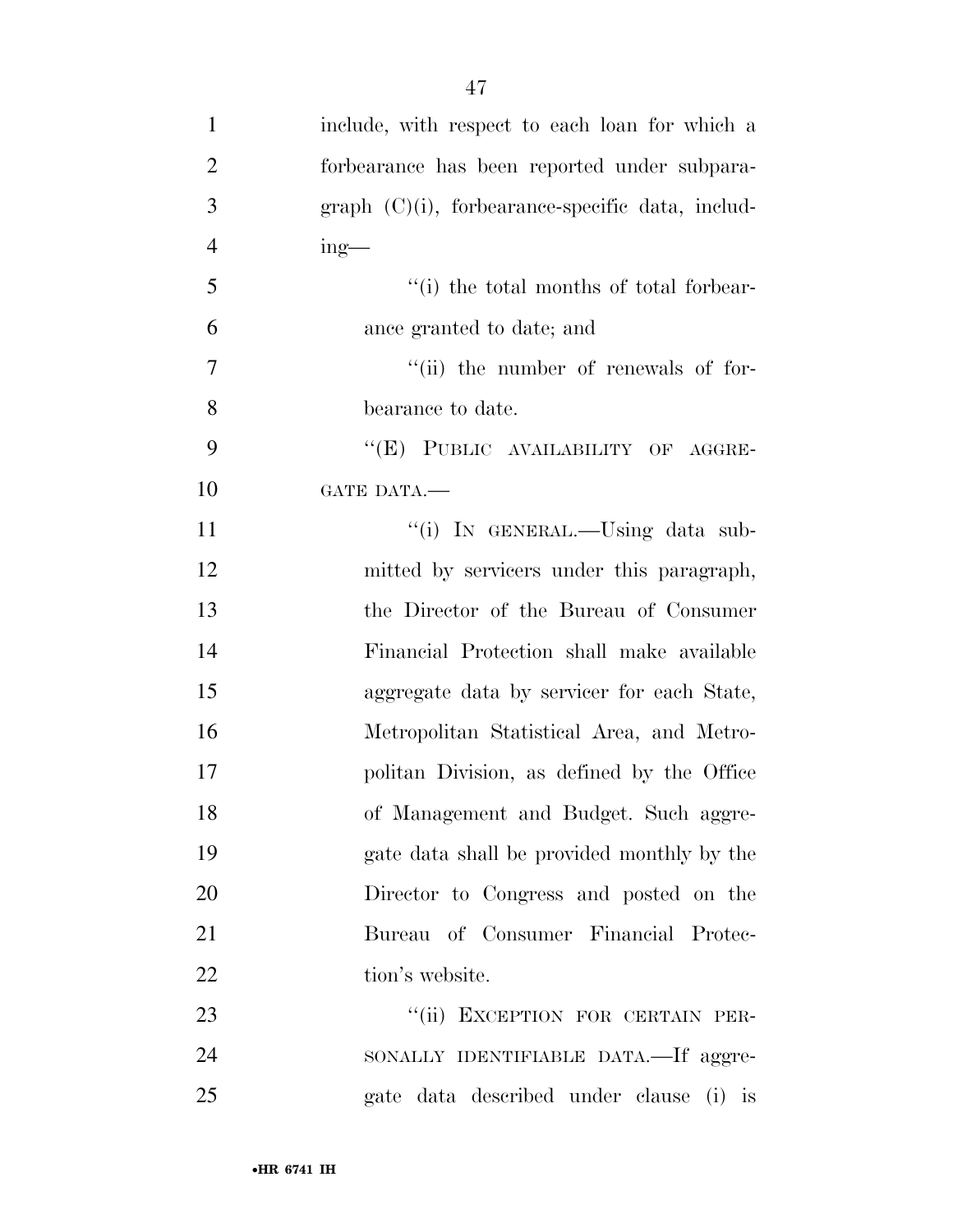| $\mathbf{1}$   | nonetheless reasonably personally identifi-       |
|----------------|---------------------------------------------------|
| $\overline{2}$ | able, the Director may report the aggre-          |
| 3              | gate data by servicer on the next larger ge-      |
| $\overline{4}$ | ographic unit (such that, for example, data       |
| 5              | would not be reported by Municipal Divi-          |
| 6              | sion but only by Metropolitan Statistical         |
| 7              | Area and State).                                  |
| 8              | "(F) IMPLEMENTATION.—The Director of              |
| 9              | the Bureau of Consumer Financial Protection       |
| 10             | shall, within 60 days of the date of enactment    |
| 11             | of this paragraph, and in consultation with the   |
| 12             | Director of the Federal Housing Finance Agen-     |
| 13             | cy and the Comptroller of the Currency, pre-      |
| 14             | scribe the format and method of submission of     |
| 15             | the data required under this paragraph. The       |
| 16             | Director of the Bureau may prescribe rules for    |
| 17             | the collection of the data in order to ensure ac- |
| 18             | curacy, transparency, and complete data collec-   |
| 19             | tion, including the collection and reporting of   |
| 20             | additional data elements, but may not require     |
| 21             | reporting of fewer data elements than pre-        |
| 22             | scribed by this paragraph nor less frequent re-   |
| 23             | porting than required by this paragraph.          |
| 24             | "(G) DEFINITIONS.—In this paragraph:              |